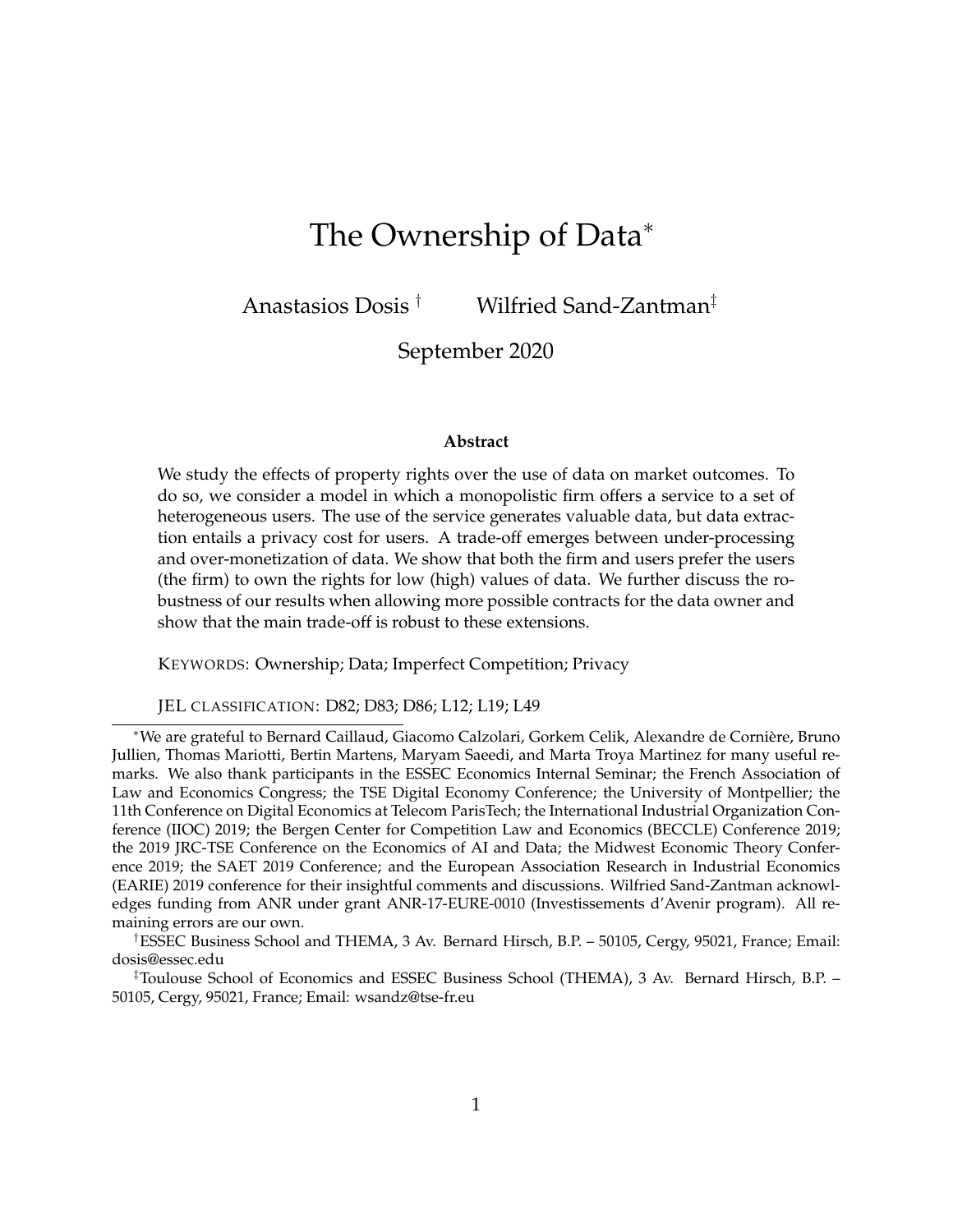## 1 INTRODUCTION

The rise of the internet has been accompanied by a heated debate on how data should be used and controlled. Currently, large firms specialize in collecting, processing and re-selling personal data to firms that operate in various markets. By default, companies control all generated data, and concerns over the optimality of this arrangement have arisen in public discourse over time.<sup>[1](#page-1-0)</sup> Importantly, such concerns are relevant not only to consumers but also equally to firms that benefit from monetizing personal data.<sup>[2](#page-1-1)</sup> This paper addresses the economic impact of the allocation of property rights to either side of the market.

The concerns related to consumer privacy and the importance of establishing clear property rights on data are exemplified by the recent open letter by Business Roundtable CEOs to congressional leaders.<sup>[3](#page-1-2)</sup> In this letter, CEOs of leading companies, such as Amazon's Jeff Bezos, IBM's Ginni Rometty, and Best Buy's Corie Barry, urged policymakers to pass "*...a comprehensive federal consumer data privacy law to strengthen consumer trust and establish a stable policy environment in which new services and technologies can flourish within a well-understood legal and regulatory framework. Innovation thrives under clearly defined and consistently applied rules".* Elsewhere in the letter, the CEOs state that "*We are also united in our belief that consumers should have meaningful rights over their personal information and that*

<span id="page-1-0"></span><sup>&</sup>lt;sup>1</sup>See, among others, "Should Consumers Be Able to Sell Their Own Personal Data?", Wall Street Journal, 13 Oct 2019; "We need to own our data as a human right and be compensated for it", the Economist, Open Future, Jan 21, 2019; "Draining Data Moats: What Happens When Consumers Take Control Of Their Own Data?", Forbes, 21 Aug 2019.

<span id="page-1-1"></span><sup>&</sup>lt;sup>2</sup>As early as the 1990s, [Laudon](#page-48-0) [\(1996\)](#page-48-0) and [Hagel III and Rayport](#page-47-0) [\(1997\)](#page-47-0) laid the groundwork for the debate on the ownership of data. For instance, [Laudon](#page-48-0) [\(1996\)](#page-48-0) advocates that consumers should own their data and that market mechanisms should be established to prevent privacy invasion. Furthermore, [Hagel III](#page-47-0) [and Rayport](#page-47-0) [\(1997\)](#page-47-0) argue that as the information collected by firms becomes more valuable, consumers will demand a share of the generated value, and firms should be ready to enter into costly and complex negotiations with them. More recently, [Berinato](#page-46-0) [\(2014\)](#page-46-0) proposes a "New Deal" for data, where he argues that allowing customers to own their data "...gives customers a stake in the new data economy; that will bring first greater stability and then eventually greater profitability as people become more comfortable sharing data".

<span id="page-1-2"></span><sup>&</sup>lt;sup>3</sup>See, for instance, "Business Roundtable CEOs Call on Congress to Pass Comprehensive, Nationwide Consumer Data Privacy Law", Business Round Table, September 10, 2019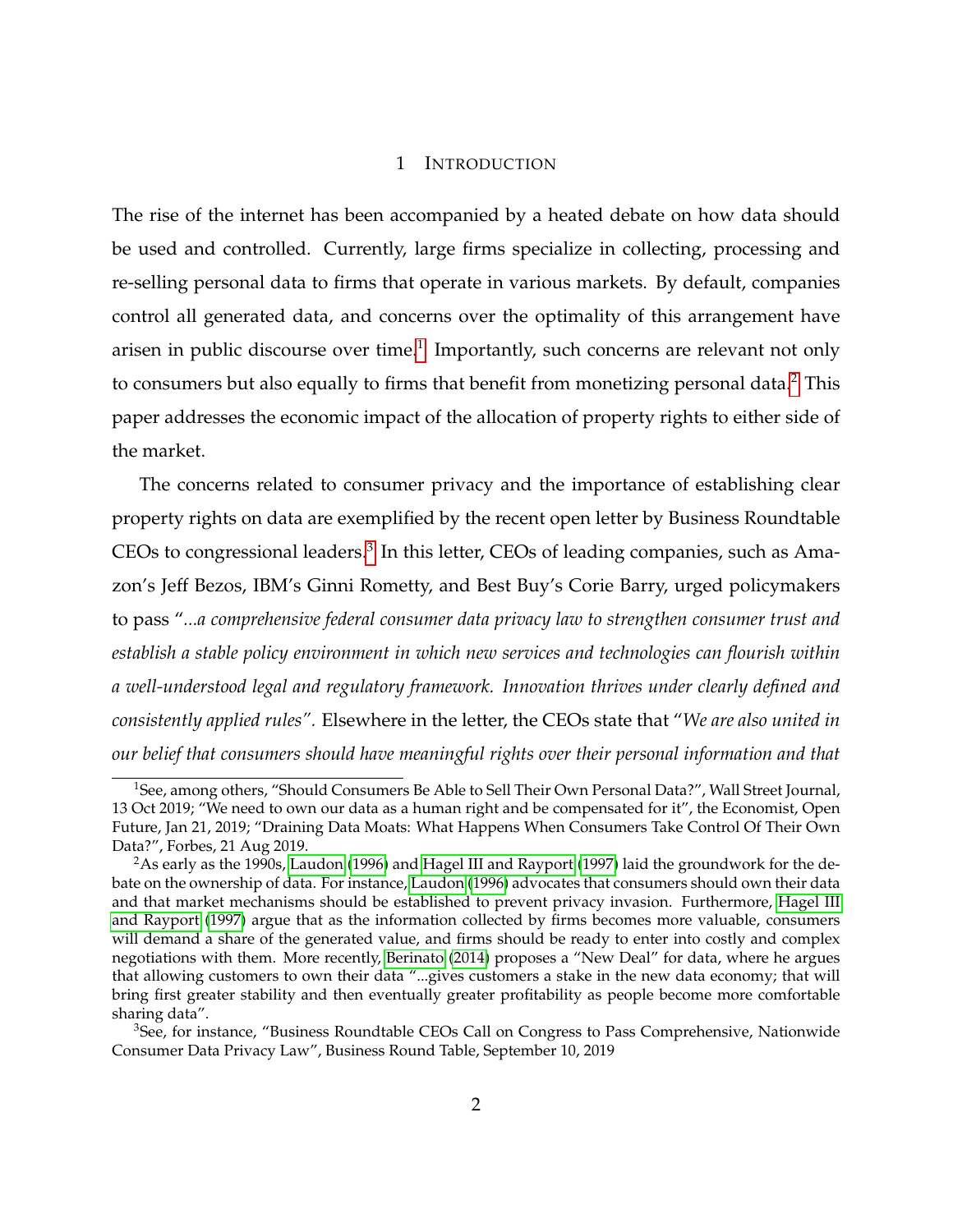*companies that access this information should be held consistently accountable under a comprehensive federal consumer data privacy law".*

On the regulatory side, the General Data Protection Regulation (GDPR) in Europe and the California Consumer Privacy Act (CCPA) in the US provide individuals with more control over their data. Nonetheless, the current state of the law does not directly address the question of ownership, and firms and regulators circumvent many of the obstacles by avoiding direct references to ownership; instead, they focus on the potential controls exercised by a data subject or the limitations of a data controller (see [Ritter and Mayer,](#page-48-1) [2017\)](#page-48-1). $^4$  $^4$  In short, the legal and other difficulties in defining data ownership notwithstanding, investigating the impact of the different legal statuses of data on firms' profits and consumers' welfare is a relevant debate everywhere.

*Model and Results Preview.* To study this question, we develop a simple two-period model in which a monopolistic firm (a website in many cases) interacts with a set of heterogeneous consumers (users). The firm offers a service and sets subscription fees that consumers need to pay to access the provided service. The fees consumers pay depend on their usage, and a consumer's type determines the combination of fee and usage that the consumer prefers. Key to our analysis is that usage in the first period generates data that can be exploited in the second period. The value generated by the data depends on how important this data is but also on an effort level chosen by the firm. Although data generates value that can be monetized, the collection and use of data entail a privacy cost for users. We define property rights as the ability to control the amount of data collected

<span id="page-2-0"></span><sup>&</sup>lt;sup>4</sup>The GDPR defines rights such as the need for informed consent, the right to access and extract data, the right to be forgotten, and some duties for data holders and controllers. In theory, the GDPR seems to considerably restrict the use of data; in practice, the GDPR does not strictly prevent firms from processing data. Indeed, Article 6 of the GDPR offers a particularly subjective assessment of the lawfulness of processing data (see [Duch-Brown, Martens, and Mueller-Langer, 2017\)](#page-47-1). Article 6 states, among other things, that the processing of data is lawful if it "... *is necessary for the purposes of the legitimate interests pursued by the controller or by a third party, except where such interests are overridden by the interests or fundamental rights and freedoms of the data subject which require protection of personal data, in particular where the data subject is a child.*".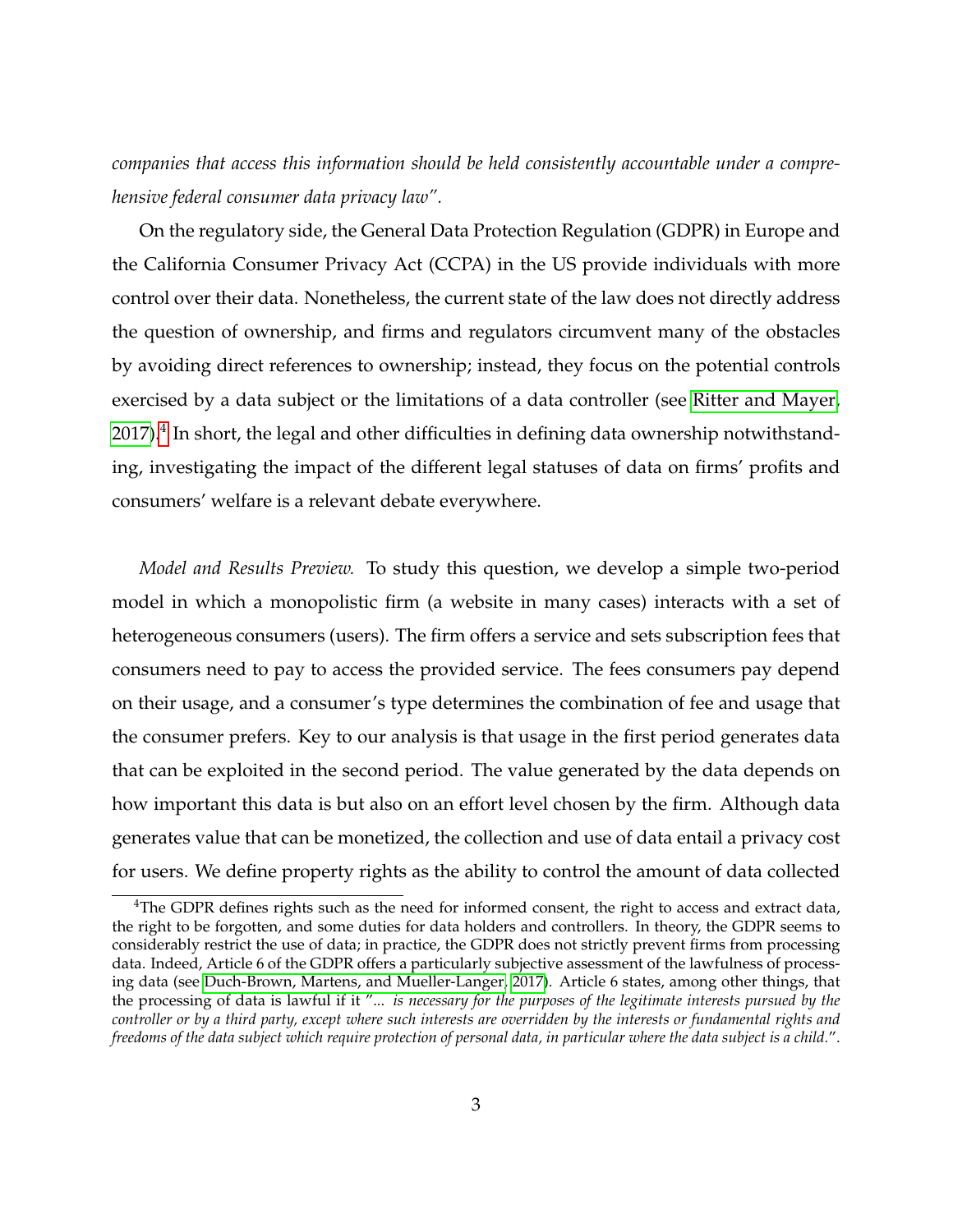and to monetize it. In this setting, we highlight a central trade-off between two forms of contractual incompleteness: the first linked to the firm's decision to process the data and the second related to the limit to data monetization.

As a benchmark, we first characterize the firm's profit-maximizing offer to consumers when data extraction, processing, and monetization are contractible. We show that the firm offers a usage schedule that is increasing in the consumer's type, defined here as the willingness to pay; under this schedule, all data for relatively low-type consumers, but only part of the data for relatively high-type consumers, is extracted and monetized. This result stems from the fact that for low-type consumers, the cost of privacy is low, and hence the firm can afford to monetize all data without sufficiently distorting usage; for high-type consumers, the cost of privacy is high, which restricts the amount of data monetization.

We then turn to the characterization of the firm's optimal offers when none of the parties can commit regarding its future behavior about data processing and monetization. This can occur, for instance, if data processing and monetization are not contractible. Indeed, it might be easy for third parties, such as a court of law, to verify whether personal information is used but impossible to verify the precise content of the data extracted and whether or how it is processed. Similarly, it might be difficult for third parties to verify the exact value of data as this is affected by many variables that are impossible to describe and include in a contract.

If the firm owns the rights, it has full control over the collection and use of the data of all consumers.[5](#page-3-0) Users rationally anticipate that any information generated in the first period will be monetized in the second period. As a result, the firm's optimal offer entails lower usage for high-type consumers relative to the benchmark; for low-type consumers,

<span id="page-3-0"></span><sup>&</sup>lt;sup>5</sup>As we argued above—and in light of recent regulations—in reality, there are limits to the amount of data firms can extract. Nonetheless, consumers' limited understanding of how data is collected and used blurs these limits. For instance, [Chakravorti](#page-47-2) [\(2020\)](#page-47-2) provides compelling arguments of what has come to be known as a "privacy paradox": users' strong privacy concerns are not reflected in their online behavior.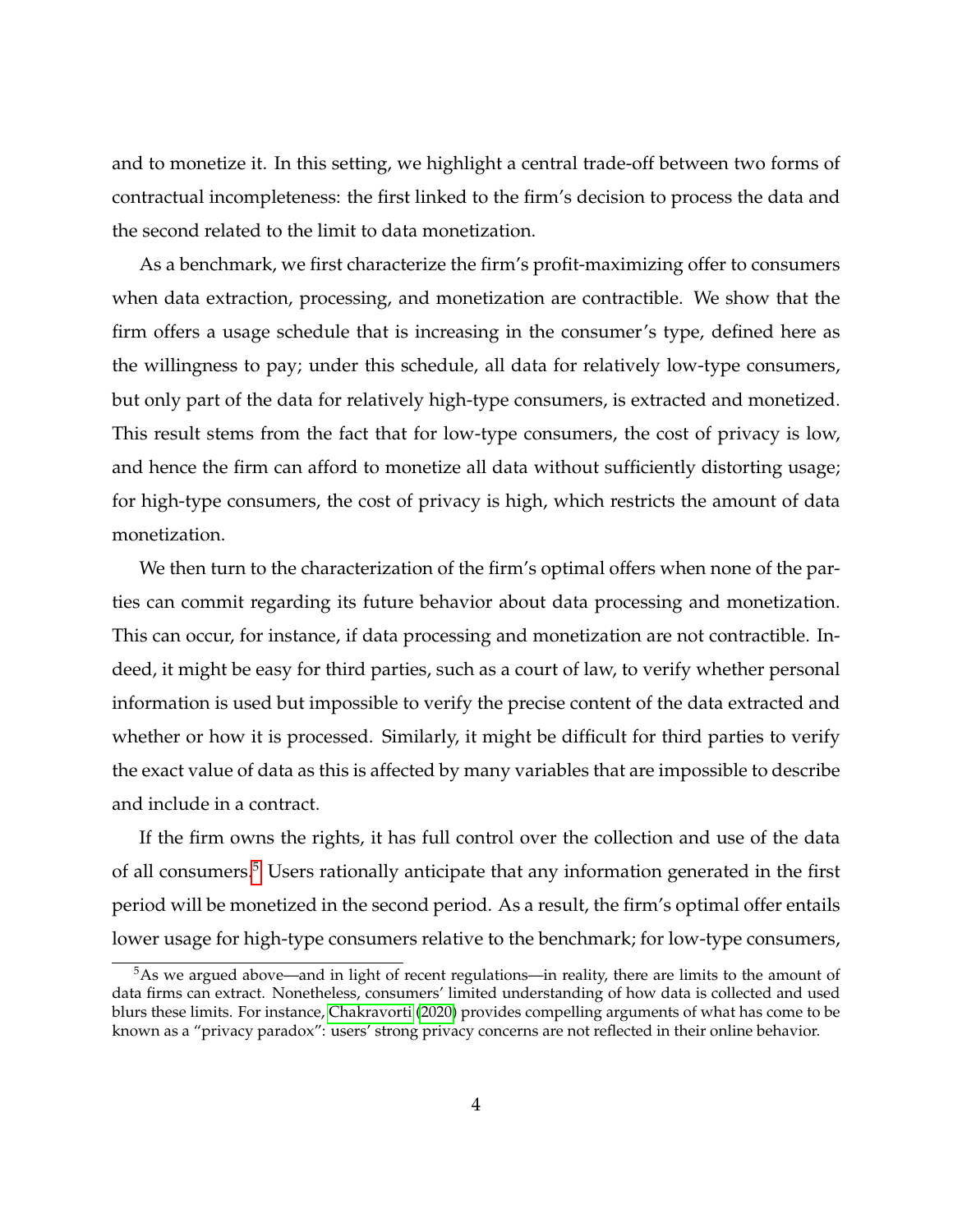usage and data extraction are the same as in the benchmark. If consumers own the rights, they have full control over the extraction and monetization of their data. Nonetheless, in this case, the firm has no incentive to invest in data processing, and hence, the value consumers can reap in the market by monetizing their data is lower than when the firm owns the rights. The firm's profit-maximizing usage offer and the consumers' optimal data monetization policy resemble those when monetization is contractible. Nevertheless, relative to the case in which data monetization is contractible, the firm's offer often entails lower usage for low-type consumers. Regarding the consumers' data monetization policy, it remains everywhere lower than in the benchmark due to the consumers' limited ability to exploit the data's full potential in the data market.

We compare the welfare in the two ownership regimes and show that the ranking depends on the impact of contractual incompleteness leading to under-processing or overutilization of data. We demonstrate that, for relatively low (high) values of data, both the firm and users prefer the latter (former) to own the rights. Intuitively, for relatively low values of data, the cost of under-processing is offset by the cost of privacy, and consumer's rights dominate. By contrast, for relatively high values of data, the firm is willing to compensate the users for opting for high usage; the resulting decrease in subscription fees, alongside the high value of data, offsets the cost of privacy.

We extend the baseline model in two directions. First, we study the possibility that, when the firm owns the rights, it offers to let consumers pay for their privacy. This is equivalent to allowing the firm to sell two types of good as is commonly observed in practice: (i) a good that provides access only to the service while leaving all rights from data generation to the firm; and (ii) a good that provides access to the service and prevents further usage of the data generated in the first place. Indeed, we show that the firm's profit-maximizing offer entails low usage with full data extraction for low-type consumers and high usage with no data extraction for high-type consumers.

We demonstrate that the option for privacy increases both the firm's profit and con-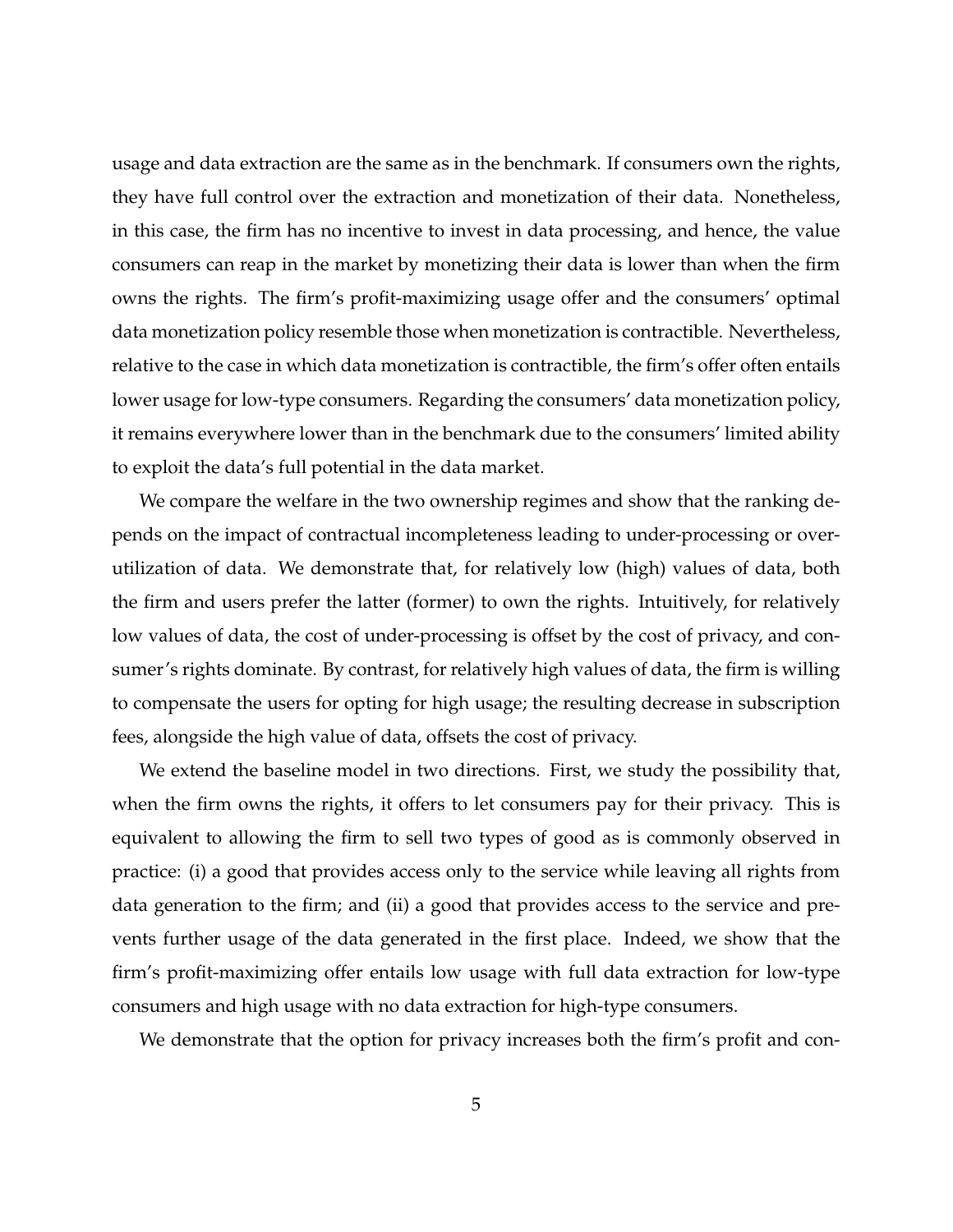sumers' welfare relative to the regime in which no such option is available. We then compare this regime with the regime in which the consumers own the rights. We show that when the consumers are unable to earn any money from monetizing their data, the option for privacy increases both the firm's profit and consumers' welfare relative to the regime in which consumers own the rights. When consumers can monetize their data (albeit imperfectly), the option for privacy leads to a higher profit and consumer surplus as long as the value of data is sufficiently high.

Second, we consider the case in which consumers can only decide whether to sell their entire dataset at a uniform price instead of fine-tuning the amount and type of data they sell. This is conceptually equivalent to a situation according to which there is a market for privacy and consumers can sell to third parties the right to use their data. In this case, we show that the firm's profit is lower relative to the case in which consumers can select how much data to sell. Nonetheless, we also show that consumers earn exactly the surplus they could earn if they could fine tune the amount and type of data they sell.

*Literature Review.* Our work builds on the literature that studies the effect of property rights on economic allocations. Following [Coase](#page-47-3) [\(1960\)](#page-47-3) (or, more formally, [Dasgupta,](#page-47-4) [Hammond, and Maskin, 1979\)](#page-47-4), it is well known that when the firm's contracting possibility set is large enough, property rights are irrelevant for economic allocations. This is indeed the case in our model when data extraction is contractible (Section [3\)](#page-9-0). This leads us to consider some contractual incompleteness — in particular, the inability to commit ex ante to the intensity of data processing and monetization — to make a meaningful comparison between different property rights regimes. In our model, as in [Grossman](#page-47-5) [and Hart](#page-47-5) [\(1986\)](#page-47-5), property rights are defined as residual control rights.

Our contribution is also related, albeit imperfectly, to the literature on privacy. [Her](#page-47-6)[malin and Katz](#page-47-6) [\(2006\)](#page-47-6) links privacy to the right to (i) compel information disclosure or (ii) conceal information. They show that, with complete contracts, the outcome is the same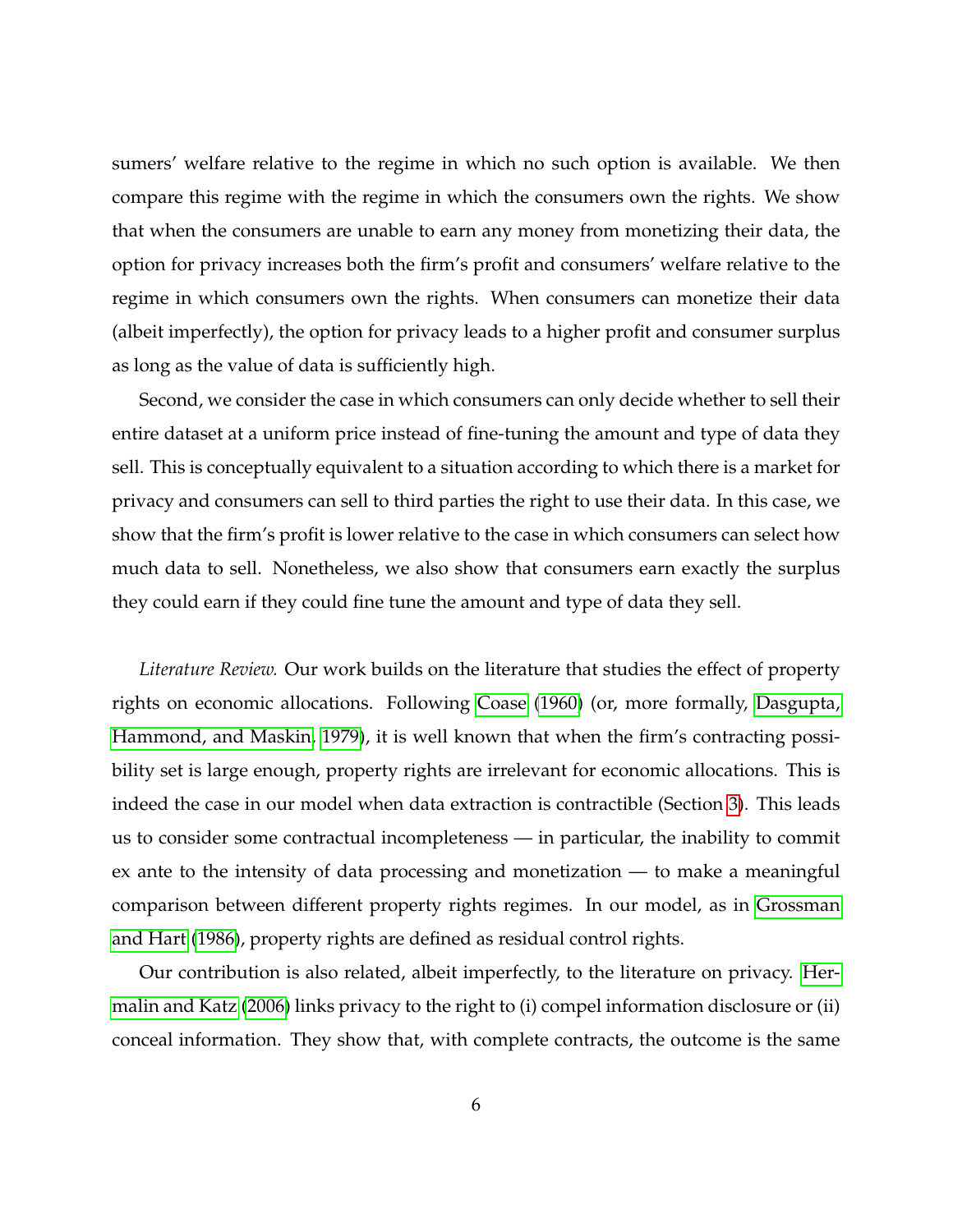in both cases. The authors also show that more or less privacy may benefit or harm consumers. Unlike our paper, in which the information revealed in one market is potentially used in other markets, in [Hermalin and Katz](#page-47-6) [\(2006\)](#page-47-6), there is a unique market. In this sense, our paper is related to the literature on dynamic pricing on the internet [\(Acquisti,](#page-46-1) [2006\)](#page-46-1) or the impact of information on market outcomes [\(Acquisti, Taylor, and Wagman,](#page-46-2) [2016\)](#page-46-2).

[Jones and Tonetti](#page-48-2) [\(2018\)](#page-48-2) is the article most closely related to the research question pursued here. They develop a dynamic general equilibrium growth model in which the data is a byproduct of consumption. Each unit of data can be used not only by the firm that generated it but also by other firms through a market in which the firm can sell its data. When firms control the data, they tend to limit data sharing for fear of increased competition; when consumers own their data, they restrict data sharing due to the privacy cost. The authors emphasize the non-rivalrous aspect of data and the gains for growth when consumers control their data. Our approach focuses on the role of ownership over the amount of data created through its impact on the contract between firms and consumers. In other words, we are more interested in the consequences of the allocation of ownership on the firm's and consumer's strategies than in the general ex post consequences for economic efficiency.

Finally, our setting relates to the literature on standard two-sided markets [\(Rochet and](#page-48-3) [Tirole, 2003;](#page-48-3) [Armstrong, 2006\)](#page-46-3). Indeed, the firm in our model is reminiscent of a platform, although we mostly analyze the interaction of the platform with one side of the market (the firm with consumers). Nevertheless, one can see how the pricing strategy on one side (e.g., the number of users, price of the service) changes when the value of data on the other side increases.

*Organization of the Paper.* In Section [2,](#page-7-0) we present the model. In Section [3,](#page-9-0) we study the firm's profit-maximizing usage and data extraction offer when all dimensions of data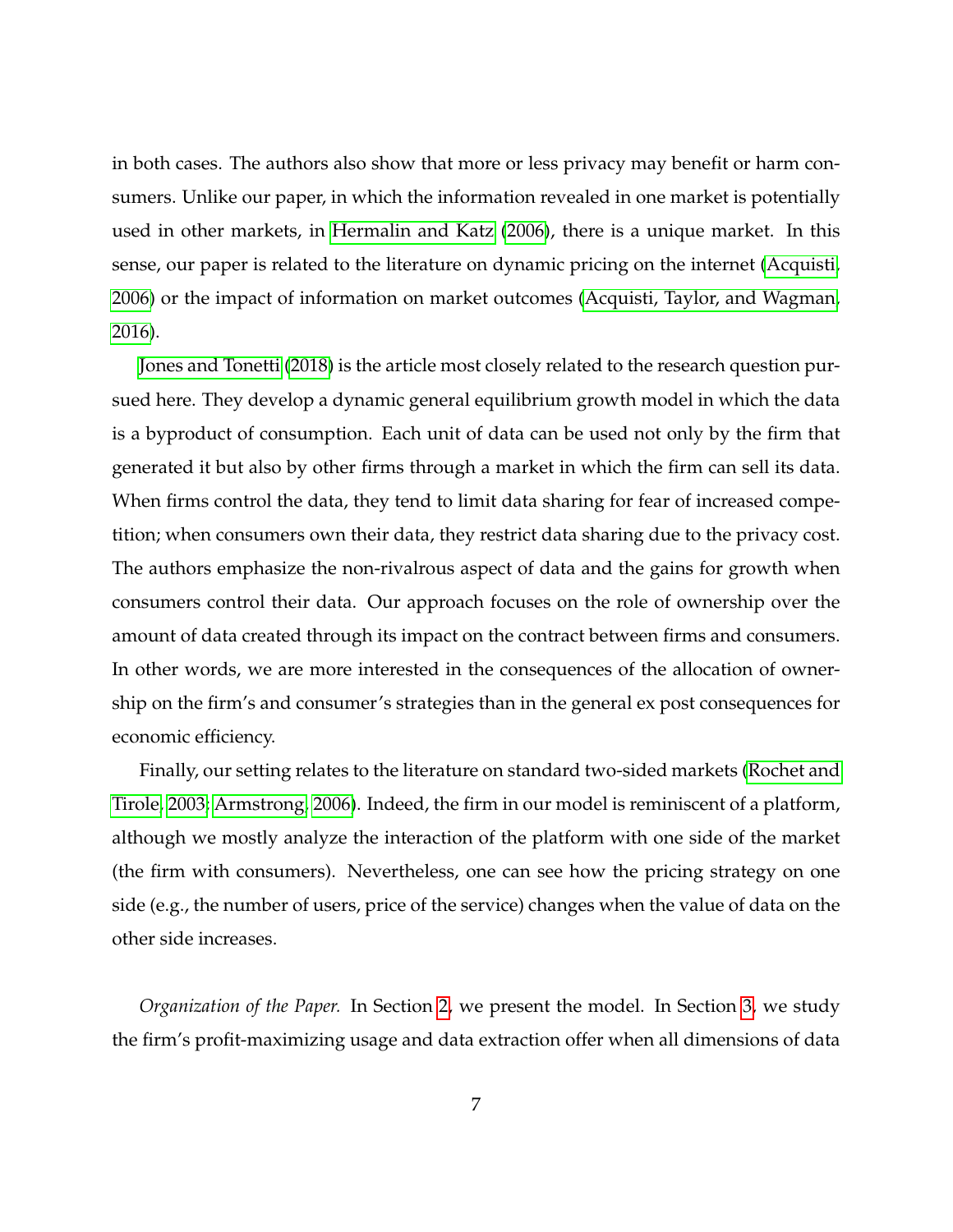use are contractible. In Section [4,](#page-13-0) we assume that data extraction, processing, and monetization are not contractible and compare welfare when the firm owns the rights with that when consumers own the rights and derive our central trade-off. In Section [5,](#page-23-0) we discuss various extensions of our model. Section [6](#page-30-0) concludes the paper. All proofs are relegated to an appendix at the end of the paper.

# 2 THE MODEL

## <span id="page-7-0"></span>**A. Agents**

We consider a bilateral relationship between a firm and a unit mass of consumers. The firm provides a service, and each consumer decides her consumption level  $q \geq 0$ . One can regard  $q$  as the intensity of usage or the time a consumer spends on the website; hence, for future convenience, we refer to q as *usage* and assume throughout that this variable is contractible. Crucial in what follows is that consumers differ in their valuations of usage. In particular, the gross utility of a consumer from usage q is given by  $u(\theta, q) = \theta q - \frac{q^2}{2}$ , where  $\theta$  denotes the type of consumer. We assume that  $\theta$  is uniformly distributed in  $[0,1].^6$  $[0,1].^6$ We further assume that  $\theta$  is a consumer's private information and that the outside option of every consumer is zero.<sup>[7](#page-7-2)</sup>

## **B. Data Extraction: Benefits and Costs**

*Benefits.—*A specific feature of our model is that usage in one period generates valuable data that can be exploited in subsequent periods. In dynamic frameworks, the way agents interact in one period affects their behavior in subsequent periods [\(Fudenberg and Tirole,](#page-47-7)

<span id="page-7-1"></span> $6N$ ote that all the results of Sections [3](#page-9-0) and [4](#page-13-0) extend to any general distribution function. It is necessary to assume a uniform distribution to derive results in the extensions. More details are provided in the appendix.

<span id="page-7-2"></span> $7B$  Because the firm is a monopolist, we consider a context in which there is uncertainty regarding some of the characteristics of the consumers. This guarantees that part of the gains from trade are captured by consumers. An alternative but somewhat equivalent approach would be to have a unique offer for all potential consumers.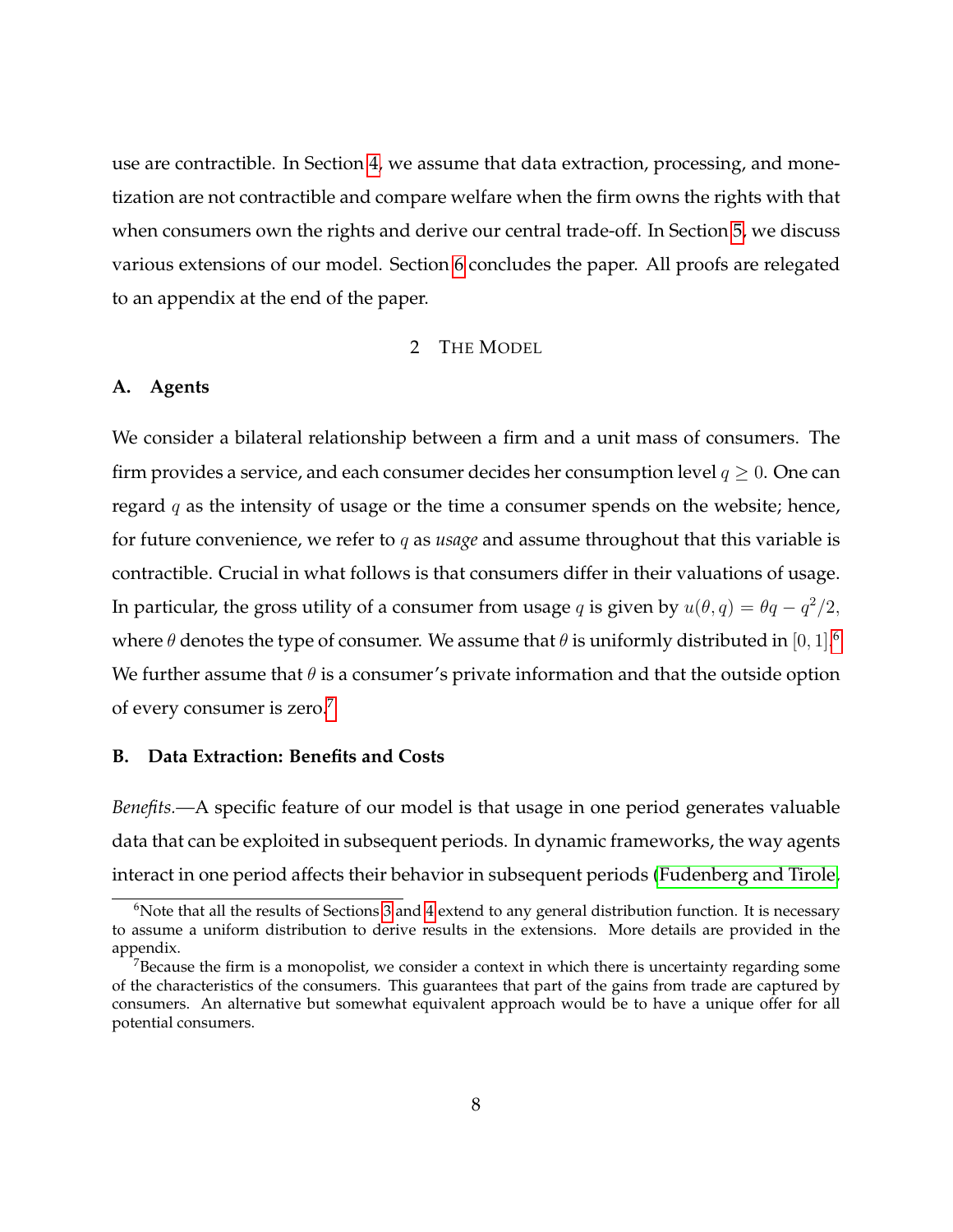[2000\)](#page-47-7). Such potential dynamics have been at the center of recent discussions on the economics of the internet [\(Acquisti and Varian, 2005;](#page-46-4) [Fudenberg and Villas-Boas, 2012\)](#page-47-8). In this paper, we assume that the interaction between the firm and consumers generates potential informational value.

In particular, we assume that each unit of usage generates one unit of data. Under this assumption, if the amount of data extracted is denoted by  $e$ , there is a natural technological constraint  $e \leq q$ . The monetary value of a unit of data is denoted  $\alpha > 0$ . This monetary value of data could depend on the intensity of competition in this market—that is, the extent to which the information generated by the service substitutes or complements information owned by other firms—or the breadth of the market for data—that is, the number of other firms interested in acquiring the data. Importantly, we assume that the full monetary value of data cannot be generated for free. Instead, only a share  $\delta \in [0,1]$  of the data can be valuable without any further processing by the firm. This condition could, for instance, correspond to the market value of raw data. The remaining share  $(1 - \delta)$  can be properly monetized only if the firm processes the data (i.e., exerts some effort); however, such processing entails a per unit cost equal to  $k \geq 0$ . The idea of costly data processing is also consistent with the recent data regulations mentioned in the introduction. For instance, one of the fundamental rights defined by the GDPR is that of *data portability*, according to which a user can "port" any generated data from one firm to another. Nonetheless, this only applies raw data, that is, data that is not processed by the firm that generated it. In sum, the value of data  $B_v(\alpha, e)$ , where  $v \in \{\delta, 1\}$ , is linear in the amount of data monetized, with  $B_\delta(\alpha, e) = \delta \alpha e$  in the first case and  $B_1(\alpha, e) = (\alpha - k)e$  in the second case.

*Costs.—*Another key element of our model is that, although data extraction creates value, it is costly for consumers. There are at least two relevant categories of costs related to data extraction. The first category includes every cost related to the loss of privacy that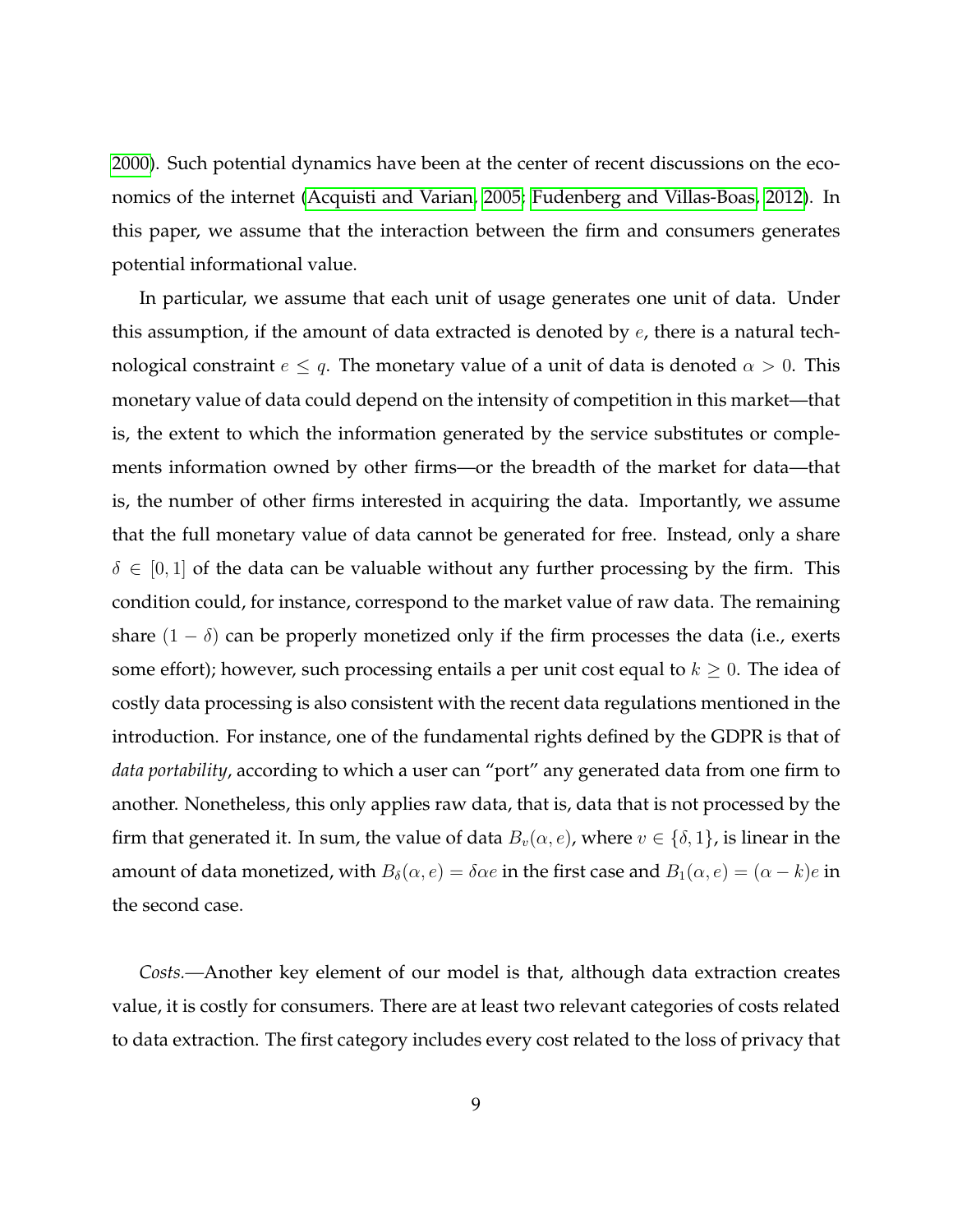accompanies the use of personal data. These psychological costs are a consequence of a pure preference for privacy and are therefore independent of economic outcomes [\(Westin,](#page-48-4) [1967\)](#page-48-4). The second category is related to the economic impact that data extraction has on the secondary market, particularly the possibility of finest price discrimination using personal data. We summarize these two costs in a single function and assume that when  $e$ is extracted and monetized, a consumer suffers disutility equal to  $C(e) = \gamma e^2/2$ , where  $\gamma > 0$ .

*Discussion.—*Our specifications of the benefit and cost of data extraction imply that the net value of data is strictly concave in  $e$ . We must admit that it remains an open question whether the net value of data exhibits increasing or decreasing returns to scale. Regarding the value, if one considers classical Bayesian updating, changes in decisions are more likely for the first than the last signals received. If we interpret  $e$  as pieces of information, it seems natural to assume that the benefits are concave [\(Agrawal, Gans,](#page-46-5) [and Goldfarb, 2018\)](#page-46-5). Although the linearity assumption simplifies the analysis, most of our results extend to the case of strictly concave benefits. It is unclear whether privacy costs are convex or concave in the information revealed. Regarding price discrimination, one might expect that the marginal impact of information is decreasing and, thus, that concavity prevails. By contrast, the psychological cost can be either concave, if an agent suffers more during the first breaches of privacy, or convex, if an agent suffers only when very precise and intimate information is discovered. Nevertheless, most papers (as in [Jones and Tonetti, 2018\)](#page-48-2) assume that this cost is convex, and we follow their lead by imposing the same assumption. $8$ 

<span id="page-9-1"></span><span id="page-9-0"></span><sup>&</sup>lt;sup>8</sup>Note that when the net value is convex, the data extraction policy is different, but the main trade-off between the firm owning the rights and consumer owning the rights remains unaltered. What will be crucial is the fact that there can be over-monetization of data in the former case and under-monetization in the latter case.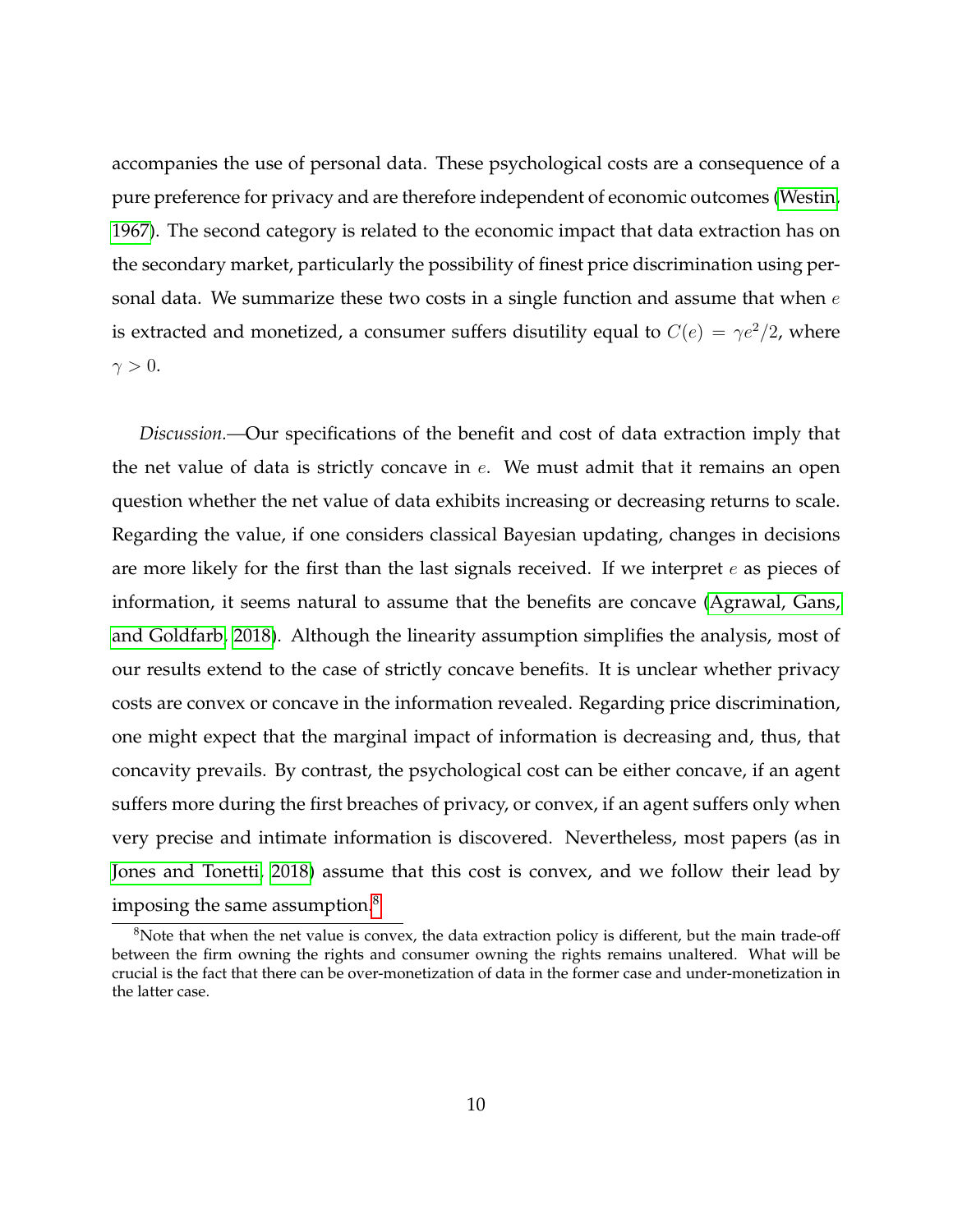#### 3 CONTRACTIBLE BENCHMARK

As a benchmark, in this section, we consider the firm's profit-maximizing offer by assuming that data extraction, processing and monetization are all contractible. In this case, as the firm can commit to every dimension of its contract, any issue related to data ownership is irrelevant for the firm's maximum profit and consumer surplus.

Consider first the firm's decision to invest in data processing. Even if this decision is taken ex post (i.e., after the data is generated), this can be specified in the contract signed ex ante. This implies that the firm needs to simply choose between a net value  $\delta \alpha$  per unit of data, when the data is not processed, or a net value  $\alpha - k$  when the data is processed. Because of the linearity assumption of the benefit and processing cost, this decision does not depend on the quantity of monetized data induced by the contract. Therefore, the following lemma directly follows.

<span id="page-10-1"></span>**Lemma 1.** *Suppose that data processing and monetization are contractible. Then, the firm pro-* $\,$ cesses any data if and only if  $\alpha \geq \bar{\alpha}$ , where  $\bar{\alpha} = \frac{k}{1-\bar{k}}$  $\frac{k}{1-\delta}$ .

We therefore need to consider two regimes depending on whether the firm prefers to process the data or not.

We now turn our attention to the firm's ex ante optimal contract. We focus without loss of generality on direct revelation mechanisms, in which consumers truthfully report their type and a pre-defined price-usage-data extraction triplet is implemented as a function of the report (see [Laffont and Martimort, 2002](#page-48-5) for details). Let a mechanism be denoted by  $(t(\cdot), q(\cdot), e(\cdot))$ . The indirect utility of type  $\theta$  from truthfully announcing her type is given by

$$
U(\theta) = \theta q(\theta) - q^2(\theta)/2 - t(\theta) - C(q(\theta))
$$
\n(1)

<span id="page-10-0"></span>Using standard techniques in information economics, we can show that the mechanism is incentive compatible only if usage is non-decreasing in  $\theta$  and  $\dot{U}(\theta) = q(\theta)$ . By integrating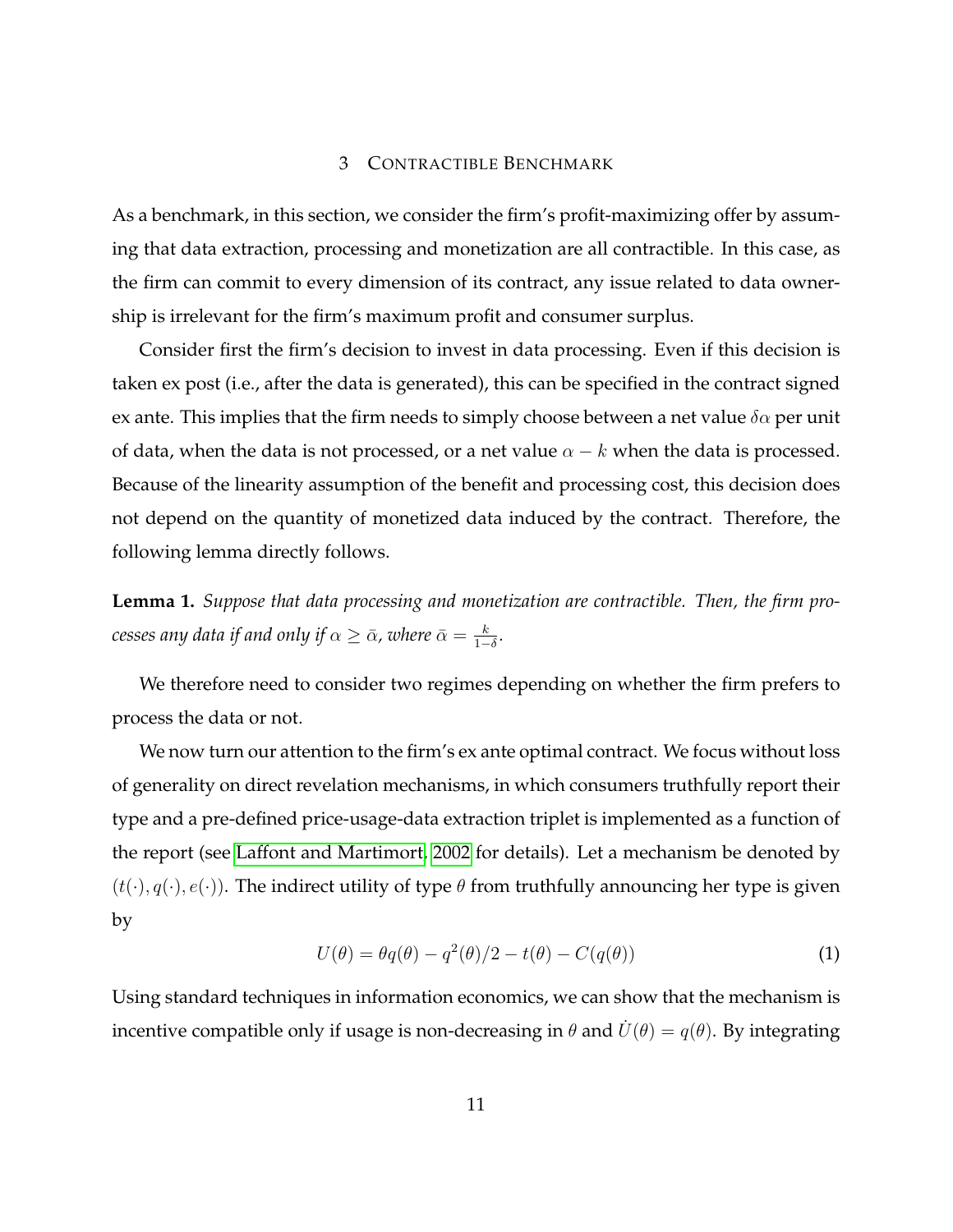the latter condition, we obtain

<span id="page-11-1"></span>
$$
U(\theta) = U(0) + \int_0^{\theta} q(\tau) d\tau
$$
\n(2)

This expression represents type  $\theta$ 's information rent, which is the share of the surplus that must be left to type  $\theta$  to truthfully reveal her type. The firm therefore has incentives to minimize this amount. As the payoff is increasing in  $\theta$ , the firm will bind the participation constraint of the lowest type—that is,  $U(0) = 0$ .

The profit of the firm consists of the sum of the transfers it collects from consumers and the benefit from data monetization.<sup>[9](#page-11-0)</sup> Therefore, the firm's profit is equal to

$$
\int_0^1 \Big( t(\theta) + B_v(\alpha, e(\theta)) \Big) d\theta
$$

with  $v \in \{\delta, 1\}$ . Using [\(1\)](#page-10-0), this can be rewritten as

$$
\int_0^1 \left[ \theta q(\theta) - q^2(\theta)/2 + B_v(\alpha, e(\theta)) - C(e(\theta)) - U(\theta) \right] d\theta
$$

If we substitute [\(2\)](#page-11-1) and employ the fact that  $U(0) = 0$ , the profit is given by

$$
\int_0^1 \left[ \theta q(\theta) - q^2(\theta)/2 + B_v(\alpha, e(\theta)) - C(e(\theta)) - \int_0^{\theta} q(\tau) d\tau \right] d\theta
$$

which, provided that  $\int_0^1\Big(\int_0^\theta q(\tau)d\tau\Big)d\theta=(1-\theta)q(\theta)$ , can be rewritten as

<span id="page-11-2"></span>
$$
\int_0^1 \left[ (2\theta - 1)q(\theta) - q^2(\theta)/2 + B_v(\alpha, e(\theta)) - C(e(\theta)) \right] d\theta.
$$

It is convenient to let

$$
\phi_v(q) = \max_{e \le q} B_v(\alpha, e) - C(e)
$$
\n(3)

represent the maximum net value that is generated in the secondary market when usage in the first period is equal to q. For notational simplicity, we further let  $\bar{e}_v$  denote the

<span id="page-11-0"></span><sup>&</sup>lt;sup>9</sup>Although irrelevant for the results of this section, we assume here that the firm owns the data. If consumers owned the data, the firm could appropriate the generated surplus by offering higher fees.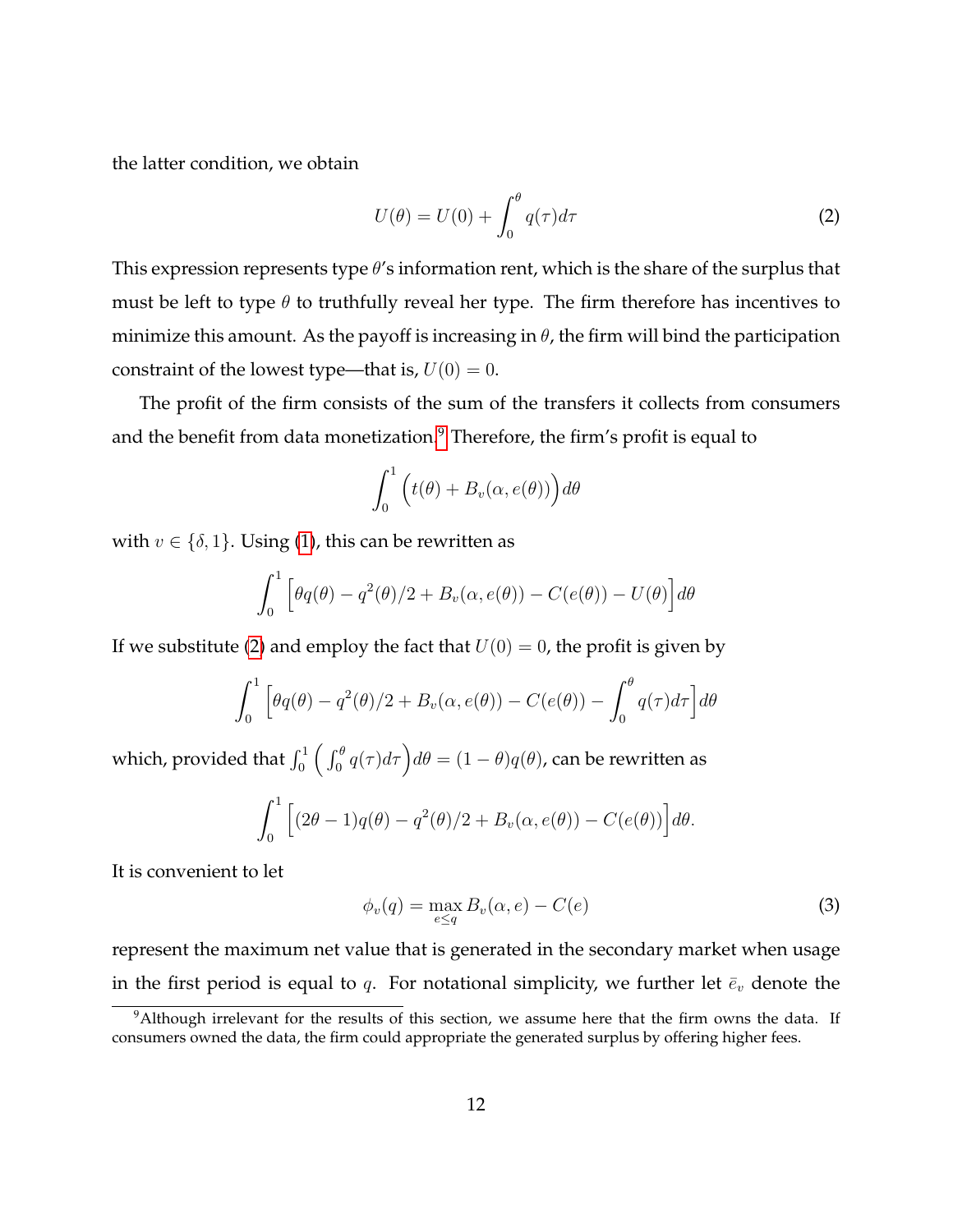amount of data that maximizes  $B_v(\alpha, \cdot) - C(\cdot)$  when  $e < q$ . Function  $\phi_v(q)$  is strictly increasing in q for  $q < \bar{e}_v$  and constant for  $q \geq \bar{e}_v$ . By using [\(3\)](#page-11-2), we can write the profit as

<span id="page-12-0"></span>
$$
\int_0^1 \left[ (2\theta - 1)q(\theta) - q^2(\theta)/2 + \phi_v(q(\theta)) \right] d\theta \tag{4}
$$

The firm's objective then is to select a usage schedule  $q(\cdot)$  to maximize [\(4\)](#page-12-0) subject to monotonicity (usage is non-decreasing) and feasibility (usage is positive for every  $\theta$ ) constraints. Therefore, provided that type  $\theta$  purchases (i.e.,  $q(\theta) \ge 0$ ), the optimal usage schedule is implicitly defined by

<span id="page-12-2"></span>
$$
q(\theta) = (2\theta - 1) + \phi'_v(q(\theta)).
$$
\n(5)

The impact of  $\alpha$  on the firm's ex ante optimal contract is dual. First, when  $\alpha$  exceeds  $\bar{\alpha}$ , the firm chooses to process the data (see Lemma [1\)](#page-10-1) in order to generate the full value of data on the secondary market. This means that v increases from  $\delta$  to 1. Second, an increase in  $\alpha$  increases the firm's incentive to monetize a higher share of data. For the low-usage consumers, the marginal benefit of monetization always exceeds the marginal privacy cost, and all the data is monetized. For the high-usage consumers, the marginal benefit from the data monetization does not always exceed the marginal privacy cost, and only part of the data is monetized.

We summarize the firm's profit-maximizing offer in the following proposition.

<span id="page-12-1"></span>**Proposition 1.** *Suppose that data processing and monetization are contractible. Then, there exists*  $\hat{\theta}_v \in [0,1]$ , where  $v = \delta$  if  $\alpha < \bar{\alpha}$  and  $v = 1$  if  $\alpha \geq \bar{\alpha}$ , such that type- $\theta$ 's usage in the firm's optimal *mechanism is given by*

$$
q_v^*(\theta) = \begin{cases} \max\{q_v(\theta), 0\}, & \text{if } \theta < \hat{\theta}_v \\ q_0(\theta), & \text{if } \theta \ge \hat{\theta}_v \end{cases},
$$

*where*  $q_1(\theta) = (2\theta - 1 + \alpha - k)/(1 + \gamma)$ ,  $q_\delta(\theta) = (2\theta - 1 + \delta \alpha)/(1 + \gamma)$  and  $q_0(\theta) = 2\theta - 1$ . *Moreover, type-* $\theta$ *'s data extraction is given by*  $\max\{q_v(\theta), 0\}$  *if*  $\theta < \hat{\theta}_v$  *and*  $\bar{e}_v$  *if*  $\theta \geq \hat{\theta}_v$ *.* 

For any unit value of data, the firm decides on its optimal mechanism by trading off this value with the privacy cost consumers incur. For high-type consumers, higher usage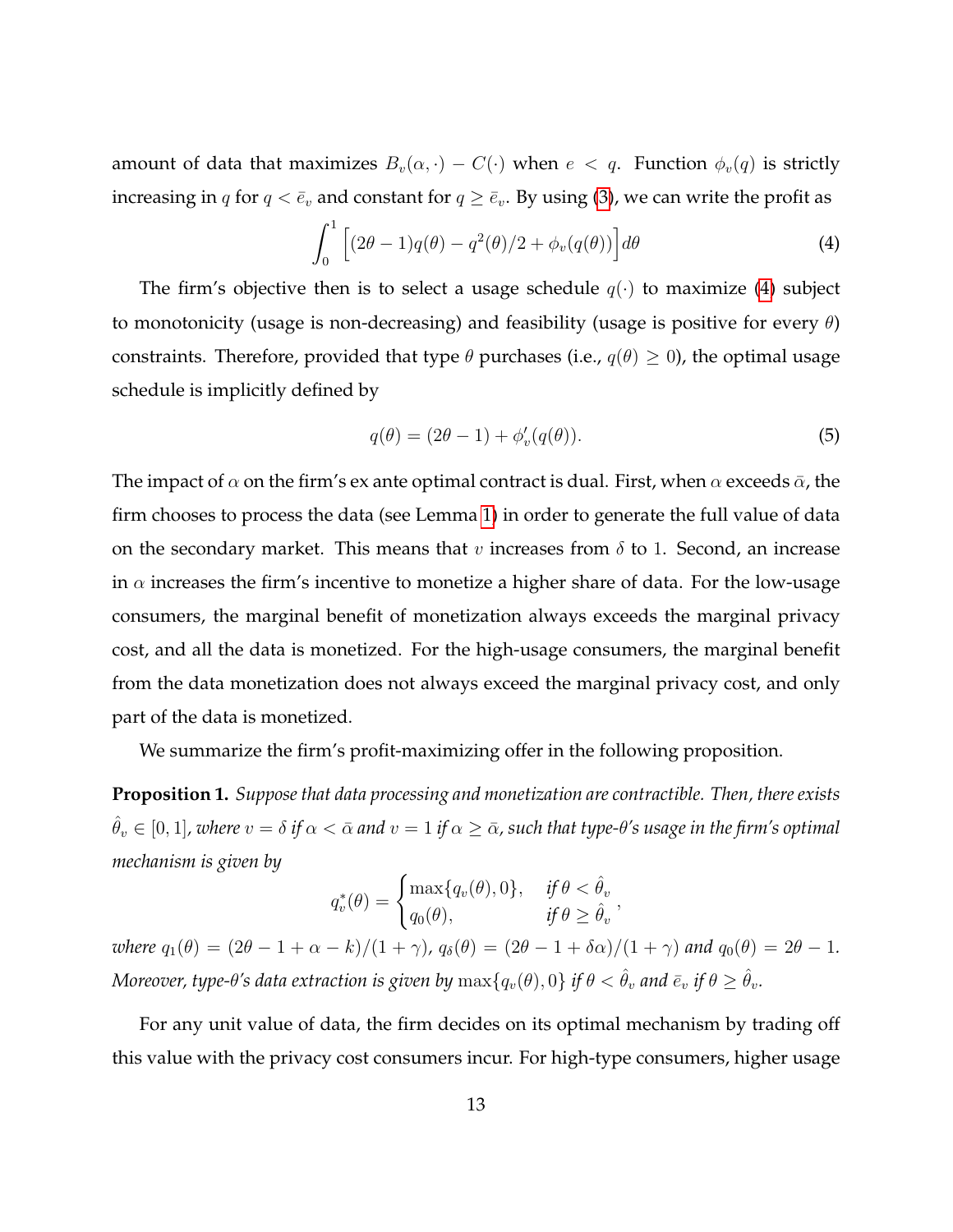is preferred to data extraction, and the firm chooses to restrict the share of data monetized. For low-type consumers, the opposite holds because the privacy cost associated with the marginal unit of data monetized is small.

Another interesting element in this benchmark case concerns the cut-off type, who is indifferent between buying the service or not, denoted by  $\underline{\theta}_v.$  Provided that  $q_v(\cdot)$  is increasing in  $\alpha$  for every  $\theta$ , for any data processing decision,  $\underline{\theta}_v$  is decreasing in  $\alpha$ . Intuitively, when  $\alpha$  increases, the firm (i) trades with more consumers and (ii) offers more usage to all of the consumers with whom it trades. The first result is reminiscent of twosided markets [\(Rochet and Tirole, 2003;](#page-48-3) [Caillaud and Jullien, 2003;](#page-46-6) [Armstrong, 2006\)](#page-46-3). Indeed, in a standard two-sided market, an increase in the potential value on one side of the market is accompanied by an increase in the size of the other side. In our case, the higher the value in the secondary market, the stronger the firm's incentive to accommodate a larger share of consumers in the primary market.

A last interesting remark is that whenever  $\alpha$  is sufficiently high—i.e., larger than either  $1/\delta$  for  $v = \delta$  or  $1 - k$  for  $v = 1$ —all consumers purchase the product (i.e.,  $\theta_v = 0$ ). In this case, the optimal mechanism entails subsidization of consumers to join the firm, consume, and generate data. Intuitively, when the data is very valuable, the firm has an incentive to attract as many consumers as possible. Because low types have low (or at the limit no) willingness to pay for the service, the only way to attract customers is by subsidizing them. $10$ 

## 4 FIRM'S RIGHT VS. CONSUMER'S RIGHT

<span id="page-13-0"></span>In this section, we assume that data extraction, processing and monetization are not contractible and investigate the economic consequences of allocating the rights to one of the two sides of the market. We say that we are in a firm's right regime when the firm owns the exclusive rights over any generated data. As we explained in the introduction, this

<span id="page-13-1"></span> $10$ This result is related to [Amelio and Jullien](#page-46-7) [\(2012\)](#page-46-7), who identify problems and propose solutions regarding the subsidization of consumers in two-sided markets.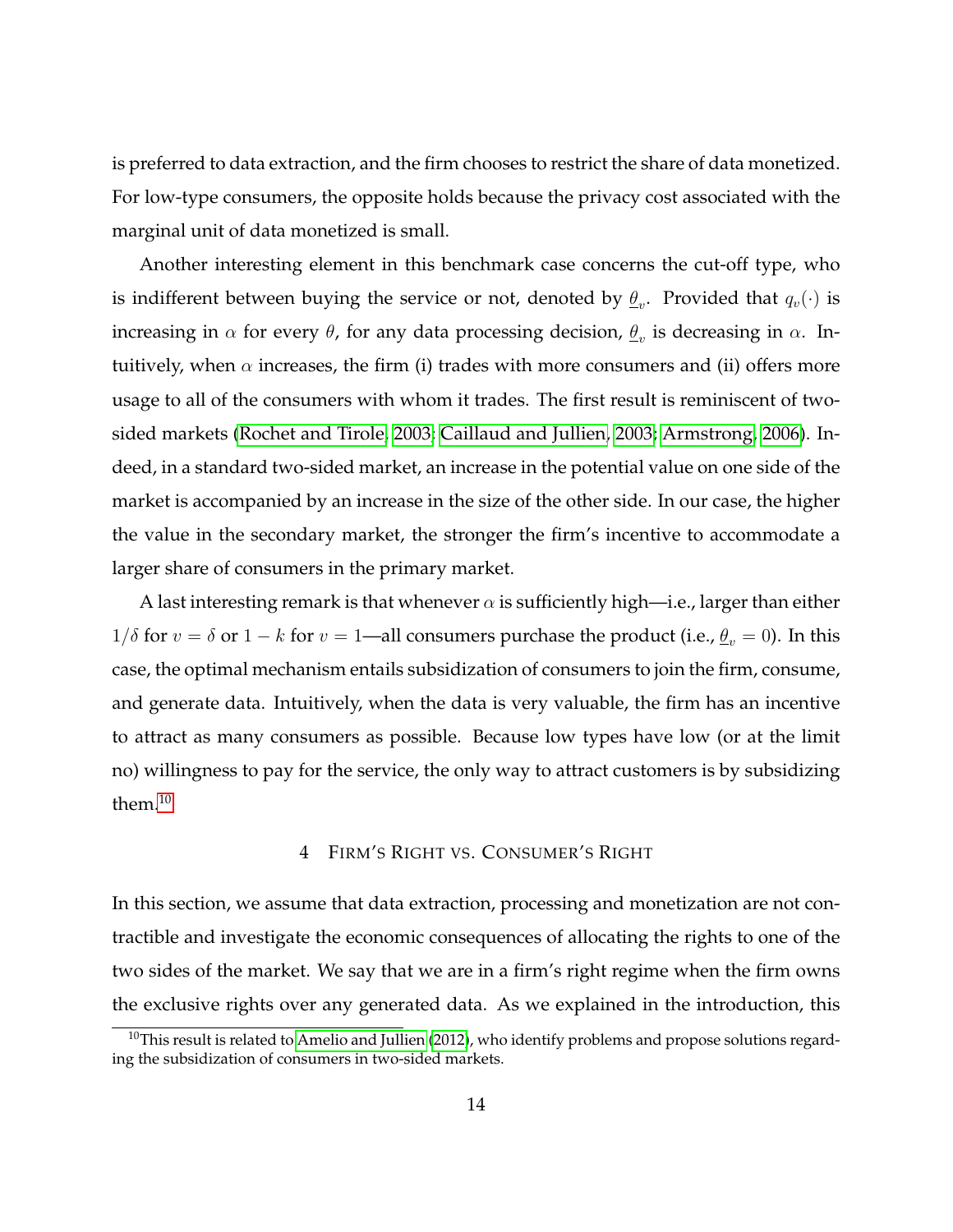is the regime that *de facto* prevails in most developed countries. Indeed, although recent regulations (e.g., GDPR, CCPA) restrict data extraction and monetization, it is still natural to consider firm's right as the status quo. Nonetheless, we assume that the firm is unable to commit to any action regarding the data generated by consumers. In what follows, we define as consumer's right regime the ability given to consumers to directly monetize any generated data. As is the case in the firm's right regime, we assume that consumers are unable to commit to a data extraction policy but can manage their data directly in the data market.

## **A. Firm's Right**

As in the contractible data-extraction benchmark, the firm can offer different contracts that condition the price paid on usage. $11$  Unlike the contractible data-extraction benchmark, the firm cannot commit to a data extraction policy. Given that data extraction is costless for the firm, the firm extracts all the generated data from all of its customers. Consequently, in what follows, we take  $e = q$ . Rationally expecting this, type  $\theta$  knows that for usage  $q \geq 0$ , her gross utility is given by  $\theta q - q^2/2 - C(q)$ . Regarding the data processing, that is, the decision to invest in order to increase the monetary value of data, the same decision rule as in the benchmark prevails. Therefore, the two benefit functions for the firm are  $B_\delta(\alpha, q) = \delta \alpha q$  for  $\alpha < \bar{\alpha}$  and  $B_1(\alpha, q) = (\alpha - k)q$  for  $\alpha \ge \bar{\alpha}$ .

We now turn to the analysis of the contract  $(t(\cdot), q(\cdot))$  offered to consumers. The indirect utility of type  $\theta$  from truthfully announcing her type is as in [\(1\)](#page-10-0). The expected profit of the firm is given by

$$
\int_0^1 \left[ t(\theta) + B_v(\alpha, q(\theta)) \right] d\theta,
$$

<span id="page-14-0"></span> $11$ If the firm can only offer a fixed contract, the main features that appear below are preserved, albeit in different form.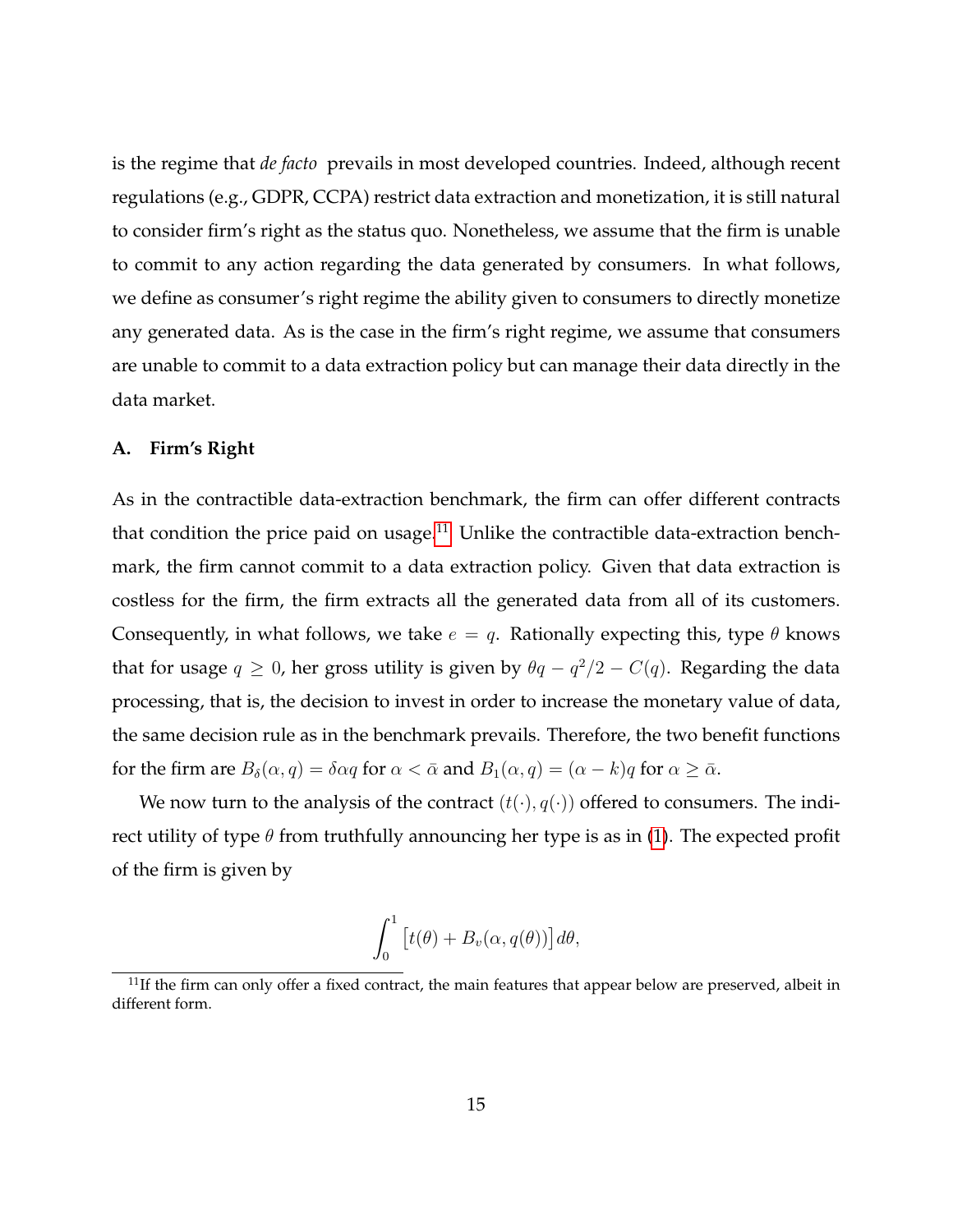which, by analogy to the benchmark, is equal to

<span id="page-15-0"></span>
$$
\int_0^1 \left[ (2\theta - 1)q(\theta) - q^2(\theta)/2 + B_v(\alpha, q(\theta)) - C(q(\theta)) \right] d\theta \tag{6}
$$

Therefore, the objective of the firm is to select a usage schedule  $q(\cdot)$  to maximize [\(6\)](#page-15-0) subject to monotonicity (usage is non-decreasing) and feasibility (usage is positive for every  $\theta$ ) constraints.

<span id="page-15-2"></span>**Lemma 2.** *Suppose that data processing and monetization are not contractible and the firm owns the rights. Then, type-* $\theta$ *'s usage in the firm's optimal mechanism is given by*  $\max\{0, q_v(\theta)\}\$ , where  $v = \delta$  *if*  $\alpha < \bar{\alpha}$  and  $v = 1$  *if*  $\alpha \geq \bar{\alpha}$ , with  $q_v(\theta)$  defined in Proposition [1.](#page-12-1)<sup>[12](#page-15-1)</sup> Moreover, the firm *extracts and monetizes all the data from all the consumers who purchase.*

The firm's maximum profit in this regime is then given by

$$
\Pi^F = \int_{\underline{\theta}_v}^1 \left[ (2\theta - 1) q_v(\theta) - q_v^2(\theta)/2 + B_v(\alpha, q_v(\theta)) - C(q_v(\theta)) \right] d\theta
$$

where  $\underline{\theta}_v$  is the cut-off type, who is indifferent between purchasing the product or not as was defined in the contractible data-extraction benchmark. Moreover, provided that the consumer surplus consists of the sum of the informational rents of consumers, we have

$$
CS^{F} = \int_{\underline{\theta}_{v}}^{1} q_{v}(\theta)(1 - \theta)d\theta
$$

*Inefficiencies.—*When the firm owns the rights, the main potential inefficiency relative to the contractible data-extraction benchmark is the excessive data monetization for the high-type consumers. Such excessive monetization of data results in usage that is strictly lower when data extraction is not contractible and the firm owns the rights relative to the contractible data-extraction benchmark. This is due to the fact that high-type consumers anticipate ex ante that all their data will be monetized and are hence reluctant to opt for

<span id="page-15-1"></span><sup>&</sup>lt;sup>12</sup>Note that this usage schedule is increasing in  $\theta$ ; therefore, this schedule satisfies the (second-order) incentive compatibility condition.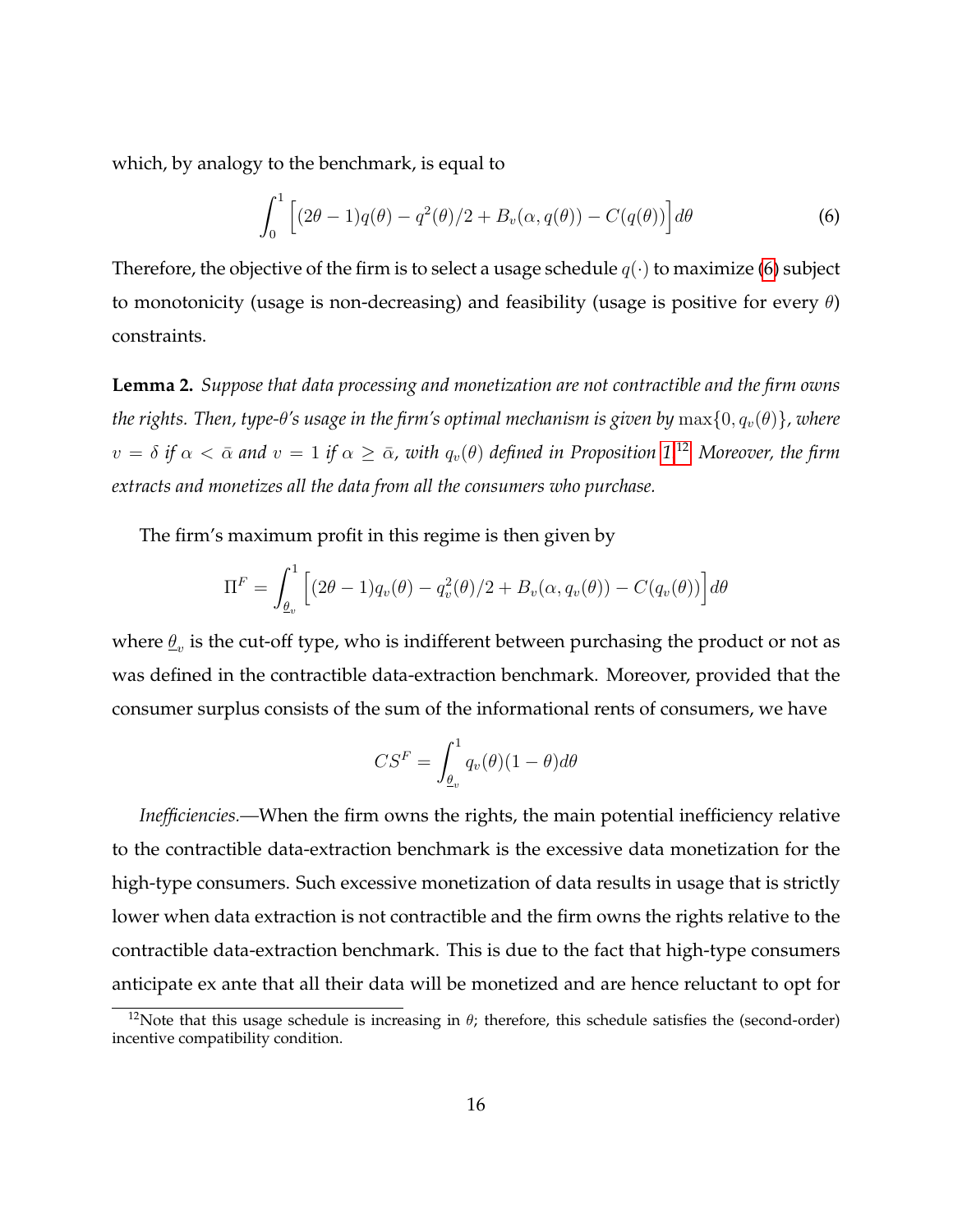high usage. Therefore, the firm offers a mechanism that entails lower usage for hightype consumers relative to the contractible data-extraction benchmark. Such distortion is exacerbated the more important privacy is for consumers (the higher the  $\gamma$ ). Regarding the low-type consumers, no such inefficiency arises given that in any case, all their data is monetized.

As seen in Proposition [1,](#page-12-1) the highest type such that full data extraction and monetization are optimal depends on the value of data  $\alpha$ . In particular, if  $\alpha$  is large enough, it is optimal to monetize all the data of all the consumers (regardless of the decision to invest in data processing). Thus, firm's right does not entail any inefficiency in this case. For future reference, it is useful to be more precise on this point. Suppose first that data processing does not bring much additional value ( $\delta$  large) or, equivalently, that the processing cost is high (k large). This means that the firm invests in data processing only when the value of the data is large. Since, in this case, it is optimal to monetize all the data for all consumers, there will be no inefficiency as soon as data processing occurs. Suppose instead that data processing generates considerable value ( $\delta$  small) or, equivalently, that the processing cost is low  $(k \text{ small})$ . This means that the firm may be willing to invest in data processing even when the value of the data is low. Thus, there can be overmonetization both with and without data processing. This discussion, which is derived from Proposition [1](#page-12-1) and Lemma [2,](#page-15-2) is formalized in the following corollary.

<span id="page-16-0"></span>**Corollary 1.** *When the firm owns the rights, data monetization is excessive if and only if*  $\alpha \leq \hat{\alpha}$ *,* where (i)  $\hat{\alpha} > \bar{\alpha}$  if  $\delta < \frac{\gamma}{\gamma + k}$  and (ii)  $\hat{\alpha} \leq \bar{\alpha}$  if  $\delta \geq \frac{\gamma}{\gamma + k}$  $\frac{\gamma}{\gamma+k}.$ 

# **B. Consumer's Right**

*Presentation.—*We now consider the case in which the consumers directly manage their data in the data market. Until recently, the idea of consumers directly accessing the data market seemed unrealistic. The unlikelihood of this scenario was mainly due to the fact that most consumers lack the knowledge and expertise to directly negotiate with other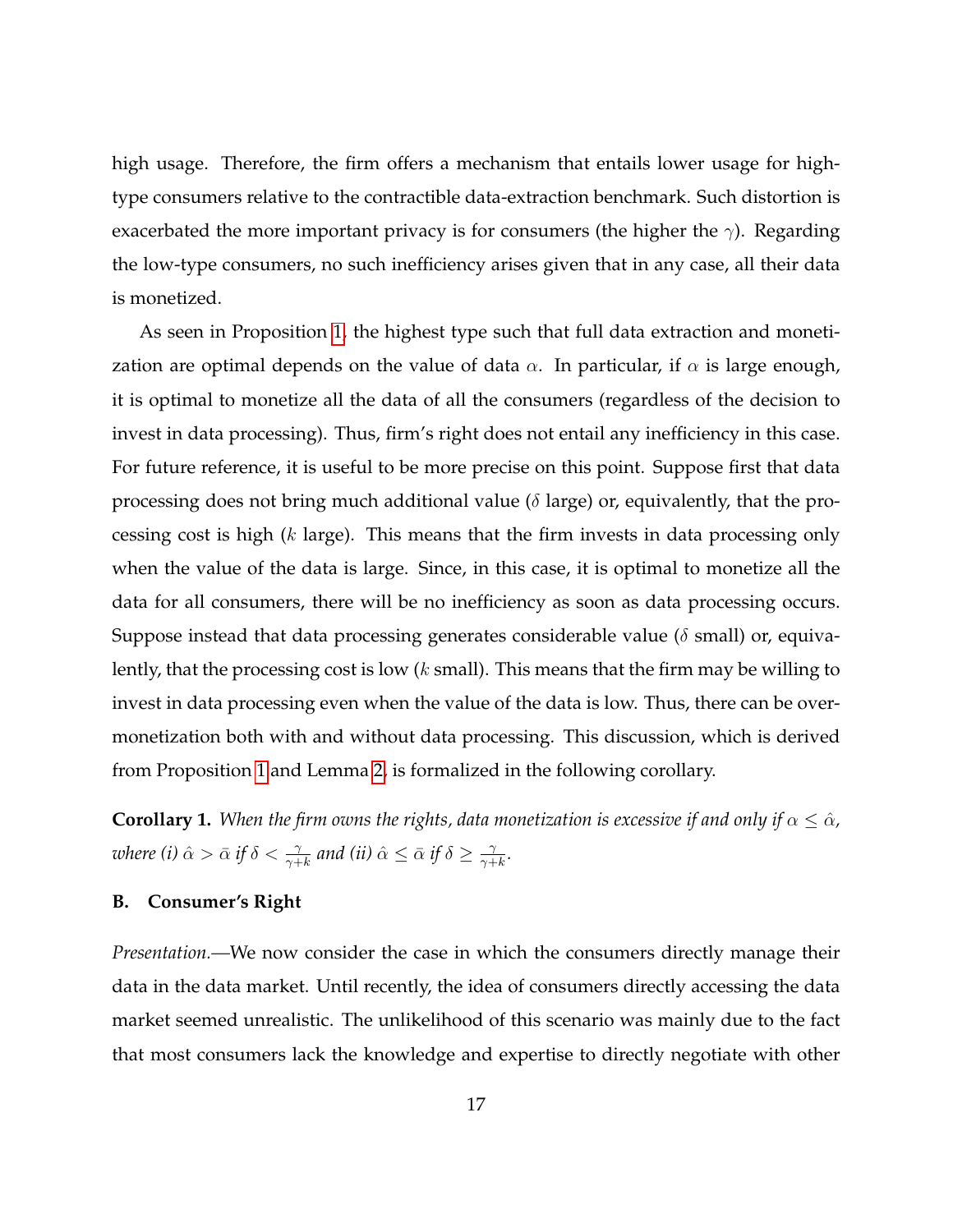parties that have interest in their data (e.g., data brokers, firms that sell complementary or competing products). Nonetheless, two recent developments provide compelling ar-guments that this is not currently true.<sup>[13](#page-17-0)</sup> First, as mentioned above, recent regulations, such as the GDPR, give consumers the right of "data portability", which allows them to transfer the data generated as a byproduct with their interaction with one firm to any other firm. Second, recently established platforms such as <www.people.io>, <datacoup.com> or <wibson.org> offer tools that help users obtain part of the financial returns generated by their data in exchange for a fee. It is also reasonable to assume that if consumers were indeed allocated the rights over their data, this industry would further flourish because data brokers would have an incentive to directly negotiate with consumers, who would be much better equipped for such negotiations.

In this section, we assume that consumers own the rights and can obtain a monetary value of their data. Nonetheless, provided that the data is a byproduct of a consumer's interaction with the firm, consumers still depend on the firm that generates the data. Moreover, as we argued above, consumers can have access to and control the raw data, that is, the share  $\delta$  of the potential value. The remaining share  $1 - \delta$  crucially depends on the firm's decision to process this data. Nevertheless, the impossibility to write explicit contracts on the data processing destroys the firm's ex post incentive to process the data, as shown in the following lemma.

<span id="page-17-1"></span>**Lemma 3.** *Suppose consumers own the rights and that neither processing nor monetization are contractible. Then, there is no ex ante contract that induces the firm to invest in data processing.*

As discussed in the contractible data-extraction benchmark,  $\phi_{\delta}(q)$  represents the maximum net value that the consumers can reap in the market for data when the data is not processed. In order to maximize this value, consumers monetize all their data (i.e.,  $e = q$ ) if  $q \leq \bar{e}_\delta$  but only part of their data (i.e.,  $\bar{e}_\delta < q$ ) if  $q > \bar{e}_\delta$ .

<span id="page-17-0"></span><sup>&</sup>lt;sup>13</sup>See, among others, "As of Today, European Consumers Can Profit From Selling Their Own Personal Data", *Forbes*, 11 October 2018.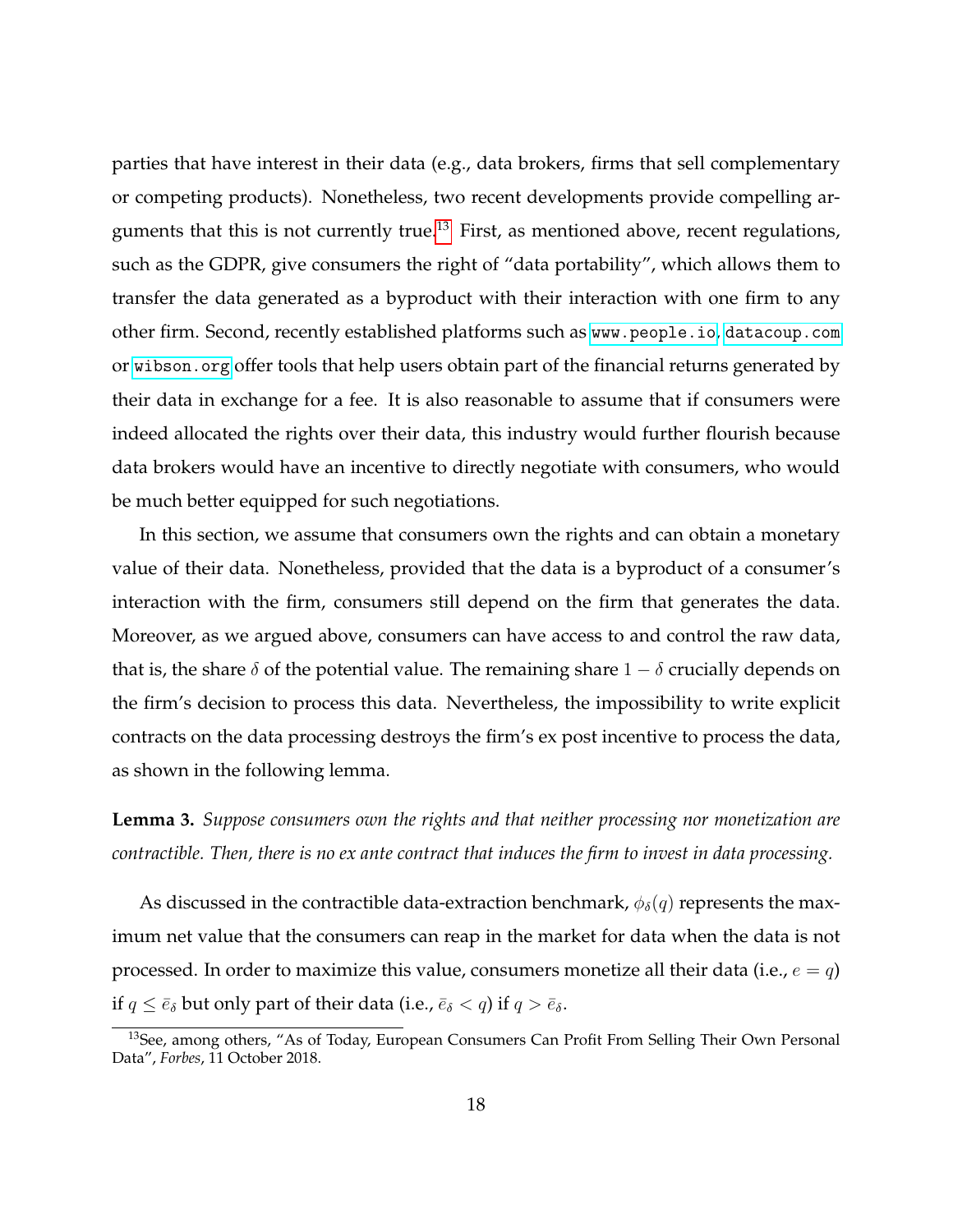*The Firm's Optimal Offer.—If the firm offers a contract*  $(t(\cdot), q(\cdot))$ , a consumer of type  $\theta$ selects an optimal data extraction  $e$  (lower than  $q$ ) to maximize  $\phi_{\delta}(\cdot)$ . The *ex ante* utility of type  $\theta$ , conditional on this anticipated decision, is

<span id="page-18-0"></span>
$$
U(\theta) = \theta q(\theta) - q^2(\theta)/2 + \phi_\delta(q) - t(\theta)
$$
\n(7)

As in the firm's right regime, to satisfy the incentive constraint, the contract proposed by the firm must be such that usage is non-decreasing in  $\theta$  and the informational rent profile given by  $\dot{U}(\theta) = q(\theta)$ .

Taking into consideration the incentive and participation constraints, the expected profit of the firm is the sum of the payment of all its customers, that is,  $\int_0^1 t(\theta) d\theta$ . Using [\(7\)](#page-18-0), it can be rewritten as

<span id="page-18-2"></span>
$$
\int_0^1 \left[ \theta q(\theta) - q^2(\theta)/2 + \phi_\delta(q(\theta)) - U(\theta) \right] d\theta
$$

which, by analogy to the contractible benchmark, is equal to

$$
= \int_0^1 \left[ (2\theta - 1)q(\theta) - q^2(\theta)/2 + \phi_\delta(q(\theta)) \right] d\theta.
$$
 (8)

This expression reflects the fact that the firm can incorporate in the price set in the primary market any additional value consumers can earn in the secondary market.

<span id="page-18-1"></span>**Lemma 4.** *Suppose consumers own the rights and that neither processing nor monetization are contractible. Then, type-*θ*'s usage in the firm's optimal mechanism is given by*

$$
q_*(\theta) = \begin{cases} \max\{0, q_\delta(\theta)\}, & \text{if } \theta < \hat{\theta}_\delta, \\ q_0(\theta), & \text{if } \theta \ge \hat{\theta}_\delta \end{cases}
$$

 $w$ here  $q_\delta(\theta)$ ,  $q_0(\theta)$  and  $\hat{\theta}_\delta$  are defined in Proposition [1.](#page-12-1) Moreover, consumers in  $[0,\hat{\theta}_\delta]$  monetize all their data, whereas consumers in  $(\hat{\theta}_\delta, 1]$  monetize only an amount of data equal to  $\bar{e}_\delta.$ 

The advantage of having consumers directly manage their data in the data market is the flexibility to monetize only part instead of all of their data. Recall that in the regime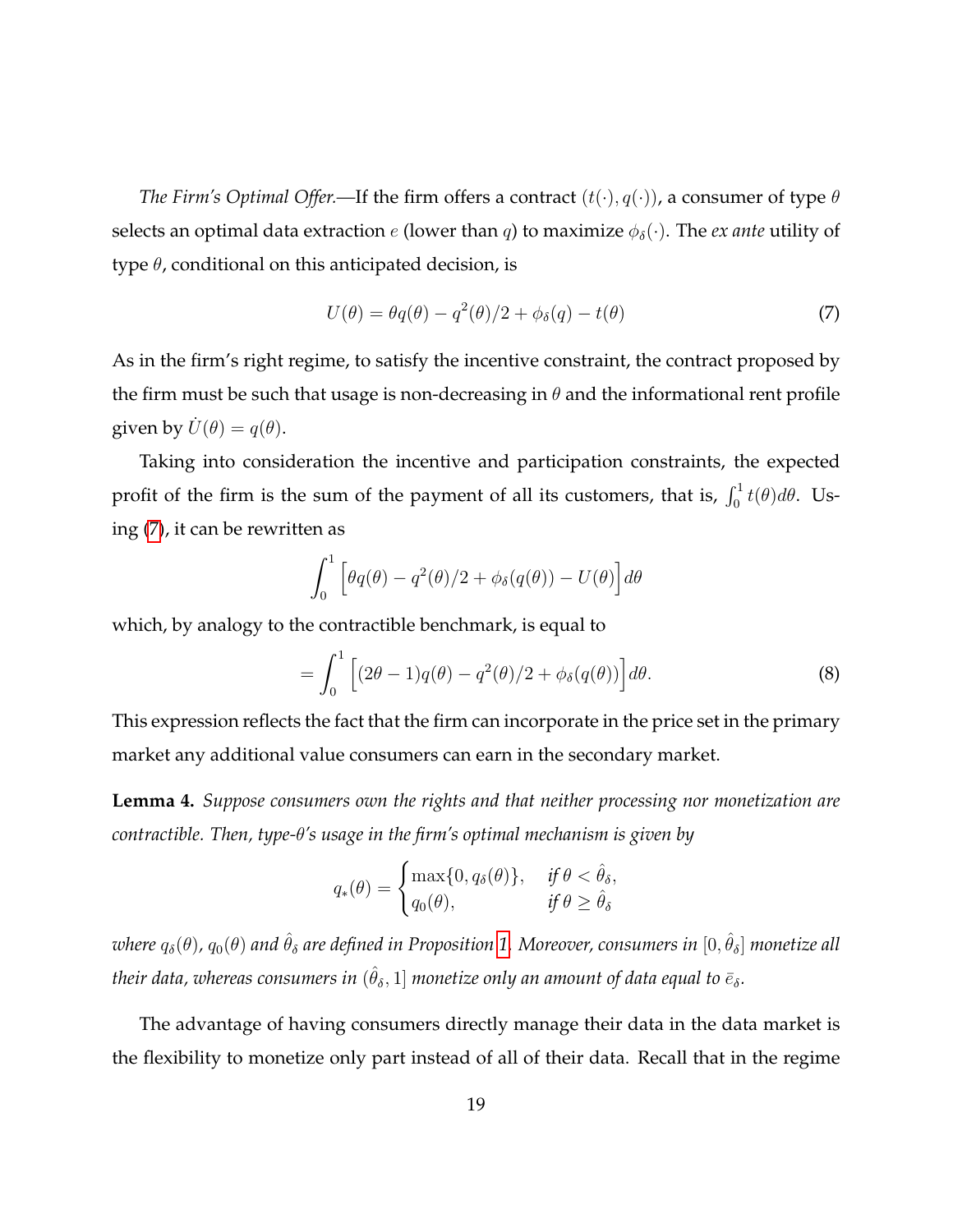in which the firm owns the rights, its inability to commit to a data extraction policy precludes such partial monetization. Instead, this flexibility creates an added value both for the firm and the consumers. Note that the cut-off type  $\hat{\theta}_{\delta}$  is chosen by the firm in its design of the offer  $(t(\cdot), q(\cdot))$ . Since the value generated on the market for data for this consumer is the same regardless of the usage schedule chosen, the first-period profit for this consumer is also the same under both usage schedules. We can then write the firm's maximum profit as

$$
\Pi^{C} = \int_{\theta_{\delta}}^{\hat{\theta}_{\delta}} \left[ (2\theta - 1) q_{\delta}(\theta) - q_{\delta}^{2}(\theta)/2 + B_{\delta}(\alpha, q_{\delta}(\theta)) - C(q_{\delta}(\theta)) \right] d\theta
$$

$$
+ \int_{\hat{\theta}_{\delta}}^{1} \left[ (2\theta - 1) q_{0}(\theta) - q_{0}^{2}(\theta)/2 + \phi_{\delta}(\bar{e}_{\delta}) \right] d\theta
$$

and the consumer surplus as

$$
CS^{C} = \int_{\underline{\theta}_{\delta}}^{\hat{\theta}_{\delta}} q_{\delta}(\theta)(1-\theta)d\theta + \int_{\hat{\theta}_{\delta}}^{1} q_{0}(\theta)(1-\theta)d\theta
$$

*Inefficiencies.—*When the consumers own the rights, the main potential inefficiency relative to the contractible data-extraction benchmark stems from the underlying impossibility that the parties can directly contract with the firm processing the data. In some cases, this prevents the parties from exploiting the full potential value of the data. Because of this reduced value of data, consumers decrease the amount of data they monetize, and the firm optimally decreases the low-type consumers' usage. Notably, any inefficiency only prevails in so far as data processing is optimal. Therefore, we can state the following corollary.

<span id="page-19-0"></span>**Corollary 2.** *When consumers own the rights, the usage of low-type consumers is inefficient if and only if*  $\alpha > \bar{\alpha}$ *.* 

#### **C. Optimal Allocation of Property Rights**

In this subsection, we study the optimal allocation of property rights over the extraction and monetization of data; that is, we compare the profit and the consumer surplus under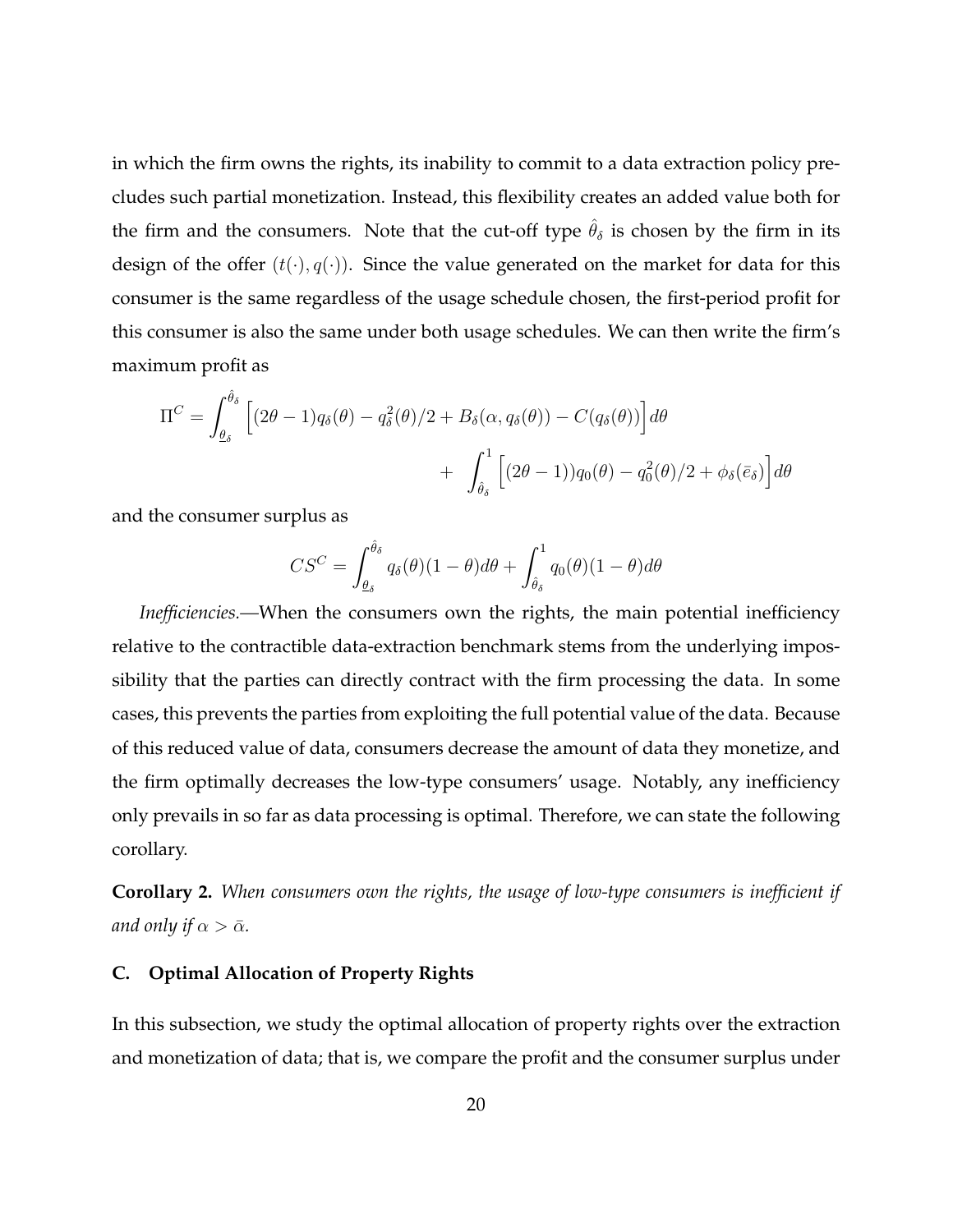the two regimes. We explained above that allocating the rights to the firm may result in excessive data monetization and low usage for high-type consumers, whereas allocating the rights to consumers discourages the firm from processing the data and, hence, may result in low usage for low-type consumers. Therefore, the optimal allocation of property rights is obtained by exploiting the trade-off between excessive data monetization (and low usage for high-type consumers) when the firm owns the rights and no data processing (and low usage for low-type consumers) when the consumers own the rights.

First, we know that for  $\alpha < \bar{\alpha}$ , the firm never processes the data, and hence, the only difference between the two regimes stems from the excessive data monetization when the firm owns the rights. Therefore, it is optimal for the consumers to own the rights for low values of data. Conversely, when the value of data is large enough, that is, for  $\alpha \ge \max\{\bar{\alpha}, k + \gamma\}$ , the firm always processes the data when it has the rights—as is the case in the contractible data extraction benchmark—but never when the consumers own the rights; hence, the only difference between the two regimes stems from the inability to force the firm to process the data when consumers own the rights. Therefore, in this case, the firm's right is optimal.

The most interesting case arises when  $\bar{\alpha} < \alpha < k + \gamma$ . This can only occur when  $\delta < \frac{\gamma}{k+\gamma'}$ , that is, when data processing generates enough additional value. We now focus on this case.

Consider first the firm's profit. We show in the appendix (see proof of Proposition [2\)](#page-22-0) that (i) the firm's profit is strictly increasing in  $\alpha$  under any regime, and (ii) the profit under the firm's right regime increases faster in  $\alpha$  than the profit under the consumer's right regime. Indeed, under either regime, an increase in  $\alpha$  has a dual positive impact on the firm's profit. First, for a given offer, this condition allows the firm to generate more value, either directly—when it owns the right—or indirectly by increasing the price it charges the consumers—when the consumers own the rights. Second, it allows the firm to offer higher usage to consumers. Nonetheless, in the consumer's right regime,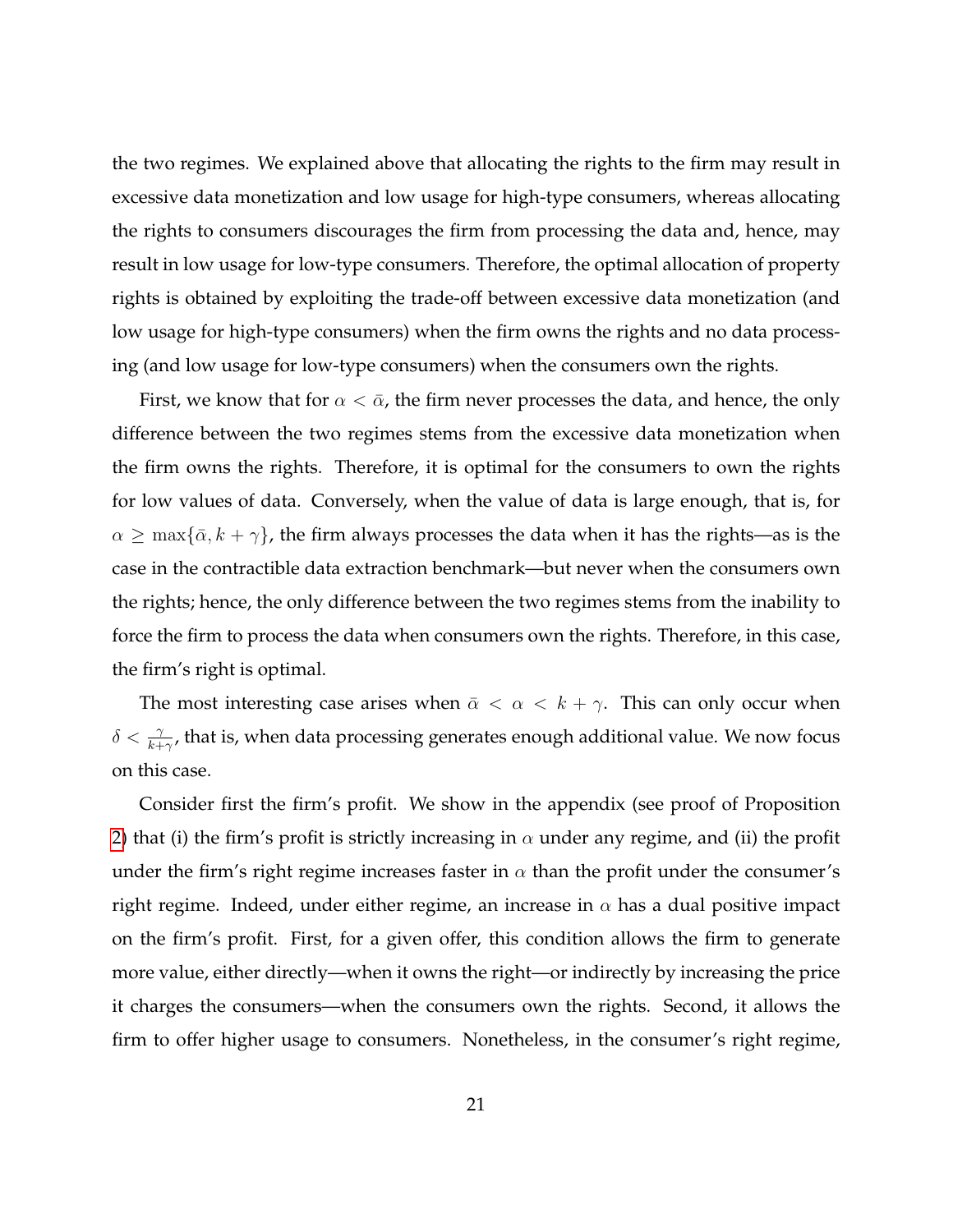the positive impact of an increase in  $\alpha$  is mitigated by (i) the fact that there is less data monetization (i.e., consumers with types greater than  $\hat{\theta}_{\delta}$  do not monetize all their data) and (ii) the lower value generated for any unit of data monetized. This implies that an increase in the value of data is more profitable for the firm when the firm owns the rights than when the consumers own the rights.

As the ability of consumers to monetize their data alone decreases (that is, as  $\delta$  decreases), the return the firm obtains indirectly in the data market when consumers own the rights also decreases. In the extreme case in which  $\delta = 0$ , the consumers are unable to generate alone any monetary returns in the data market when they own the rights. This condition, however, does not necessarily mean that the firm's profit is always higher when the firm owns the rights than when the consumers own the rights. Indeed, even if the firm can gain more by monetizing the data, it suffers from its inability to commit to limit data exploitation. Therefore, the optimal ownership regime for the firm's profit depends on the value of the data. When this value is sufficiently high (i.e., exceeds some threshold), the firm's profit is higher when it owns the rights, whereas when this value is low (i.e., is below the threshold mentioned above), the firm's profit is higher when the consumers own the rights.

A related result prevails for the consumer surplus. Note first that since the entire value generated in the market for data accrues to the firm through the fee charged to access the service (i.e.,  $t(\cdot)$ ), the consumer surplus solely depends on the level of usage. Indeed, it is the level of usage that determines the informational rents and, hence, consumer surplus. In particular, the consumer surplus is increasing is usage; hence, the comparison of the consumer surplus under the two regimes is only based on the comparison of the usage schedules under the two regimes.

Similarly to the profit, we show in the appendix (see proof of Proposition [2\)](#page-22-0) that (i) the consumer surplus is strictly increasing in  $\alpha$  under any regime and (ii) the consumer surplus under the firm's right regime increases faster in  $\alpha$  than the consumer surplus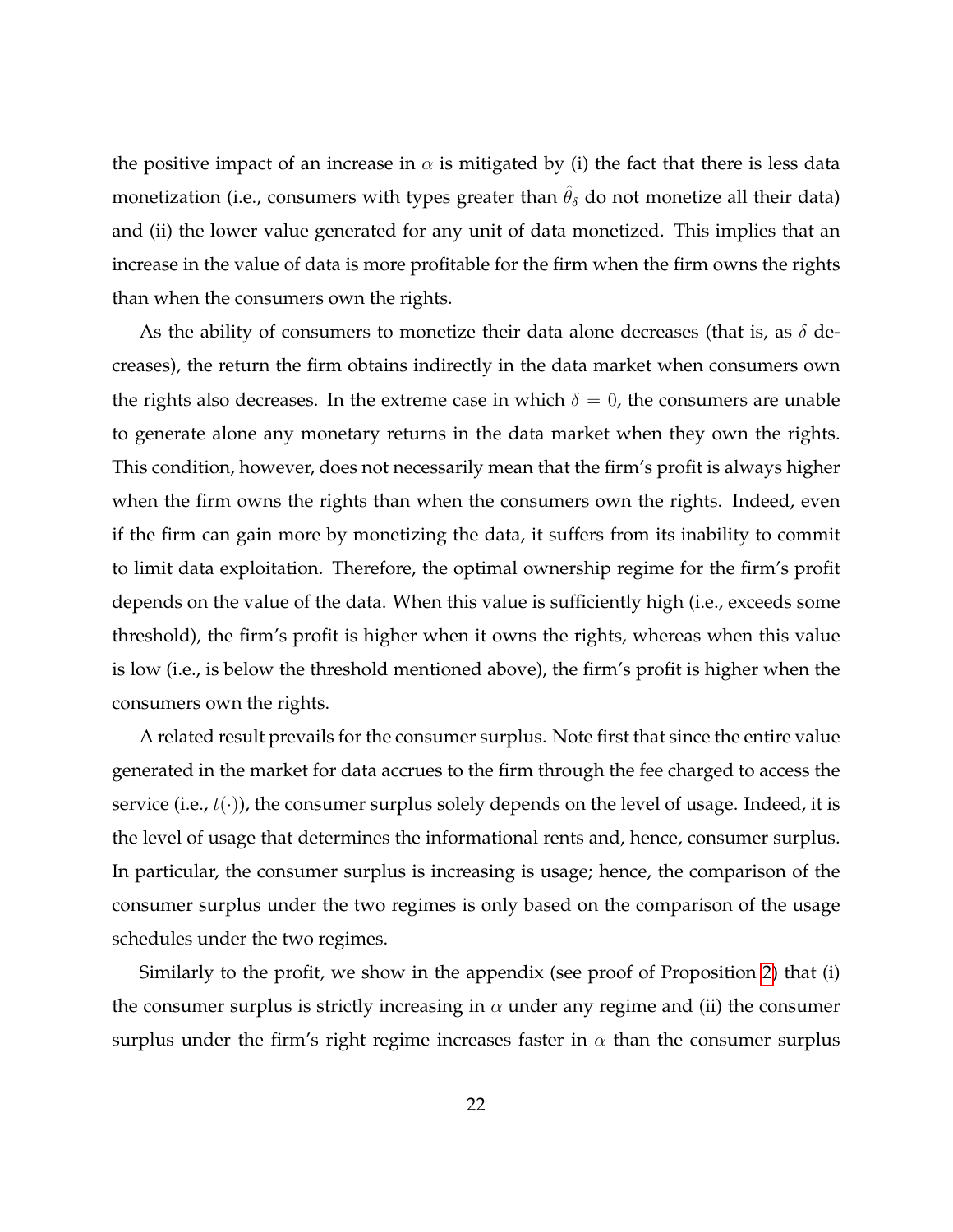under the consumer's right regime. The intuition is in line with that described above for the profit. When the value of data increases, the firm is more likely to foster usage, which, as we argued above, is beneficial to consumers. However, this incentive crucially depends on the share of value of data that the firm can capture in the market for data. When the consumers own the rights, the value that the firm can capture in this market is lower; therefore, the firm has less incentive to foster usage relative to when it can fully exploit the data.

# <span id="page-22-0"></span>**Proposition 2.** *Suppose that data processing and monetization are not contractible. Then,*

- *(i)* when the impact of processing on the value of data is high (i.e., for  $\delta < \frac{\gamma}{k+\gamma}$ ), there exist  $\alpha_F, \alpha_C \in (\bar{\alpha}, k + \gamma)$ , both strictly increasing in  $\delta$ , such that profit and consumer surplus *respectively are higher under consumer's right than under firm's right if and only if*  $\alpha \leq \alpha_F$ *and*  $\alpha \leq \alpha_C$ , respectively;
- (*ii*) when the impact of processing on the value of data is low (*i.e.*, for  $\delta \geq \frac{\gamma}{k+1}$ k+γ *), both the firm's profit and consumer surplus are higher under consumer's right than under firm's right for low values of* α*, equal under both ownership regimes for intermediate values of* α*, and lower under consumer's right than under firm's right for high values of*  $\alpha$  *(i.e.,*  $\alpha \geq \bar{\alpha}$ *).*

For both the firm and the consumers, the key element is the extent to which their interaction can generate some value. Because of the inability to commit ex ante to ex post actions (e.g., data processing and monetization), each ownership regime induces a particular form of inefficiency. Under the firm's right regime, the firm optimally decides on the data processing but monetizes an excessive amount of data. Such an excessive monetization is anticipated by the consumers and inevitably forces the firm to reduce the usage it offers to the high-type consumers. Under the consumer's right regime, conditional on the firm not processing the data, the amount of data monetized is ex post optimal, but the firm has no incentive to process the data. This results in lower levels of usage for low-type consumers relative to the contractible data-extraction benchmark. The trade-off between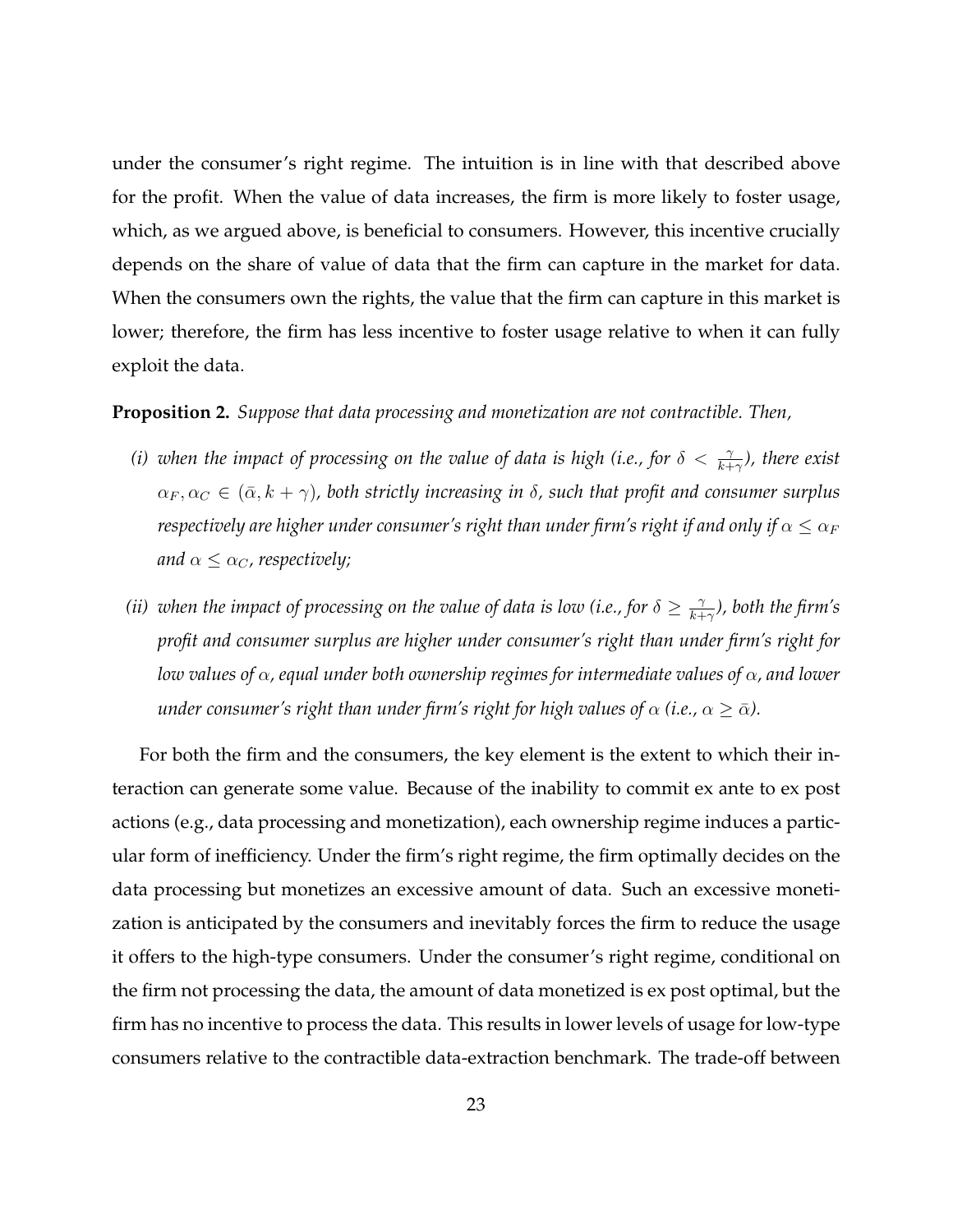the two forms of inefficiency, i.e., under-processing vs. over-utilization, depends on the value of data: when  $\alpha$  is low, consumer's right is optimal, whereas when  $\alpha$  is high, firm's right is optimal. Figure [3](#page-49-0) illustrates these results; the left (resp. right) panel compares the firm's profit (consumer surplus) under the two ownership regimes.

## 5 EXTENSIONS AND ROBUSTNESS

## <span id="page-23-0"></span>**A. Firm's Right and Paying for Privacy**

An alternative to transferring the rights to consumers is to allow the firm to offer an option such that the consumer pays for her privacy. Under such a regime, the firm owns the rights and offers two goods: (i) a good that provides access only to the service (and hence leaves the firm with all rights to any data generated) and (ii) a good that provides access to the service but guarantees that any data generated by the interaction between the firm and the consumer is not used in the future.<sup>[14](#page-23-1)</sup> In practical terms, platforms such as YouTube or certain game apps usually offer versions of the same product: a *basic* version that uses data to promote products to users through advertising and a *premium* version that is advertising free and therefore limits data collection.

As above, we focus without loss of generality on contracts (or direct revelation mechanisms) in which consumers report their type and a pre-defined price-usage-extraction offer is implemented. Because the option for privacy is a binary decision, if consumers do not choose to opt for privacy, all the data they generate is indeed extracted and monetized. Therefore, the option for privacy amounts to choosing  $e(\theta) \in \{0, q(\theta)\}\$ . When  $e(\theta) = q(\theta)$ , the firm retains the right to use the data of type  $\theta$ , which, due to its inability to commit, implies that it monetizes the data *ex post*; when  $e(\theta) = 0$ , the firm gives up every right to extract and monetize the data of type  $\theta$ .

Let  $(t(\cdot), q(\cdot), e(\cdot))$  denote the offer made to consumers. The indirect utility of type  $\theta$ 

<span id="page-23-1"></span><sup>&</sup>lt;sup>14</sup> [Akcura and Srinivasan](#page-46-8) [\(2005\)](#page-46-8) propose a related analysis in which a monopolist can resell some information and commit to doing so ex ante. [Casadesus-Masanell and Hervas-Drane](#page-47-9) [\(2015\)](#page-47-9) analyze a competitive version where the level of information disclosure differs among firms.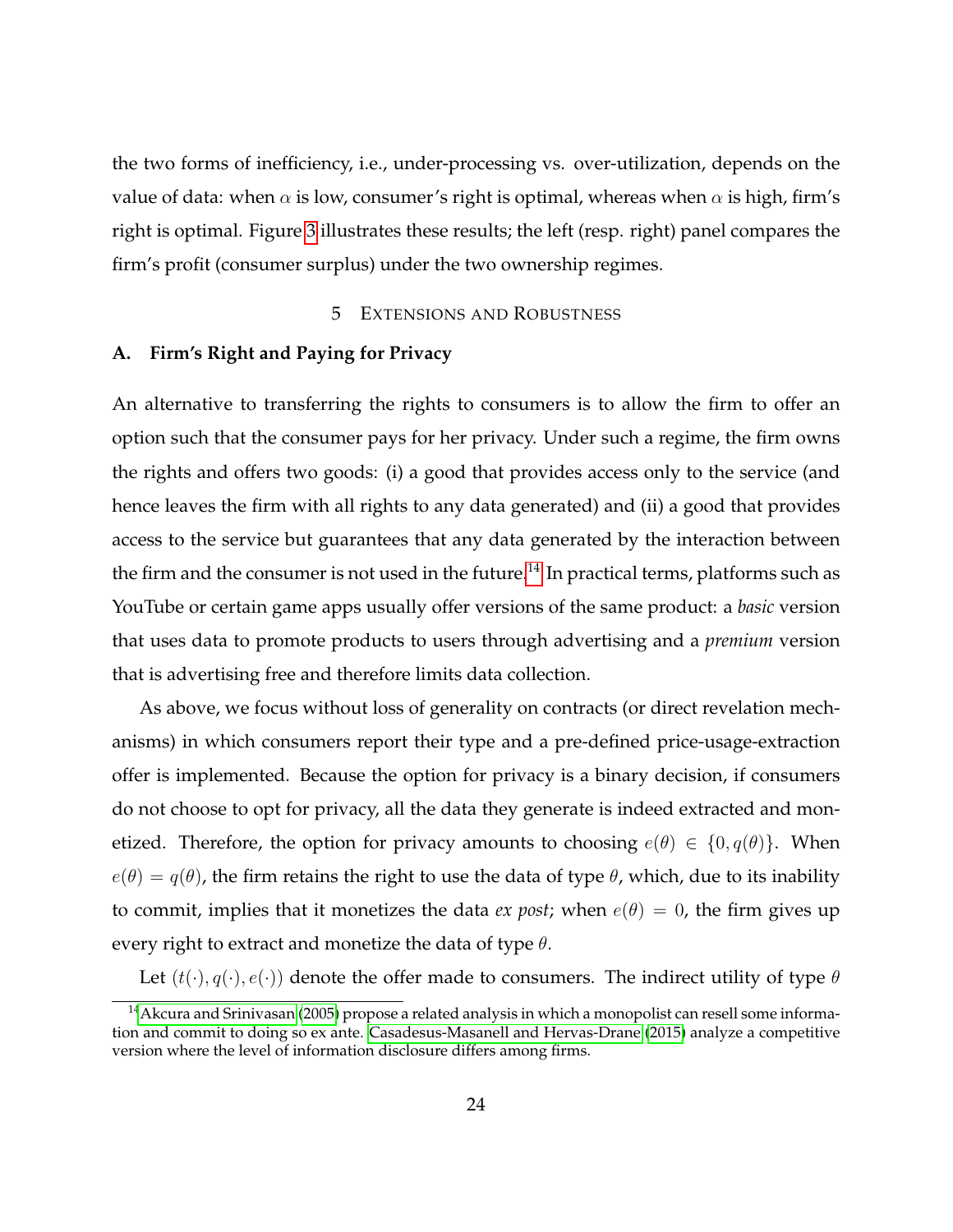from truthfully announcing her type is

<span id="page-24-0"></span>
$$
U(\theta) = \theta q(\theta) - q^2(\theta)/2 - t(\theta) - C(e(\theta))
$$
\n(9)

As in the benchmark, we can show that the mechanism is incentive compatible only if usage is non-decreasing in  $\theta$  and  $\dot{U}(\theta) = q(\theta)$ . The firm's expected profit is

<span id="page-24-1"></span>
$$
\Pi = \int_0^1 (t(\theta) + B_v(\alpha, e(\theta))) d\theta,
$$

which, by substituting [\(9\)](#page-24-0) and re-arranging terms, is equal to

$$
\Pi = \int_0^1 \left[ (2\theta - 1)q(\theta) - q^2(\theta)/2 + B_v(\alpha, e(\theta)) - C(e(\theta)) \right] d\theta \tag{10}
$$

Therefore, the objective of the firm is to find a usage schedule  $q(\cdot)$  and a privacy offer  $e(\cdot)$  that maximize its profit [\(10\)](#page-24-1) subject to the monotonicity constraint  $(q(\cdot))$  is nondecreasing) and feasibility constraints  $(q(\theta) \geq 0$  and  $e(\theta) \in \{0, q(\theta)\}\$  for every  $\theta$ ). This profit-maximizing offer is described in the following lemma.

<span id="page-24-2"></span>**Lemma 5.** *Suppose that the firm owns the rights and can propose that consumers pay for their*  $p$ rivacy. Then, there exists  $\hat{\theta}^P_v \in [\hat{\theta}_v,1]$ , where  $v=\delta$  if  $\alpha<\bar{\alpha}$  and  $v=1$  if  $\alpha\geq\bar{\alpha}$ , such that *type-*θ*'s usage in the firm's optimal mechanism is given by*

$$
q_*^P(\theta) = \begin{cases} \max\{0, q_v(\theta)\}, & \text{if } \theta < \hat{\theta}_v^P, \\ q_0(\theta), & \text{if } \theta \ge \hat{\theta}_v^P. \end{cases}
$$

*where*  $q_v(\theta)$  *and*  $q_0(\theta)$  *are defined in Proposition* [1.](#page-12-1) Moreover, the firm monetizes all the data of  $\emph{consumers in}~[0,\hat{\theta}^{P}_{v}]$  and no data for consumers in  $(\hat{\theta}^{P}_{v},1].$ 

Despite the option for privacy, inefficiencies still prevail in the data monetization process. Indeed, to maximize the surplus, the firm should monetize all the data for low-type consumers but not all the data for high-type consumers. However, the firm's inability to precisely fine-tune the data monetization leads the firm to monetize more data than is optimal for some high-type consumers, namely, those whose type is between  $\hat{\theta}_v$  and  $\hat{\theta}_v^P$ ,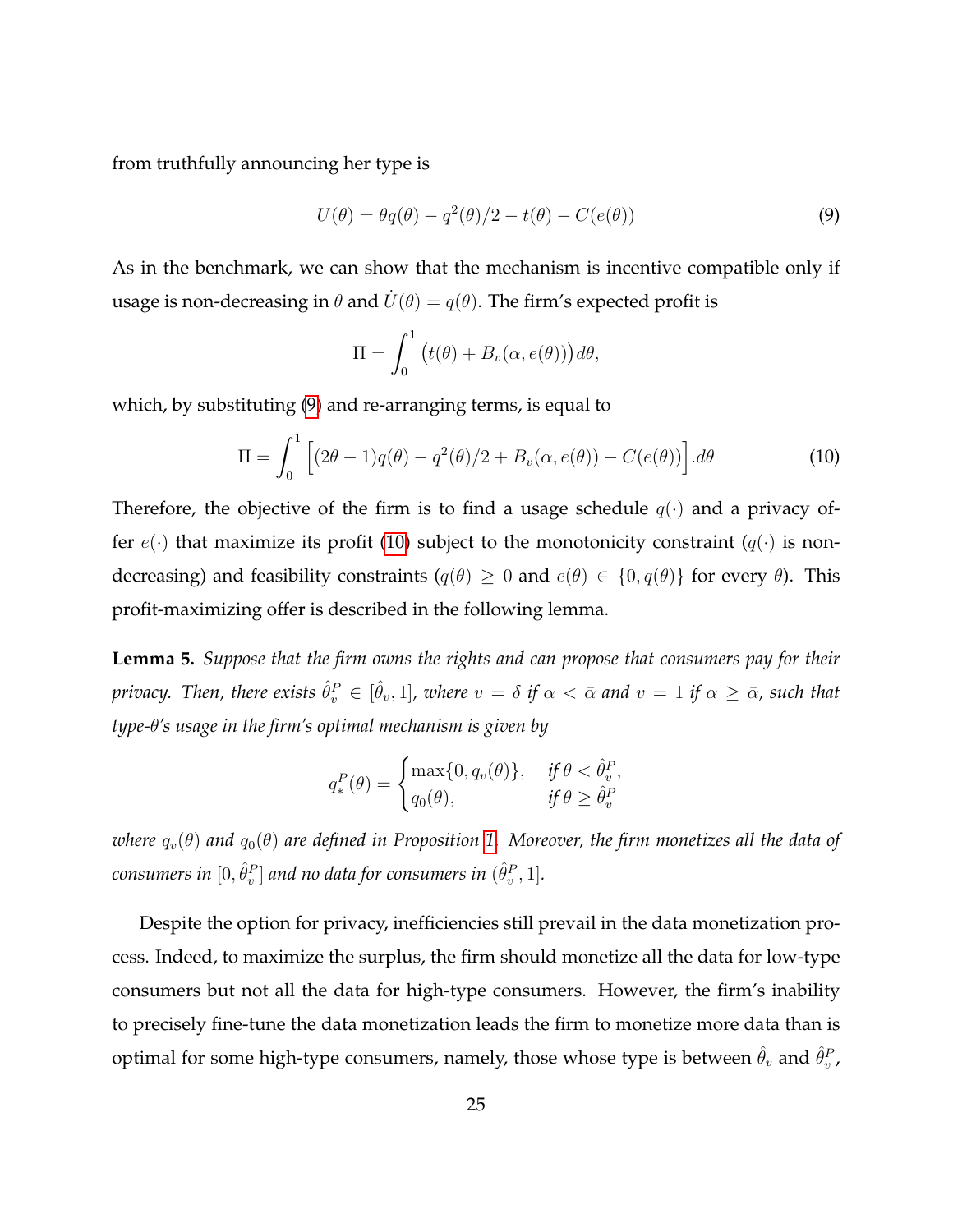and monetize no data for consumers whose type is greater than  $\hat{\theta}^P_v.$  The maximum firm's profit and consumer surplus are given by

$$
\Pi_v^P = \int_{\underline{\theta}_v}^{\hat{\theta}_v^P} \left( (2\theta - 1) q_v(\theta) - q_v^2(\theta)/2 + B_v(\alpha, q_v(\theta)) - C(q_v(\theta)) \right) d\theta
$$

$$
+ \int_{\hat{\theta}^P}^1 \left( (2\theta - 1) q_0(\theta) - q_0^2(\theta)/2 \right) d\theta
$$

$$
CS^P = \int_{\underline{\theta}_v}^{\hat{\theta}_v^P} q_v(\theta) (1 - \theta) d\theta + \int_{\hat{\theta}_v^P}^1 q_0(\theta) (1 - \theta) d\theta
$$

By construction, both the firm and consumers are better off under the option for privacy relative to the regime in which the firm owns the rights but no option for privacy is available.[15](#page-25-0) The option for privacy equips the firm with an additional contracting tool to mitigate its commitment problem. This allows the firm to increase the price it charges. Regarding consumers, the option for privacy allows higher usage and therefore a larger share of the generated surplus.

We now turn our attention to the comparison between the regime in which the firm owns the rights and can offer an option for privacy with the consumer's right regime. As in Section [4,](#page-13-0) this comparison depends on parameters and, in particular, (i) how efficient consumers are when they directly monetize their data (i.e.,  $\delta$ ) and (ii) the value of data in the secondary market (i.e.,  $\alpha$ ).

One special case that is different from Section [4](#page-13-0) is that in which the consumers cannot monetize any piece of data alone, that is, when  $\delta = 0$ . Recall that in Section [4,](#page-13-0) we argued that even in this case, consumer's right is preferred to firm's right whenever the value of data is low enough. Indeed, although the consumers were unable to monetize any data, for low values of  $\alpha$  the inefficiency due to excessive data monetization on behalf of the firm was sufficient to offset the inefficiency due to the inability of consumers to earn any value from their data. This is no longer the case if the firm has the privacy option. Indeed,

<span id="page-25-0"></span><sup>&</sup>lt;sup>15</sup>Notably, the possibility for the firm to offer an option for privacy nests as a subcase the case in which no such option is available. Indeed, the firm can always refrain from offering any option for privacy, which is equivalent to the case in which no option for privacy is available.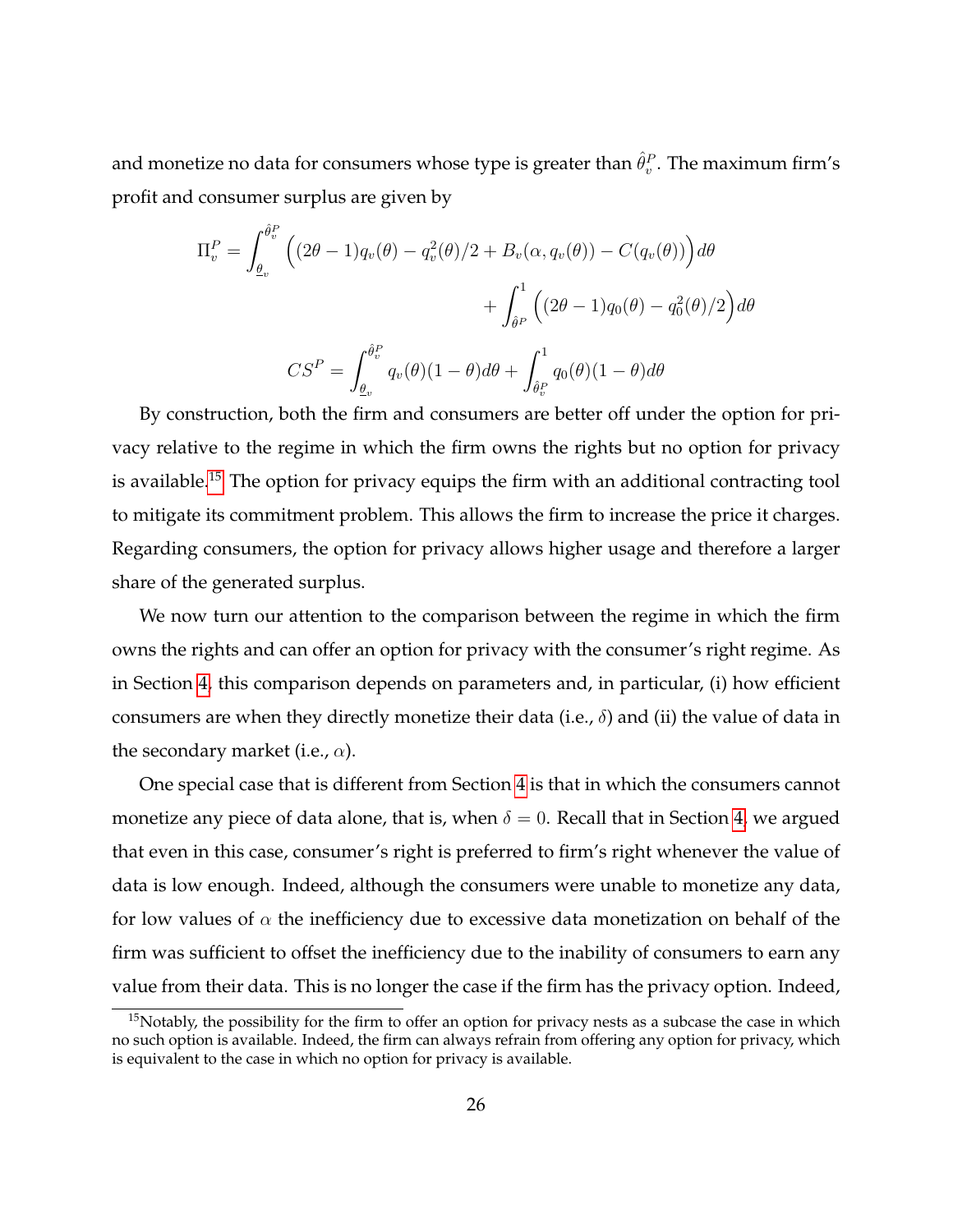the firm can always offer all consumers privacy and hence monetize no data. This implies that, whenever  $\delta = 0$ , for  $\alpha \leq \bar{\alpha}$ , the allocation of rights is irrelevant for the firm's profit and consumer surplus.

Some other cases are similar to Section [4.](#page-13-0) For instance, when the value of data is high, the firm always processes the data when it has the rights—and optimally monetizes all the data from all consumers. Therefore, the option for privacy does not introduce any trade-off that is meaningfully different relative to the regime in which the firm has no ability to offer consumers the option to pay for their privacy.

Similarly to Section [4,](#page-13-0) the most interesting case arises when  $\bar{\alpha} < \alpha < k + \gamma$  (and  $\delta < \frac{\gamma}{k+\gamma}$ ). As we explained above, introducing the option for privacy benefits the firm because it partially mitigates the commitment problem regarding the data over-utilization. Analogously, the option for privacy benefits the consumers because high-type consumers can enjoy higher levels of usage, which increases consumer surplus. Therefore, one can expect that introducing the option for privacy makes the regime in which the firm owns the rights preferable to the consumer's right regime more often. This case is stated in the following proposition.

<span id="page-26-0"></span>**Proposition 3.** *Suppose that data processing and monetization are not contractible, but when the firm owns the rights, it can offer an option for privacy. Then,*

- *(i)* when consumers cannot monetize their data alone (i.e., for  $\delta = 0$ ), firm's right is weakly *better than consumer's right both for firms and consumers for any value of data;*
- *(ii)* when the impact of data processing on the value of data is high (i.e., for  $0 < \delta < \frac{\gamma}{k+\gamma}$ ), there *exist*  $\tilde{\alpha}_F \in (\bar{\alpha}, \alpha_F)$  *and*  $\tilde{\alpha}_C \in (\bar{\alpha}, \alpha_C]$ , both strictly increasing in  $\delta$ , such that the firm's profit *and consumer surplus are higher under consumer's right than under firm's right if and only if*  $\alpha \leq \tilde{\alpha}_F$  *and*  $\alpha \leq \tilde{\alpha}_C$ *, respectively;*
- *(iii)* when the impact of data processing on the value of data is low (i.e., for  $\delta \geq \frac{\gamma}{k+1}$ k+γ *), introducing an option for privacy does not alter the ranking between the ownership regimes either for the*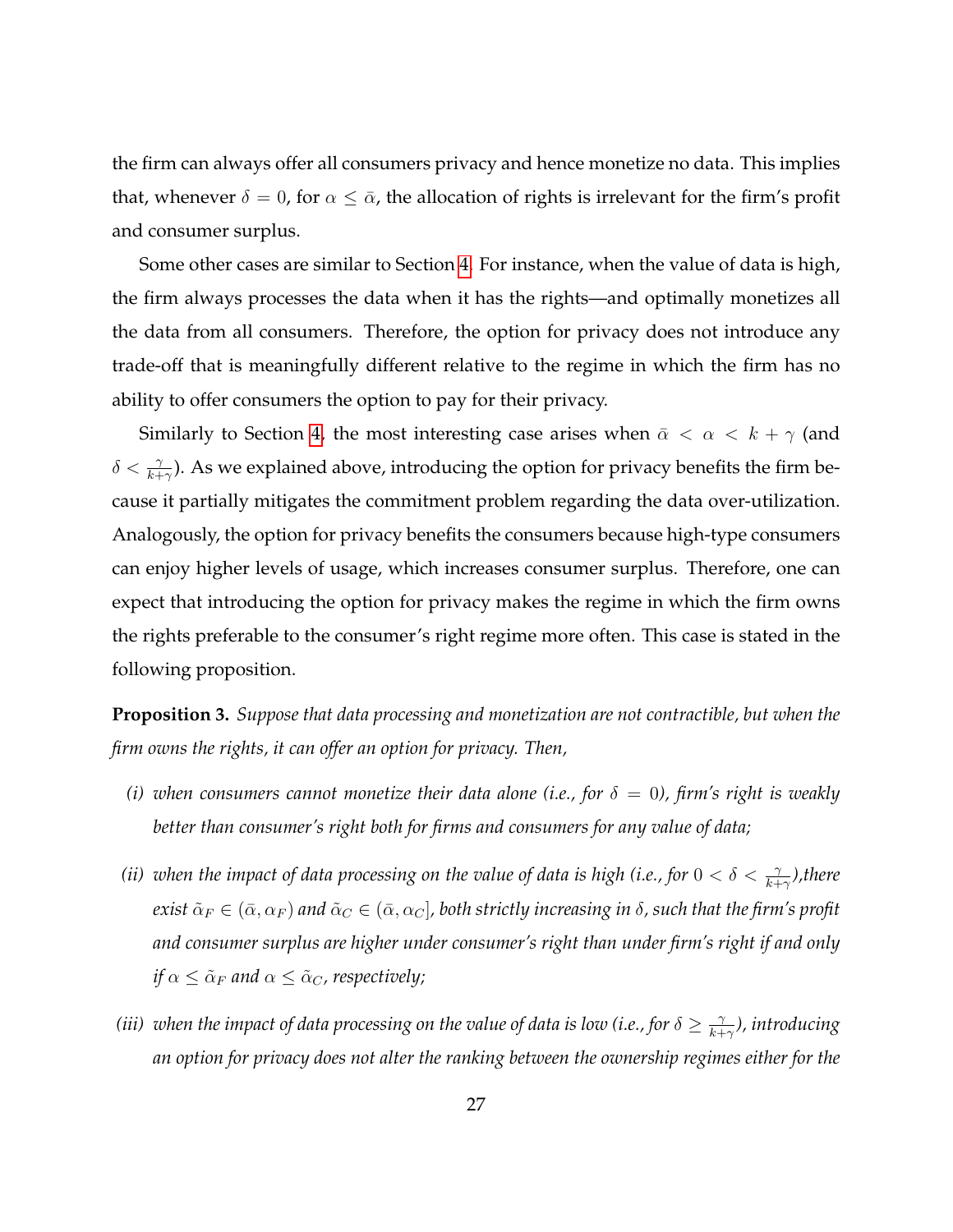# *firm or for the consumers.*

There are two main discrepancies between Propositions [2](#page-22-0) and [3.](#page-26-0) The first concerns the case in which consumers cannot monetize any piece of data alone (i.e.,  $\delta = 0$ ). Then, because the firm, through the option for privacy, can basically offer to monetize the data of no consumer, it can replicate the outcome attained under consumer's right. However, the firm can also generate more profit when it has the rights and adds value to the data through processing (that is when  $\alpha > \bar{\alpha}$ ). The second difference concerns the case in which  $\delta < \frac{\gamma}{k+\gamma}$ . In this case, the option of privacy allows the firm to better accommodate the consumer's taste for privacy, leading to higher profit and higher consumer's surplus. As a consequence, firm's right is preferred to consumer's right more often both by firms and consumers with the option for privacy than without.

# **B. Market for Data with a Uniform Price**

In this subsection, we consider the case in which consumers own the rights but cannot fine-tune the amount of data they sell; instead, they can sell either all their data at a uniform price or no data at all. This is equivalent to allowing consumers to sell the right to access their data rather than the precise data content. We suppose that the decision to monetize the data is taken after the data is generated. Equivalently, one can assume that consumers cannot commit to monetizing their data before purchasing the service.

As in the baseline model, we consider a competitive data market—that is, there are many data brokers interested in purchasing the database. This implies that firms purchasing the data (e.g., data brokers) earn zero profits. Let  $P$  denote the price at which consumers sell their data. For any price  $P$ , the consumers who are willing to sell their data are those with a usage  $q(\theta)$  such that  $P \geq C(q(\theta))$ . Let  $\hat{\theta}_M$  denote the cut-off type such that  $P = C(q(\hat{\theta}_M))$ . We assume that only those consumers who have indeed purchased the service can sell their data; consumers who do not purchase the service have no data to sell.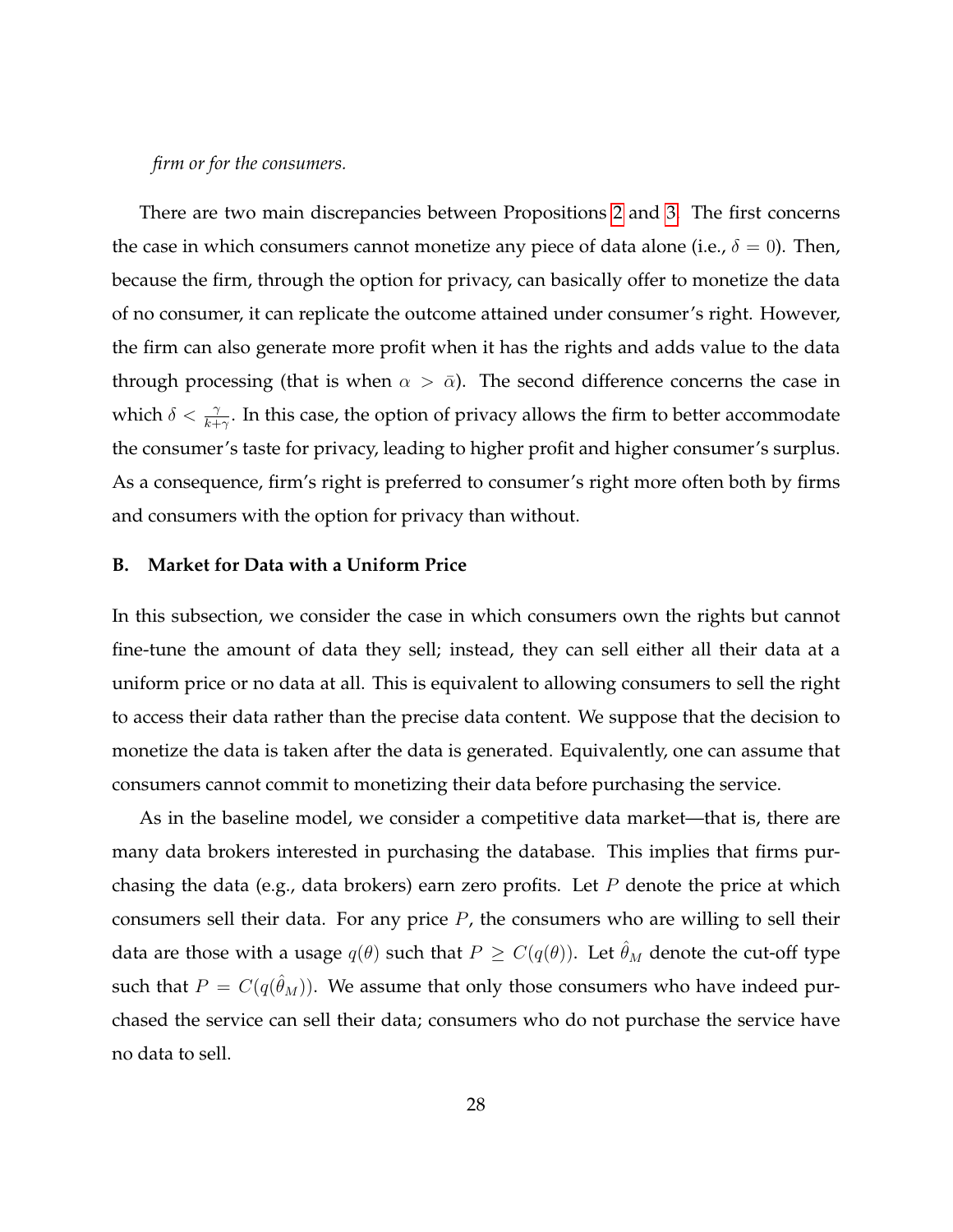As explained in Section [4,](#page-13-0) provided that the data is not processed by the firm that generates it, the benefit that can be directly extracted is given by  $B_\delta(\alpha, q(\theta))$ . Let  $\underline{\theta}_M$  denote the cut-off type below which no type purchases the service. The zero-profit condition in the market for data boils down to

<span id="page-28-0"></span>
$$
P = \int_{\underline{\theta}_M}^{\hat{\theta}_M} \frac{B_\delta(\alpha, q(\theta))}{\hat{\theta}_M - \underline{\theta}_M} d\theta \tag{11}
$$

To explain [\(11\)](#page-28-0), note that  $P\times(\hat\theta_M-\underline\theta_M)$  is the cost of purchasing the data at price  $P$ from the share of consumers  $(\hat{\theta}_M-\underline{\theta}_M)$ , whereas  $\int_{\underline{\theta}_M}^{\hat{\theta}_M} B_\delta(\alpha, q(\theta)) d\theta$  is the benefit from monetizing the data of those consumers.

We now turn to the interaction between the firm and the consumers in the first period. The utility of those consumers who anticipate selling their data on the market (i.e.,  $\theta \leq$  $\hat{\theta}_M$ ) is equal to

$$
U(\theta) = \theta q(\theta) - q^2(\theta)/2 - t(\theta) + P - C(q(\theta)),
$$

whereas the utility of those consumers who anticipate that they will not be active on the market for data (i.e.,  $\theta \leq \hat{\theta}_M$ ) is equal to

$$
U(\theta) = \theta q(\theta) - q^2(\theta)/2 - t(\theta).
$$

In both cases, to derive the optimal firm's offer, we focus on direct revelation mechanisms. The conditions for this offer to be incentive compatible are the same as above and given by the conditions  $\dot{U}(\theta) = q(\theta)$  and  $q(\theta)$  increasing in  $\theta$ . The firm's profit can be written as

$$
\Pi = \int_{\underline{\theta}_M}^{\hat{\theta}_M} \left[ (2\theta - 1)q(\theta) - q^2(\theta)/2 + P - C(q(\theta)) \right] d\theta + \int_{\hat{\theta}_M}^1 \left[ (2\theta - 1)q(\theta) - q^2(\theta)/2 \right] d\theta
$$

which, by employing [\(11\)](#page-28-0), boils down to

<span id="page-28-1"></span>
$$
\Pi = \int_{\theta_M}^{\hat{\theta}_M} \left[ (2\theta - 1)q(\theta) - q^2(\theta)/2 + B_\delta(\alpha, q(\theta)) - C(q(\theta)) \right] d\theta
$$

$$
+ \int_{\hat{\theta}_M}^1 \left[ (2\theta - 1)q(\theta) - q^2(\theta)/2 \right] d\theta \tag{12}
$$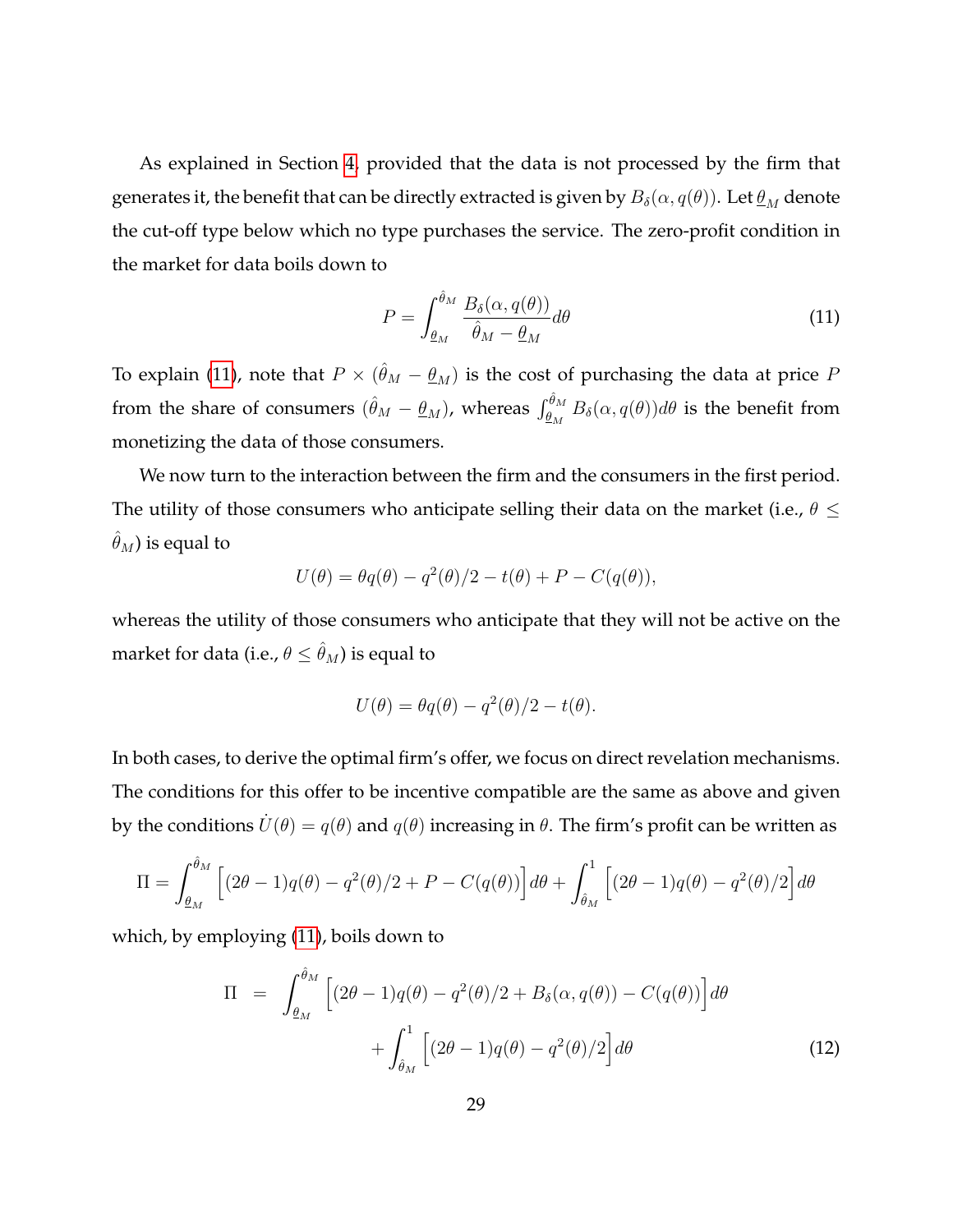Let us compare the profit in this regime with the profit in the consumer's right regime, in which consumers can choose how much data to sell and therefore sell this data at a personalized price. Since the market price is set at the average data value, the profit the firm can make on the consumers that sell their data is the same as the profit obtained in the standard regime with consumer's right. By contrast, when consumers do not sell their data on the market, no value is created, so the firm cannot retrieve any revenue from these consumers. This condition implies that the profit is reduced in this regime relative to the consumer's right regime in which consumers can choose how much data to sell.

As far as consumers are concerned, the analysis slightly differs. Indeed, what matters for consumer surplus is the extent to which the change from personalized price to a uniform price modifies the usage schedules offered by the firm. It turns out that, even if the price proposed by the firm changes, there is no difference in the usage schedules between the regimes with consumer's right and the regime with uniform price. Indeed, by inspec-tion of [\(12\)](#page-28-1), one can see that the firm still offers  $q_\delta(\cdot)$  to low-type consumers who sell their data and  $q_0(\cdot)$  to high-type consumers who do not sell their data. Moreover, in spite of the absence of data monetization for the high-type consumers, the cut-off type between the two usage schedules,  $\hat{\theta}_M$ , is the same as that obtained in the standard regime with consumer's right,  $\hat{\theta}_{\delta}$ . Intuitively, even if consumers directly decide on whether they should sell their data or not, the firm indirectly controls this decision through its offer  $(t(\cdot), q(\cdot))$ . Therefore, the firm also implicitly selects the cut-off type  $\hat{\theta}_M$  to maximize its profit. Since the value generated on the data market for the cut-off type is zero, as  $P=C(q(\hat{\theta}_M))$ , the cut-off type is chosen such that the firm's first-period profit is the same under both usage schedules. This is precisely the profit-maximization condition in the consumer's right regime studied in Section [4.](#page-13-0) Provided that the usage schedules in the consumer's right regime and the regime with uniform price are the same, the consumer surpluses in the two regimes are also the same.

We summarize this discussion below.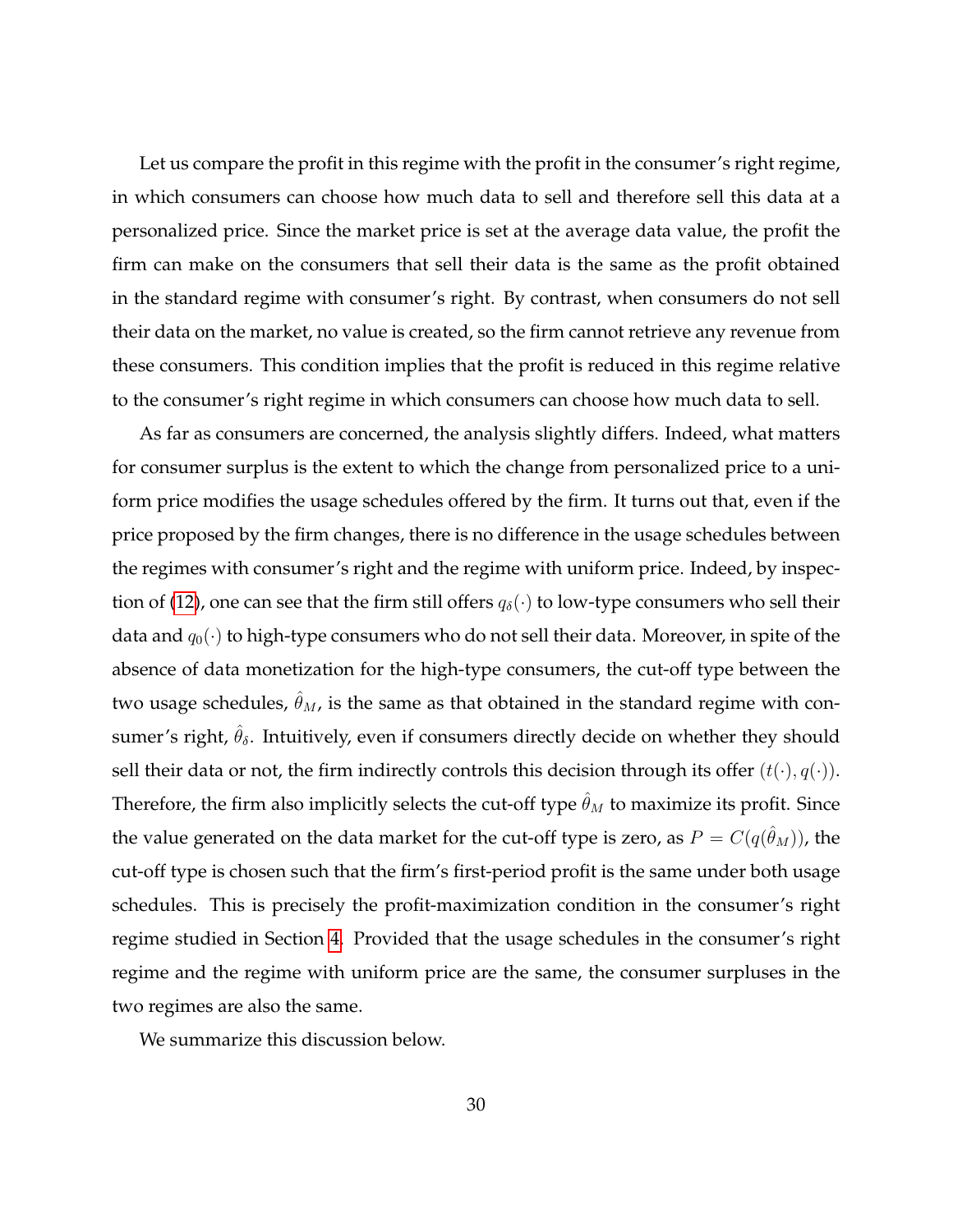<span id="page-30-1"></span>**Proposition 4.** *Suppose that data processing and monetization are not contractible but, rather, consumers can only sell all their data at a uniform price or no data at all. Then, the firm's profit is lower relative to the case in which consumers can select the amount of data they can sell. By contrast, consumer surplus is the same in both cases.*

# 6 CONCLUSION

<span id="page-30-0"></span>Data is currently ubiquitous in the economy. Therefore, the optimal allocation of rights over its exploitation seems paramount. From our point of view, the debate regarding the ownership of data stems from the firms' inability to costlessly contract on the way data is processed and monetized. This is due to the fact that both data processing and monetization are technical issues that make commitment and verifiability difficult to realize. However, these issues have a distinct impact on the outcomes when the firms own the property rights over the data as opposed to when users own the property rights. This implies that different allocations of rights lead to different offers made by firms and, consequently, differences in firms' profits and consumer surplus. The optimal allocation of rights crucially depends on the value of the data or equivalently on the relative weight between the market in which the data is generated and the market in which it is used. When the former is more important, consumers should own the rights to their data; when the latter is more important, it may be welfare improving for firms to own the rights.

Our approach was developed under a set of assumptions, some of which should be relaxed in future research. First, we assumed that the firm in the primary market that trades with consumers and therefore generates—or co-generates—data is a monopolist. It would be interesting to determine whether our results hinge on this assumption, that is, how competition in the primary market affects the optimal allocation of rights. On the one hand, competition would certainly restrict firms' ability to extract consumer surplus. On the other hand, it is at this stage rather unclear whether this would encourage the allocation of rights to firms or consumers.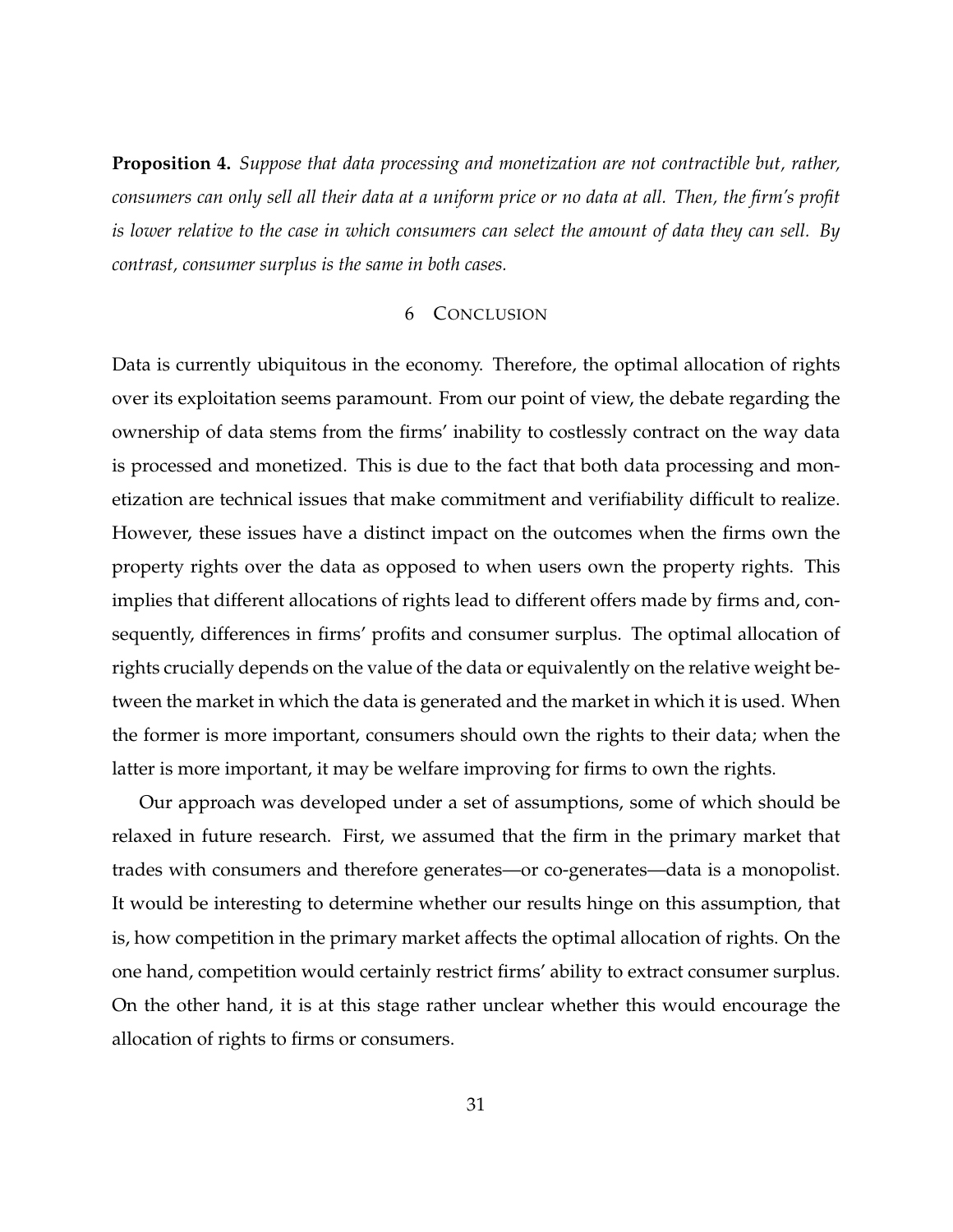We also assumed that usage is contractible, with the firm offering a tariff conditional on usage. Nonetheless, in many real-world applications, firms set a subscription fee for the service, and consumers each freely decide on their usage. This assumption on contractibility simplifies the analysis but is not crucial for our results. Nevertheless, a model in which firms could only set a subscription fee would be better to explore questions related to the strategies of firms on the internet, particularly in a competitive setting, and their consequences for consumers.

Finally, we assumed that the data generation process involved only two parties—one firm and one consumer—per transaction. Nevertheless, it is common for data generation to involve more than two parties. For example, in the automobile industry, car manufacturers and software producers compete over the rights to use data on drivers' behavior (see [Agrawal, Gans, and Goldfarb](#page-46-5) [\(2018\)](#page-46-5)). In social media, information concerns groups rather than individuals. Therefore, the simple dichotomy between firm rights and consumer rights is not sufficient to study optimal ownership. In a multi-firm or multi-agent environment, new challenges arise, and thinking about the ownership of data is even more important for helping firms to design their strategy.

# A APPENDIX

#### **A. Proof of Proposition [1](#page-12-1)**

From Lemma [1,](#page-10-1) we know that  $v = \delta$  if  $\alpha < \bar{\alpha}$  and  $v = 1$  if  $\alpha \geq \bar{\alpha}$ . We also know that for  $q < \bar{e}_v$ ,  $\phi'_v(q) > 0$ , whereas for  $q \ge \bar{e}_v$ ,  $\phi'_v(q) = 0$ . Therefore, the question is to examine when, indeed,  $q(\theta) < \bar{e}_v$ . Assuming that  $q(\theta) < \bar{e}_v$ , Eq. [\(5\)](#page-12-2) yields an optimal usage schedule equal to  $q_v(\theta)$ , whereas assuming that  $q(\theta) \geq \bar{e}_v$ , Eq. [\(5\)](#page-12-2) yields an optimal usage schedule equal to  $q_0(\theta)$ , where  $q_1(\theta) = (2\theta - 1 + \alpha - k)/(1 + \gamma)$ ,  $q_\delta(\theta) = (2\theta - 1 + \delta \alpha)/(1 + \gamma)$ and  $q_0(\theta) = 2\theta - 1$ . Note, however, that  $q_v(\theta) < \bar{e}_v$  if and only if  $\theta < \hat{\theta}_v$ , where  $\hat{\theta}_\delta$  $\min\{\frac{1}{2}$  $\frac{1}{2} \Big( \frac{\delta \alpha}{\gamma} + 1 \Big), 1 \}$  and that  $\hat{\theta}_1 = \min \{ \frac{1}{2} \Big)$  $\frac{1}{2}(\frac{\alpha-k}{\gamma}+1),1\}.$  Therefore, the optimal mechanism is such that  $q_v^*(\theta)=e_v^*(\theta)=\max\{q_v(\theta),0\}$  for  $\theta<\hat{\theta}_v$  and  $q_v^*(\theta)=q_0(\theta)\ge e_v^*(\theta)=\bar{e}_v$  for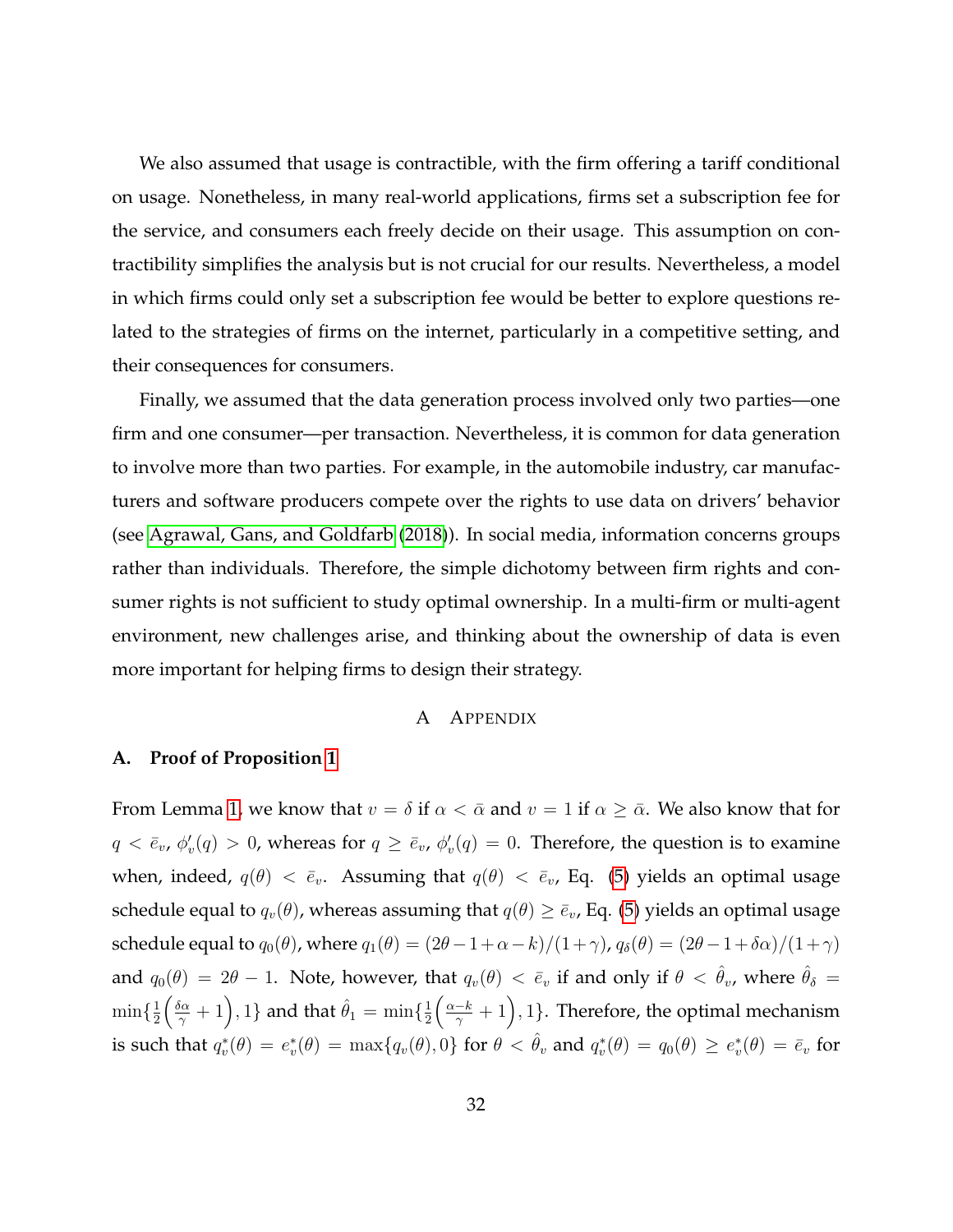$$
\theta \ge \hat{\theta}_v, \text{ for } v \in \{\delta, 1\}.
$$
 Q.E.D.

#### **B. Proof of Lemma [2](#page-15-2)**

We argued in the text that when the firm owns the rights, it extracts and monetizes the data of all the consumers. We showed in Lemma [1](#page-10-1) that the firm processes the data if and only if  $\alpha \geq \bar{\alpha}$ . Therefore, type- $\theta$ 's usage in the firm's optimal mechanism is given by  $\max\{0, q_v(\theta)\}\$ , where  $q_v(\theta)$  is as in Proposition [1.](#page-12-1)

Q.E.D.

# **C. Proof of Corollary [1](#page-16-0)**

It suffices to identify conditions such that  $e_v^*(\theta)<\max\{0,q_v(\theta)\}< q_0(\theta).$  This is equivalent to showing that (i)  $\hat{\theta}_1 < 1$  with data processing and (ii)  $\hat{\theta}_\delta < 1$  without data processing. Using the expressions in Proposition [1,](#page-12-1) it is directly observable that (i)  $\hat{\theta}_1 < 1$  if and only if  $\alpha < \gamma + k$  and that (ii)  $\hat{\theta}_{\delta} < 1$  if and only if  $\alpha < \gamma/\delta$ . Moreover  $\bar{\alpha} < \gamma + k$  if and only if  $\delta < \frac{\gamma}{\gamma + k}$  and  $\bar{\alpha} > \frac{\gamma}{\delta}$  $\frac{\gamma}{\delta}$  if and only if  $\delta > \frac{\gamma}{\gamma+k}$ . Therefore, if we denote  $\hat{\alpha} = \gamma + k$  for  $\delta < \frac{\gamma}{\gamma+k}$ and  $\hat{\alpha} = \frac{\gamma}{\delta}$  $\frac{\gamma}{\delta}$  for  $\delta > \frac{\gamma}{\gamma + k}$ , the result directly follows.

Q.E.D.

# **D. Proof of Lemma [3](#page-17-1)**

Suppose that there is a contract  $(t, q)$  such that the anticipated value per unit of data is  $\alpha$  and that the consumers sell an anticipated amount of data  $\hat{e} \leq q$ . This means that a consumer with type  $\theta$  obtains utility

$$
\theta q - \theta q^2/2 + \alpha \hat{e} - C(\hat{e}) - t
$$

For the contract to be consistent with the belief that the firm will process the data, it must maximize the firm's net profit  $t - k\hat{e}$  subject to the standard incentive compatibility and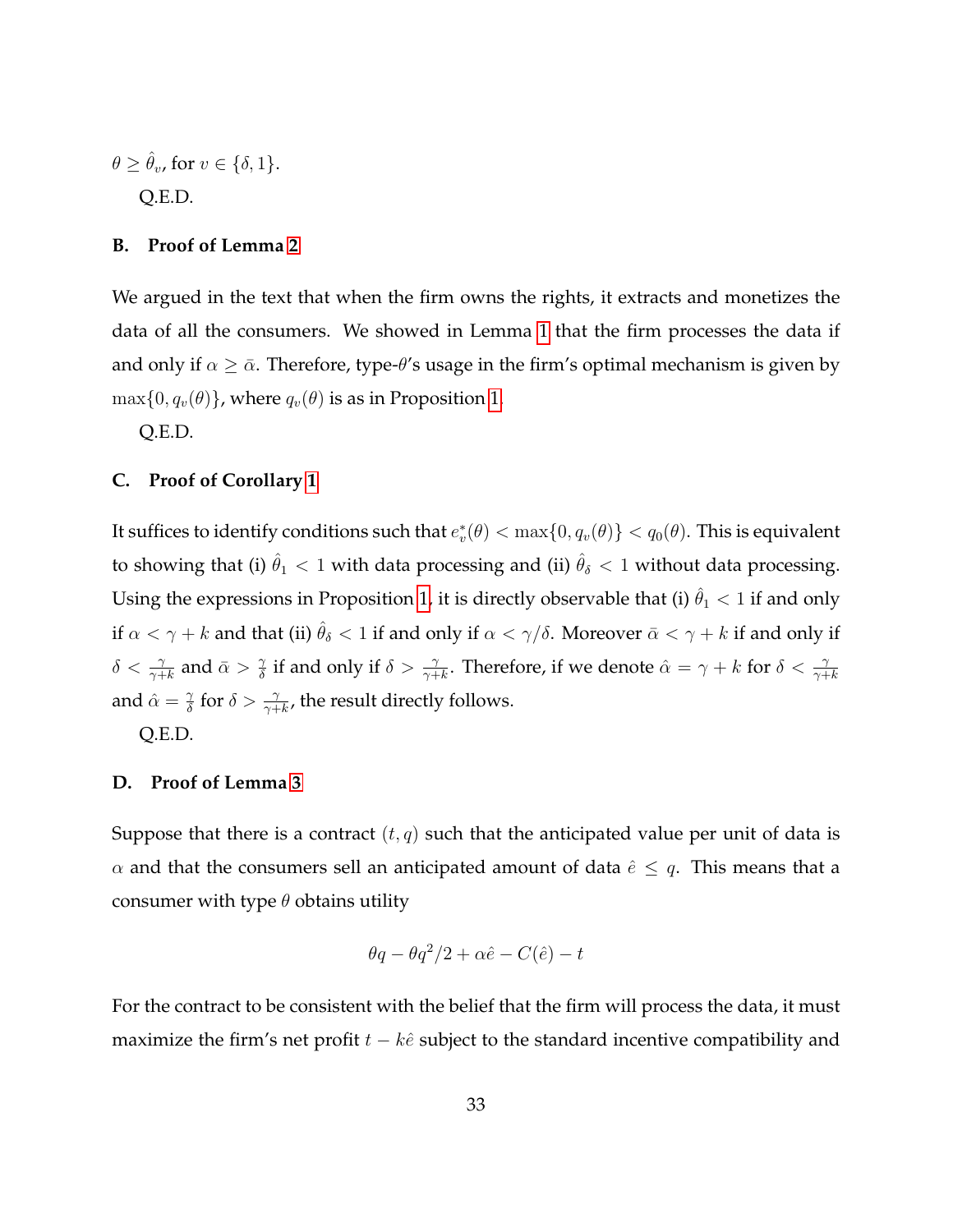participation conditions. This means that the contract proposed by the firm should be similar, when the variables are contractible, to that derived in the benchmark case. The quantity is then given by  $q_1(\theta)$ , and the price t equals the surplus minus the informational rents (R). This price can be written as

$$
t = \theta q_1 - \theta q_1^2 / 2 + \phi_1(q_1) - R
$$

However, ex post, the firm has no incentive to invest in data processing as it has been paid ex ante and only incurs some costs by investing. This means that the agent's utility would be given by

$$
U = R - \phi_1(q_1) + \phi_\delta(q_1) < R.
$$

Because of this hold-up problem, consumers would never accept to pay price  $t$  that incorporates the value of processed data. Therefore, if the consumers own the rights, the firm never processes the data.

Q.E.D.

# **E. Proof of Lemma [4](#page-18-1)**

The proof is similar to that of Proposition [1.](#page-12-1) We know that for  $q < \bar{e}_\delta$ ,  $\phi'_\delta(q) > 0$ , whereas for  $q \geq \bar{e}_\delta$ ,  $\phi'_\delta(q) = 0$ . The optimal usage schedule is found by point-wise maximization of [\(8\)](#page-18-2). Assuming that  $q(\theta) < \bar{e}_{\delta}$ , the first-order condition yields  $q_{\delta}(\theta)$ , whereas assuming that  $q(\theta) \geq \bar{\epsilon}_{\delta}$ , the first-order condition yields  $q_0(\theta)$ . Note, however, that  $q_{\delta}(\theta) < \bar{\epsilon}_{\delta}$  if and only if  $\theta < \hat{\theta}_{\delta}$ . Therefore the optimal usage schedule of type  $\theta$  is  $q_{\delta}(\theta)$  for  $\theta < \hat{\theta}_{\delta}$  and  $q_0(\theta)$  for  $\theta \geq \hat{\theta}_{\delta}.$ 

Q.E.D.

# **F. Proof of Proposition [2](#page-22-0)**

PRELIMINARIES. The proof of this proposition is written for any distribution over  $[0,1]$ , with density  $f(\cdot)$  and cdf  $F(\cdot)$ . Let  $h(\cdot) = (1 - F(\cdot))/f(\cdot)$  denote the *inverse hazard ratio*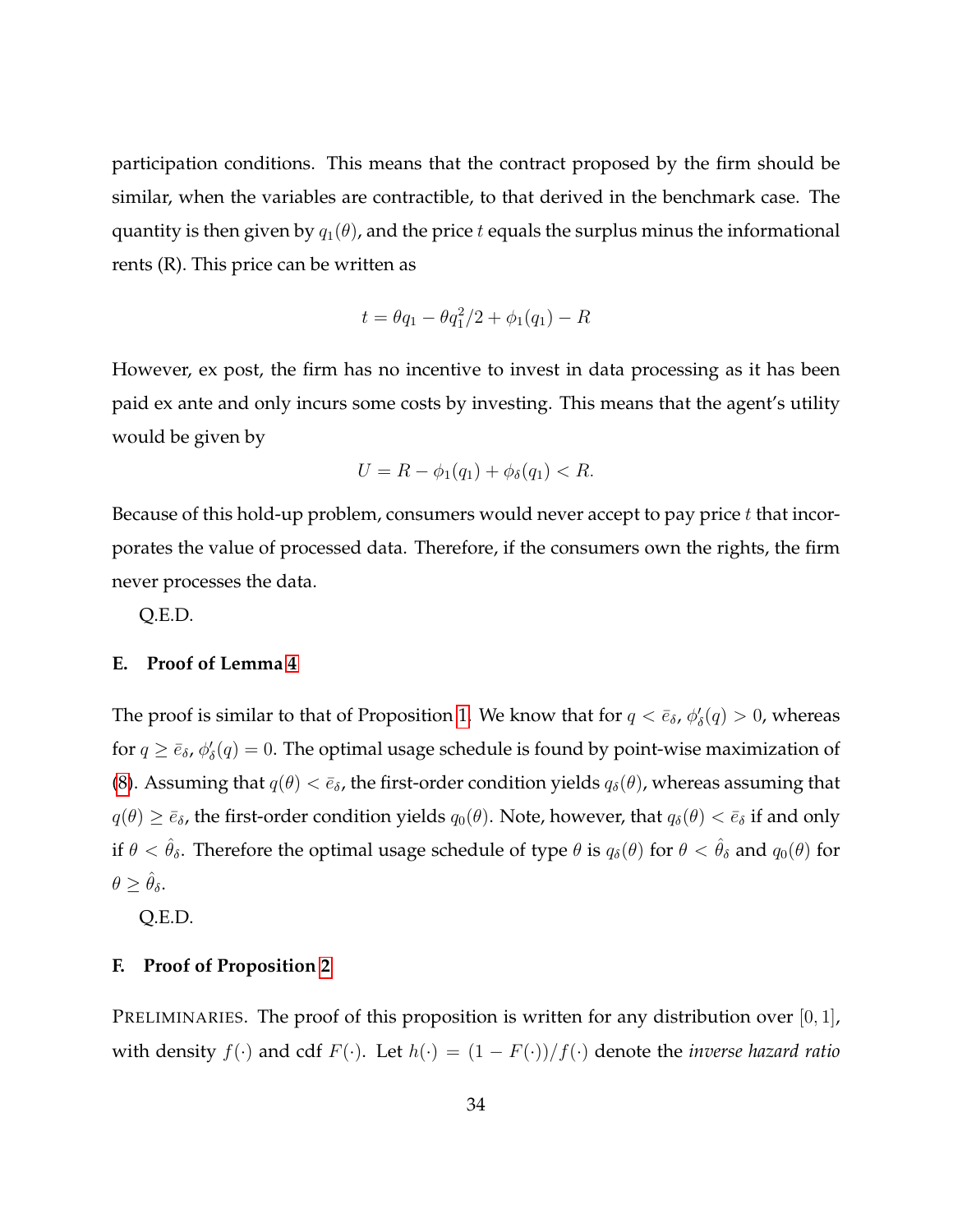and assume that  $h(\cdot)$  is non-increasing in  $\theta$ . This *monotone hazard rate property* is rather weak and satisfied for most distributions. Using a more general proof illustrates that our results extend beyond the simple case of a uniform distribution over [0, 1]. It also allows a better understanding of some important equations.

For any general distribution function, the expressions specified in Proposition [1](#page-12-1) are modified as follows:

$$
q_0(\theta) = \theta - h(\theta)
$$
,  $q_\delta(\theta) = \frac{1}{1+\gamma}(\theta - h(\theta) + \delta\alpha)$ , and  $q_1(\theta) = \frac{1}{1+\gamma}(\theta - h(\theta) + \alpha - k)$ .

Moreover,  $\varrho_\delta$  and  $\varrho_1$  are such that  $q_\delta(\varrho_\delta)=0$  and  $q_1(\varrho_1)=0$ , whereas  $\hat{\theta}_\delta$  and  $\hat{\theta}_1$  are given by  $\hat{\theta}_{\delta} - h(\hat{\theta}_{\delta}) = \frac{\delta \alpha}{\gamma}$  and  $\hat{\theta}_1 - h(\hat{\theta}_1) = \frac{\alpha - k}{\gamma}$ .

PROOF OF (i). As we argued in the text (and in light of Corollaries [1](#page-16-0) and [2\)](#page-19-0), for any  $\alpha > k + \gamma$ , the usage and data extraction in the firm's optimal mechanism when the firm owns the rights are equal to those in the contractible data-extraction benchmark, which implies that both the firm's profit and consumer surplus are higher when the firm owns the rights than when the consumers own the rights. Moreover, when  $\alpha < \bar{\alpha}$ , the usage in the firm's optimal mechanism and the data extraction chosen by consumers when the consumers own the rights are equal to those in the contractible data-extraction benchmark, which implies that both the firm's profit and consumer surplus are higher when the consumers own the rights than when the firm owns the rights. Therefore, below, we study the case in which  $\alpha \in [\bar{\alpha}, k + \gamma]$ .

*Firm's Profit.—*The corresponding firm's profits under the two different regimes are given by

$$
\Pi^F = \int_{\underline{\theta}_1}^1 \left[ (\theta - h(\theta) + \alpha - k) q_1(\theta) - (1 + \gamma) \frac{q_1^2(\theta)}{2} \right] f(\theta) d\theta
$$

and

$$
\Pi^{C} = \int_{\theta_{\delta}}^{\hat{\theta}_{\delta}} \left[ (\theta - h(\theta) + \delta \alpha) q_{\delta}(\theta) - (1 + \gamma) \frac{q_{\delta}^{2}(\theta)}{2} \right] f(\theta) d\theta + \int_{\hat{\theta}_{\delta}}^{1} \left[ (\theta - h(\theta)) q_{0}(\theta) - \frac{q_{0}^{2}(\theta)}{2} + \phi_{\delta}(\bar{e}_{\delta}) \right] f(\theta) d\theta
$$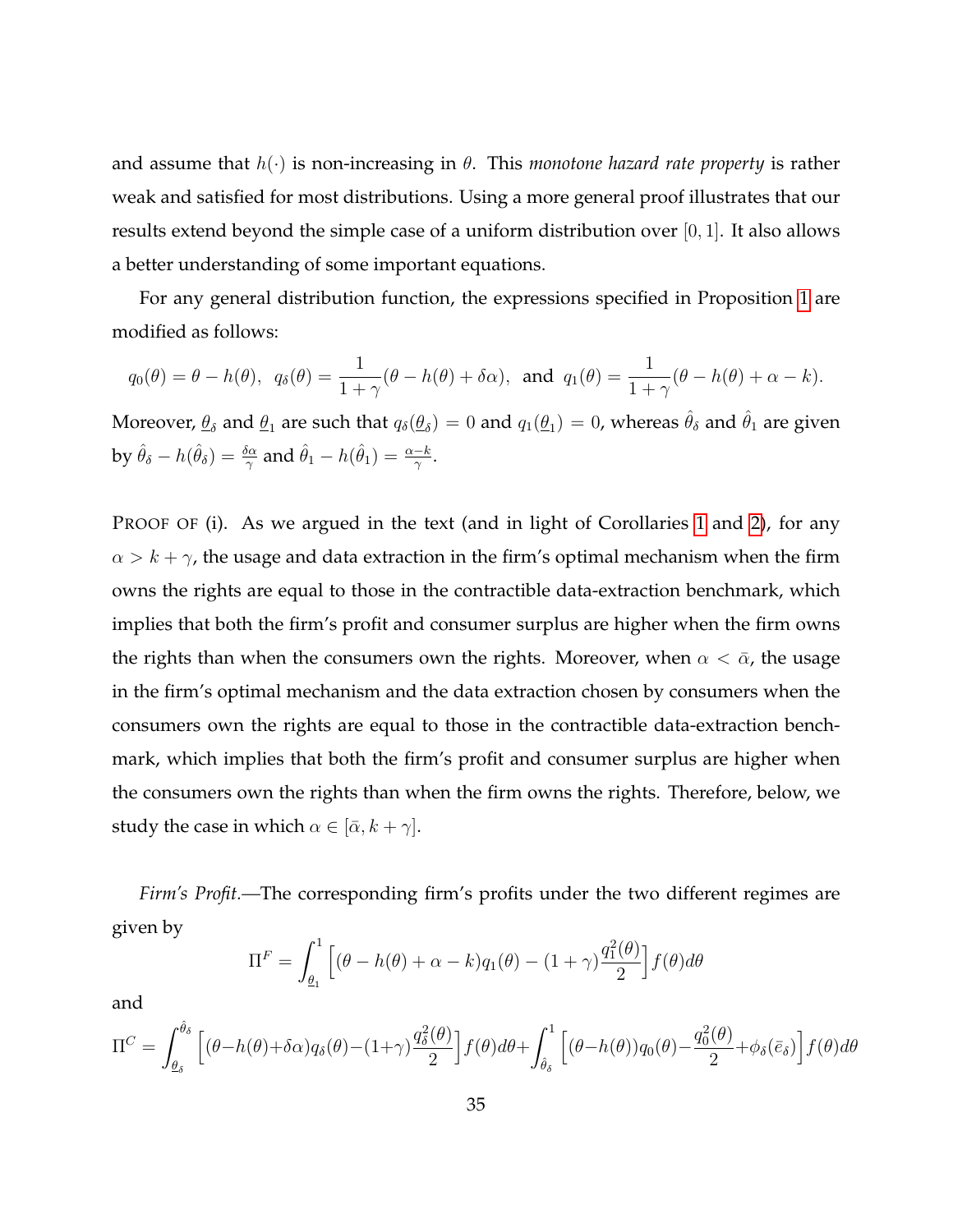We proceed as follows. First, we compare the profits under the two regimes for the extreme values  $\alpha = \bar{\alpha}$  and  $\alpha = k + \gamma$ . Then, we compare the first derivatives of the profit functions with respect to  $\alpha$ .

Consider first the difference of the firm's profits under the two regimes ( $\Pi^F - \Pi^C$ ) for  $\alpha = \bar{\alpha}$ . In this case, we have  $\underline{\theta}_{\delta} = \underline{\theta}_1$  and  $q_{\delta}(\theta) = q_1(\theta)$ . Therefore, using the above expressions for the profits,

$$
\Pi^{F} - \Pi^{C} = \int_{\hat{\theta}_{\delta}}^{1} \left( \left[ (\theta - h(\theta) + \alpha - k) q_{1}(\theta) - (1 + \gamma) \frac{q_{1}^{2}(\theta)}{2} \right] - \left[ (\theta - h(\theta)) q_{0}(\theta) - \frac{q_{0}^{2}(\theta)}{2} + \phi_{1}(\bar{e}_{1}) \right] \right) f(\theta) d\theta
$$

$$
= \int_{\hat{\theta}_{\delta}}^{1} \left( \left[ (\theta - h(\theta)) q_{1}(\theta) - \frac{q_{1}^{2}(\theta)}{2} + (\alpha - k) q_{1}(\theta) - \gamma \frac{q_{1}^{2}(\theta)}{2} \right] - \left[ (\theta - h(\theta)) q_{0}(\theta) - \frac{q_{0}^{2}(\theta)}{2} + \phi_{1}(\bar{e}_{1}) \right] \right) f(\theta) d\theta
$$

We know, however, that  $\phi_1(\bar{e}_1) = \max_e(\alpha - k)e - \gamma \frac{e^2}{2}$  $q_2^2$  and that  $q_0(\theta) = \arg \max_q(\theta - \theta)$  $h(\theta)$ ) $q-\frac{q^2}{2}$  $\frac{q^2}{2}$ . Therefore, for  $\alpha = \bar{\alpha}$ ,  $\Pi^F - \Pi^C < 0$ .

Consider now the difference in the firm's profits ( $\Pi^F - \Pi^C$ ) when  $\alpha = k + \gamma$ . It is easy to see that in this case,  $\hat{\theta}_1 = 1$ , which means that when the firm owns the rights, it extracts and monetizes all the data from all its customers. Moreover, since  $\delta<\frac{\gamma}{\gamma+k},$   $\hat{\theta}_\delta< 1$ , which means that when the consumers own the rights, only those consumers with type  $[\underline{\theta}_\delta,\hat{\theta}_\delta]$ monetize all their data. Because the firm's profit when the firm owns the rights is equal to its profit in the contractible data extraction benchmark—which is the maximum profit possible—whereas the firm's profit when the consumers own the rights differs from that in the contractible data-extraction benchmark, for  $\alpha = k + \gamma$ ,  $\Pi^F - \Pi^C > 0$ .

We now find the derivatives of the profit functions with respect to  $\alpha$ . The derivative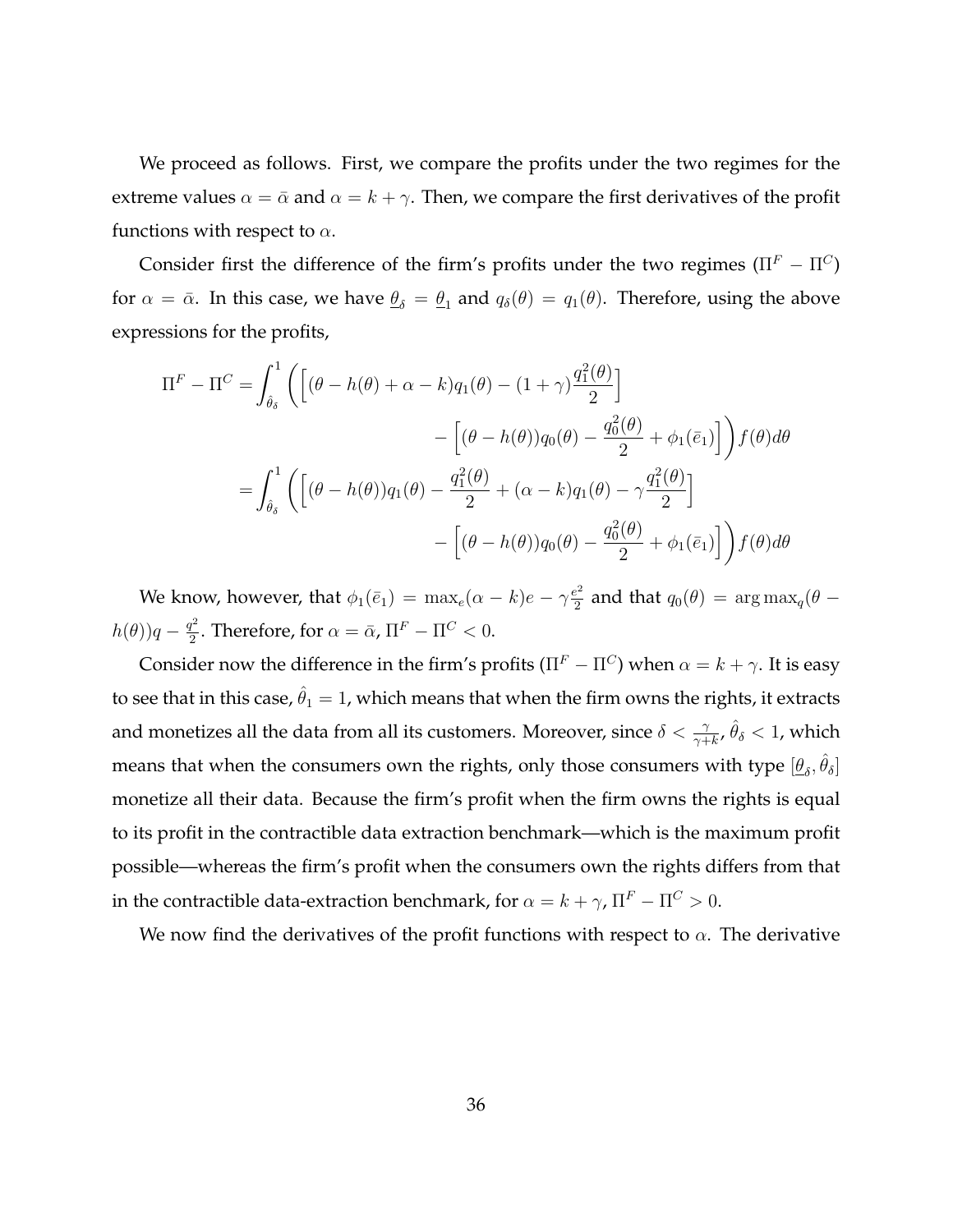of  $\Pi^F$  with respect to  $\alpha$  is given by

$$
\frac{d\Pi^F}{d\alpha} = -\frac{d\underline{\theta}_1}{d\alpha} \underbrace{\left[ (\underline{\theta}_1 - h(\underline{\theta}_1) + \alpha - k) q_1(\underline{\theta}_1) - (1 + \gamma) \frac{q_1^2(\underline{\theta}_1)}{2} \right]}_{=0} f(\underline{\theta}_1) + \int_{\underline{\theta}_1}^1 q_1(\theta) f(\theta) d\theta
$$
\n
$$
= \int_{\underline{\theta}_1}^1 q_1(\theta) f(\theta) d\theta \ge 0
$$

Moreover, the derivative of  $\Pi^C$  with respect to  $\alpha$  is given by

$$
\frac{d\Pi^{C}}{d\alpha} = \frac{d\hat{\theta}_{\delta}}{d\alpha} \Big[ (\hat{\theta}_{\delta} - h(\hat{\theta}_{\delta}) + \delta\alpha) q_{\delta}(\hat{\theta}_{\delta}) - (1 + \gamma) \frac{q_{\delta}^{2}(\hat{\theta}_{\delta})}{2} \Big] f(\hat{\theta}_{\delta}) \n- \frac{d\theta_{\delta}}{d\alpha} \Big[ \underbrace{(\theta_{\delta} - h(\theta_{\delta}) + \delta\alpha) q_{\delta}(\theta_{\delta}) - (1 + \gamma) \frac{q_{\delta}^{2}(\theta_{\delta})}{2}}_{=0} \Big] f(\theta_{\delta}) \n+ \int_{\theta_{\delta}}^{\hat{\theta}_{\delta}} \delta q_{\delta}(\theta) f(\theta) d\theta + \int_{\hat{\theta}_{\delta}}^{1} \frac{d\phi_{\delta}(q_{\delta}(\hat{\theta}_{\delta}))}{d\alpha} f(\theta) d\theta \n- \frac{d\hat{\theta}_{\delta}}{d\alpha} \Big[ (\hat{\theta}_{\delta} - h(\hat{\theta}_{\delta})) q_{0}(\hat{\theta}_{\delta}) - \frac{q_{0}^{2}(\hat{\theta}_{\delta})}{2} + \phi_{\delta}(q_{\delta}(\hat{\theta}_{\delta})) \Big] f(\hat{\theta}_{\delta})
$$

Because  $q_0(\hat{\theta}_{\delta}) = q_{\delta}(\hat{\theta}_{\delta}) = \frac{\delta \alpha}{\gamma}$  and  $\phi_{\delta}(q_{\delta}(\hat{\theta}_{\delta})) = \frac{q_{\delta}^2(\hat{\theta}_{\delta})}{2}$  $\frac{\sigma_{\delta}}{2}$  $\gamma$ , the following equality holds

$$
(1+\gamma)\frac{q_{\delta}^2(\hat{\theta}_{\delta})}{2} = \frac{q_0^2(\hat{\theta}_{\delta})}{2} + \phi_{\delta}(q_{\delta}(\hat{\theta}_{\delta}))
$$

which implies that

$$
\frac{d\Pi^C}{d\alpha} = \int_{\theta_\delta}^{\hat{\theta}_\delta} \delta q_\delta(\theta) f(\theta) d\theta + \int_{\hat{\theta}_\delta}^1 \frac{d\phi_\delta(q_\delta(\hat{\theta}_\delta))}{d\alpha} f(\theta) d\theta
$$

Moreover, because  $\frac{d\phi_\delta(q_\delta(\hat{\theta}_\delta))}{d\alpha}=\delta q_\delta(\hat{\theta}_\delta)$ , we obtain

$$
\frac{d\Pi^C}{d\alpha} = \int_{\underline{\theta}_{\delta}}^{\hat{\theta}_{\delta}} \delta q_{\delta}(\theta) f(\theta) d\theta + \delta q_{\delta}(\hat{\theta}_{\delta})(1 - F(\hat{\theta}_{\delta})) \tag{13}
$$

Provided that  $\theta_\delta\geq\theta_1$ ,  $q_\delta(\theta)\leq q_1(\theta)$  and  $\frac{d\hat{\theta}_\delta}{d\alpha}\geq0$ , it is directly observable that  $\frac{d\Pi^C}{d\alpha}>0$  and  $\frac{d\Pi^C}{d\alpha} \leq \frac{d\Pi^F}{d\alpha}.$ 

Therefore, given that  $\Pi^F < \Pi^C$  for  $\alpha = \bar{\alpha}$ ,  $\Pi^F > \Pi^C$  for  $\alpha = k + \gamma$ ,  $\Pi^F$  and  $\Pi^C$  are continuous in  $\alpha$ , and  $\frac{d\Pi^C}{d\alpha} \leq \frac{d\Pi^F}{d\alpha}$  for every  $\alpha \in [\bar{\alpha}, k + \gamma]$ , there exists  $\alpha_F \in (\bar{\alpha}, k + \gamma)$  such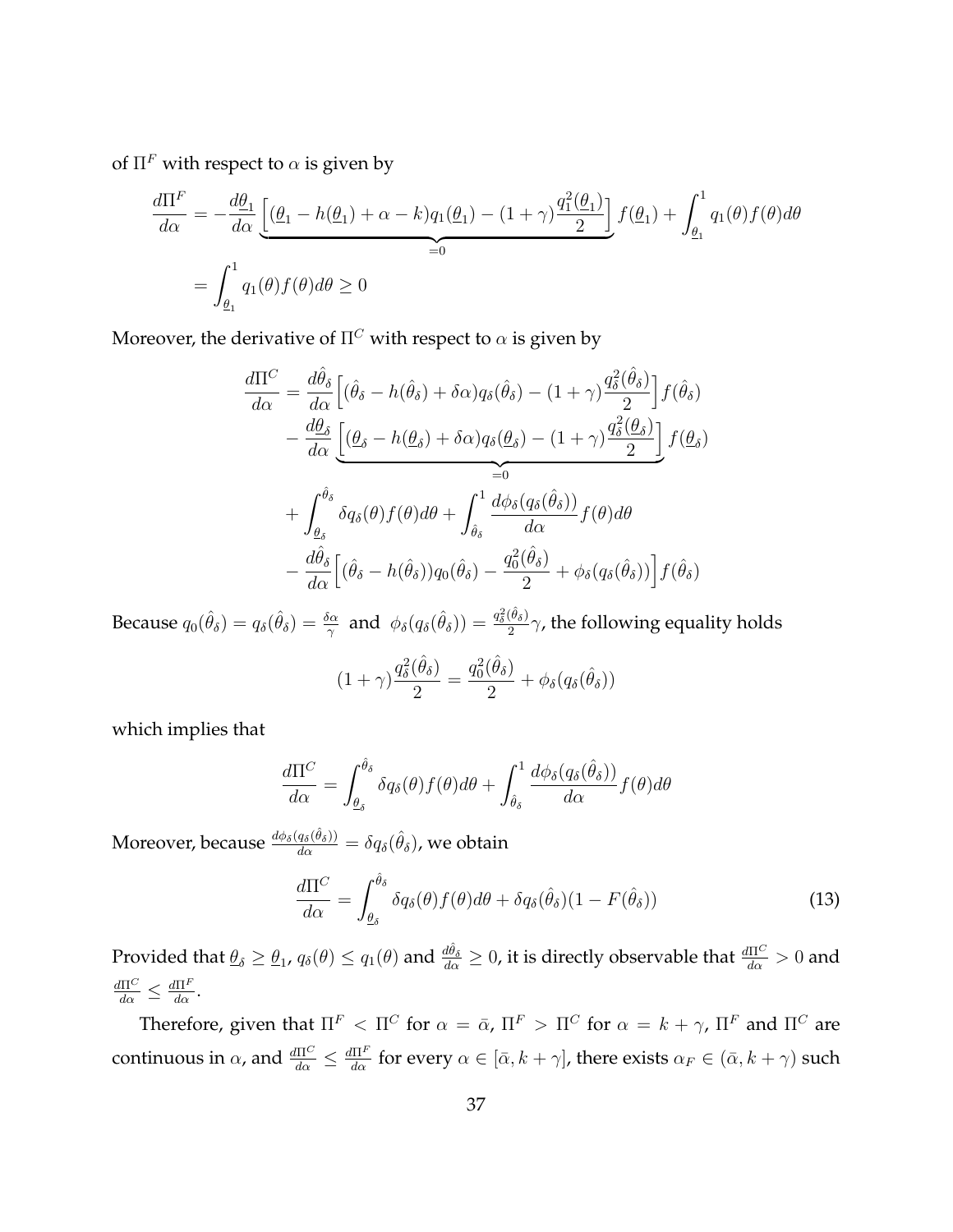that the firm's profit is higher under the firm's right than under the consumer's right if and only if  $\alpha \geq \alpha_F$ .

Note, finally, that the first derivative of  $\Pi^C$  with respect to  $\delta$  is given by

$$
\frac{d\Pi^C}{d\delta} = \int_{\underline{\theta}_{\delta}}^{\hat{\theta}_{\delta}} \alpha q_{\delta}(\theta) f(\theta) d\theta + \alpha q_{\delta}(\hat{\theta}_{\delta})(1 - F(\theta)) \ge 0.
$$

Therefore,  $\Pi^C$  is increasing in  $\delta$ , which means that  $\Pi^F - \Pi^C$  decreases with  $\delta$ . This implies that  $\alpha_F$  increases with  $\delta$ .

*Consumer Surplus.—*The consumer surplus under the two regimes is given by

$$
CS^{F} = \int_{\underline{\theta}_{1}}^{1} q_{1}(\theta)(1 - F(\theta))d\theta
$$

and

$$
CS^{C} = \int_{\underline{\theta}_{\delta}}^{\hat{\theta}_{\delta}} q_{\delta}(\theta)(1 - F(\theta))d\theta + \int_{\hat{\theta}_{\delta}}^{1} q_{0}(\theta)(1 - F(\theta))d\theta
$$

To compare the consumer surplus under the two regimes, we follow a method similar to that we followed to compare the profit under the two regimes.

In particular, we first evaluate the consumer surplus for the extreme values  $\alpha = \bar{\alpha}$  and  $\alpha = k + \gamma$ . For  $\alpha = \bar{\alpha}$ , we have  $\underline{\theta}_{\delta} = \underline{\theta}_1$ ,  $q_{\delta}(\theta) = q_1(\theta)$  and  $q_0(\theta) > q_{\delta}(\theta)$ . Therefore, for  $\alpha = \bar{\alpha}$ , it is clear that  $CS^F < CS^C$ . For  $\alpha = k + \gamma$ ,  $q_1(\theta) > q_\delta(\theta)$  and  $q_1(\theta) > q_0(\theta)$  for all  $\theta < 1$  and  $q_1(\theta) = q_0(\theta)$  for  $\theta = 1$ . This implies that, for  $\alpha = k + \gamma$ ,  $CS^F - CS^C > 0$ .

The first derivative of  $CS^F$  with respect to  $\alpha$  is given by

$$
\frac{dCS_F}{d\alpha} = \int_{\underline{\theta}_1}^1 \frac{dq_1(\theta)}{d\alpha} (1 - F(\theta)) d\theta
$$

which, given that  $\frac{dq_1(\theta)}{d\alpha}=\frac{1}{1+\alpha}$  $\frac{1}{1+\gamma}>0$ , is positive. Moreover, using the fact that  $q_\delta(\hat{\theta}_\delta)=q_0(\hat{\theta}_\delta)$ , the first derivative of  $C S^C$  with respect to  $\alpha$  is given by

$$
\frac{dCS_C}{d\alpha} = \int_{\underline{\theta}_{\delta}}^{\hat{\theta}_{\delta}} \frac{dq_{\delta}(\theta)}{d\alpha} (1 - F(\theta)) d\theta
$$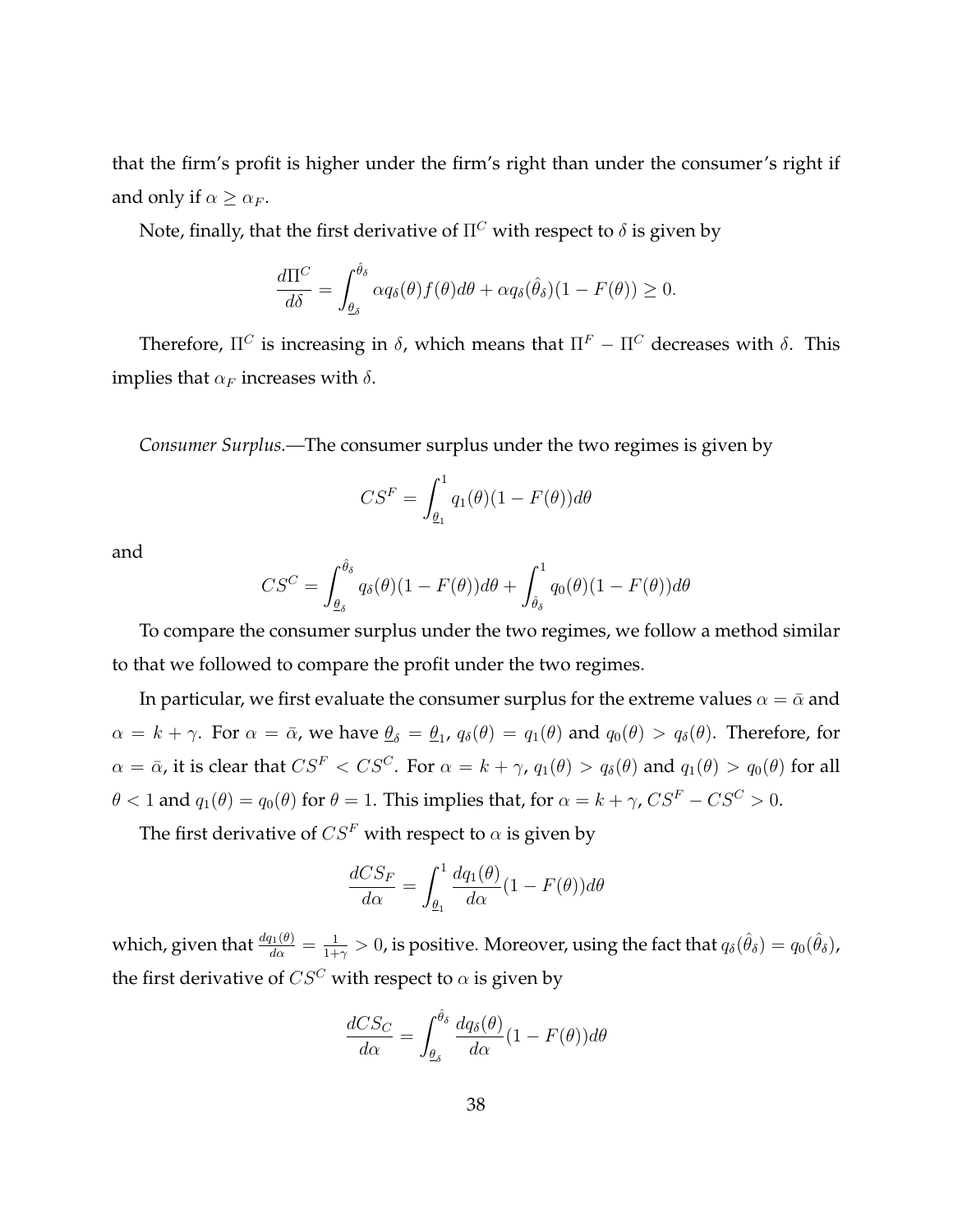which, given that  $\frac{dq_\delta(\theta)}{d\alpha}=\frac{\delta}{1+\alpha}$  $\frac{\delta}{1+\gamma}>0$ , is also positive. We argued above that  $\underline{\theta}_1\leq \underline{\theta}_\delta\leq\hat{\theta}_\delta\leq 1.$ Therefore,  $\frac{dCS_F}{d\alpha} \geq \frac{dCS_C}{d\alpha}$ .

In sum, given that  $CS^F < CS^C$  for  $\alpha = \bar{\alpha}$ ,  $CS^F > CS^C$  for  $\alpha = k + \gamma$ ,  $CS^F$  and  $CS^C$ are continuous in  $\alpha$ , and  $\frac{dCS_C}{d\alpha} \leq \frac{dCS_F}{d\alpha}$  for every  $\alpha \in [\bar{\alpha}, k + \gamma]$ , there exists  $\alpha_C \in (\bar{\alpha}, k + \gamma)$ such that the firm's profit is higher under firm's right than under consumer's right if and only if  $\alpha \geq \alpha_C$ .

Finally, note that  $CS^F$  does not depend on  $\delta$ , whereas, again with  $q_\delta(\hat\theta_\delta)=q_0(\hat\theta_\delta)$ ,

$$
\frac{dCS_C}{d\delta} = \int_{\underline{\theta}_{\delta}}^{\hat{\theta}_{\delta}} \frac{dq_{\delta}(\theta)}{d\delta} (1 - F(\theta)) d\theta \tag{14}
$$

, which is positive because  $\frac{dq_\delta(\theta)}{d\delta}=\frac{\alpha}{1+c}>0.$  We then conclude that  $\alpha_C$  increases with  $\delta$ .

PROOF OF (ii). From Corollary [1,](#page-16-0) we know that data monetization is inefficient for any  $\alpha$ less that  $\hat{\alpha} \leq \bar{\alpha}$ . As there is no data processing in this case, and because of the excessive data monetization under firm's right, the usage is higher when consumers have the right. As this usage corresponds to the contractible benchmark characterized in Proposition [1,](#page-12-1) the profit is also higher under consumer's right.

When  $\alpha \geq \bar{\alpha}$ , it implies that  $\alpha \geq \hat{\alpha}$  (still from Corollary [1\)](#page-16-0). Therefore, under firm's right, data processing and monetization are optimal. The firm's profit is therefore equal to its profit in the contractible data-extraction benchmark. As far as consumer surplus is concerned, the usages are given by  $q_1$  with firm's right and  $\max\{q_0(\theta), q_\delta(\theta)\} = q_\delta(\theta)$  $q_1(\theta)$ . Therefore, the consumer surplus is higher under firm's right.

Finally, for  $\alpha \in [\hat{\alpha}, \bar{\alpha}]$ , there is full monetization with both ownership regimes but no data processing. Therefore, the usage schedules, the profit, and the consumer surplus are equal under both ownership regimes.

Q.E.D.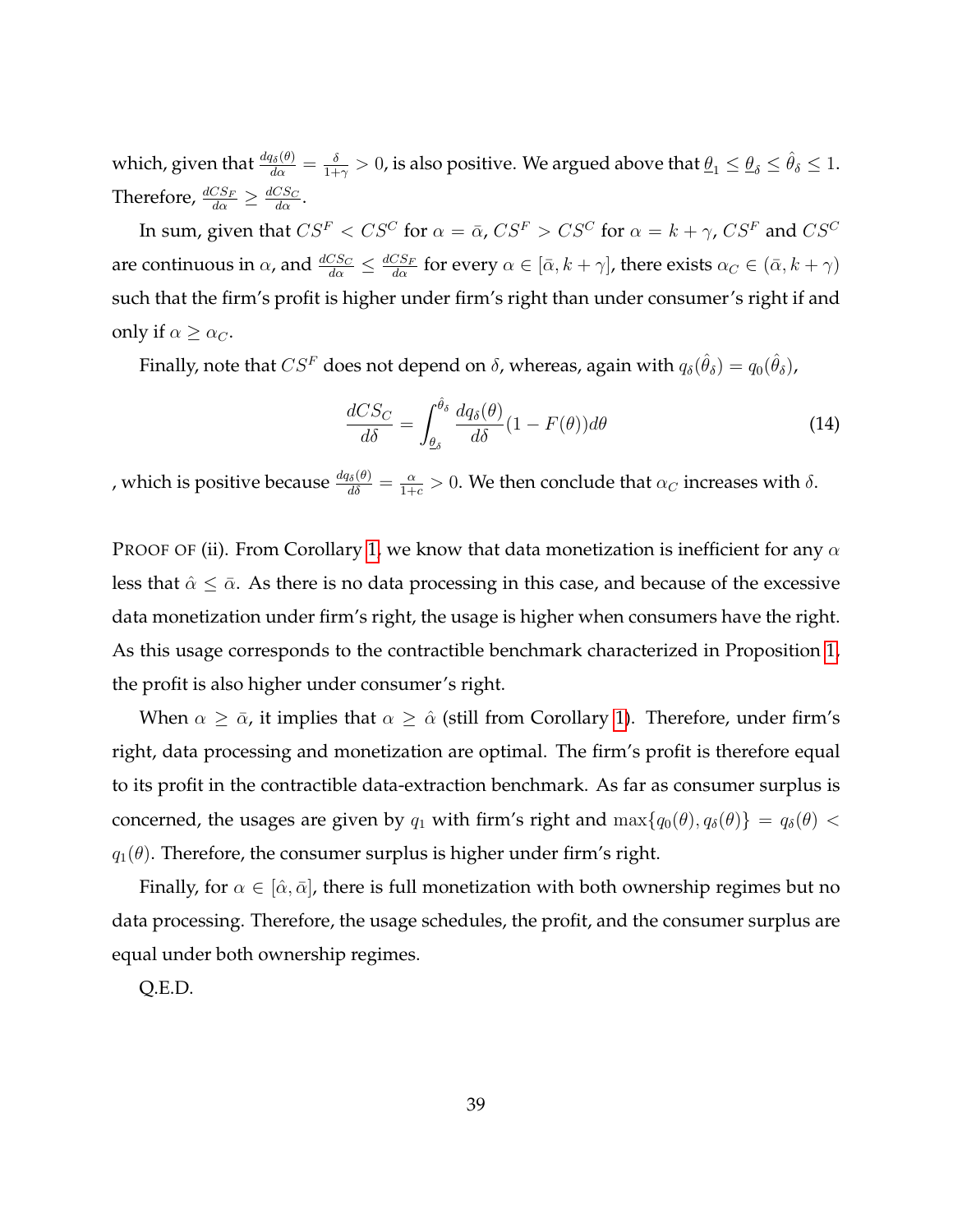# **G. Proof of Lemma [5](#page-24-2)**

When the firm owns the rights, its objective can be split into two groups depending on whether consumers opt for privacy or not. If type  $\theta$  does not opt for privacy, the firm's profit from this consumer is the same as when the firm owns the rights and no option for privacy is available. Therefore, the optimal usage is equal to either  $q_1(\theta)$ , if  $\alpha \geq \bar{\alpha}$ , or  $q_\delta(\theta)$ , if  $\alpha < \bar{\alpha}$ . If type  $\theta$  opts for privacy, the optimal usage is equal to  $q_0(\theta)$ . Let

$$
\Phi_1(\theta) = (2\theta - 1)q_1(\theta) - \frac{q_1^2(\theta)}{2} + (\alpha - k)q_1(\theta) - \gamma \frac{q_1^2(\theta)}{2}
$$

and

$$
\Phi_{\delta}(\theta) = (2\theta - 1)q_{\delta}(\theta) - \frac{q_{\delta}^{2}(\theta)}{2} + \delta \alpha q_{\delta}(\theta) - \gamma \frac{q_{\delta}^{2}(\theta)}{2}
$$

denote the firm's profit from type  $\theta$  when this type does not opt for privacy and  $\alpha \geq \bar{\alpha}$  or  $\alpha < \bar{\alpha}$ , respectively. Moreover, let

$$
\Phi_0(\theta) = (2\theta - 1)q_0(\theta) - \frac{q_0^2(\theta)}{2}
$$

denote the firm's profit from type  $\theta$  when this type opts for privacy. For simplicity, we also let

$$
G_v(\theta) = \Phi_v(\theta) - \Phi_0(\theta)
$$

denote the difference in the firm's profit from type  $\theta$  when this type opts for privacy or not.

Note first that, by the envelope theorem, the derivative of  $G_v(\theta)$  with respect to  $\theta$  is

$$
G'_v(\theta) = 2(q_v(\theta) - q_0(\theta)),
$$

, which is strictly positive if  $\theta < \hat{\theta}_v$ .

Moreover, because  $q_0(\underline{\theta}_0)=0$  and  $\underline{\theta}_v\leq \underline{\theta}_0$ , it is true that  $q_0(\underline{\theta}_v)\leq 0$ , which implies that  $G(\underline{\theta}_v) = \Phi_v(\underline{\theta}_v) - \Phi_0(\underline{\theta}_v) = 0 - \Phi_0(\underline{\theta}_v) \geq 0.$ 

Given that  $G(\theta)$  is positive for  $\theta = \underline{\theta}_v$ , strictly increasing for  $\theta < \hat{\theta}_v$  and strictly decreasing for  $\theta>\hat\theta_v$ , two distinct cases exist. When  $G_v(1)< 0$ , there exists  $\hat\theta_v^P\in(\hat\theta_v,1)$  such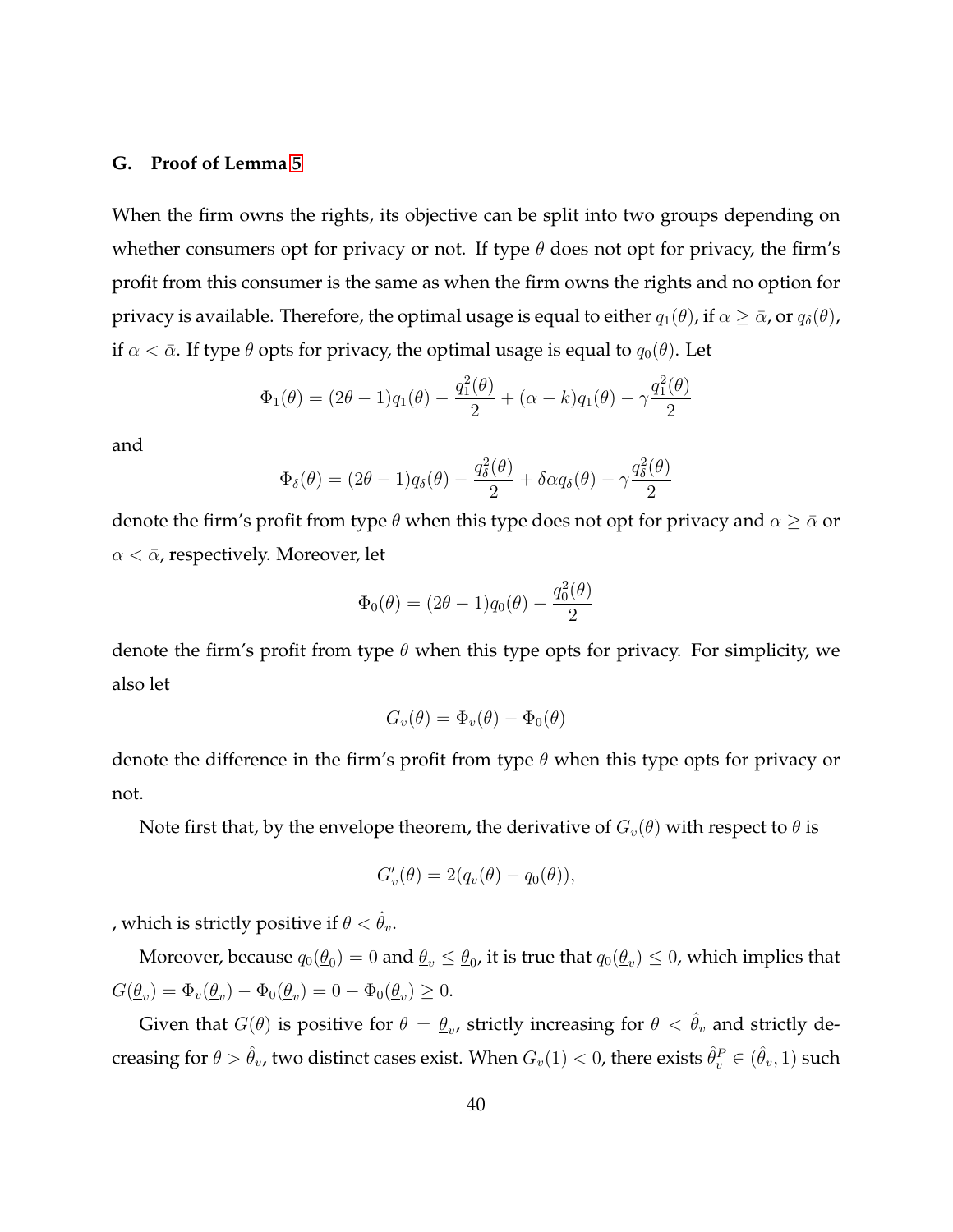that  $G(\theta) \geq 0$  iff  $\theta \leq \hat{\theta}_{v}^{P}$ , whereas when  $G_{v}(1) \geq 0$ , it is true that  $G(\theta) \geq 0$  for every  $\theta$ . Therefore, in any case, there exists  $\hat{\theta}^P_v \in (\hat{\theta}_v,1]$  such that the firm sets (i)  $e(\theta)=q(\theta)$  and  $q(\theta) = q_1(\theta)$  for every  $\theta < \hat{\theta}^P_v$  and (ii)  $e(\theta) = 0$  and  $q(\theta) = q_0(\theta)$  for every  $\theta \geq \hat{\theta}^P_v$ .

We can characterize  $\hat{\theta}^P_v$  more precisely. Indeed,  $\Phi_v(\theta)=(1+\gamma)\frac{q_v^2(\theta)}{2}$  $\frac{(\theta)}{2}$  and  $\Phi_0(\theta) = \frac{q_0^2(\theta)}{2}$  $rac{(v)}{2}$ . Since  $\hat{\theta}^P_v$  is such that  $V_1(\hat{\theta}^P_v) = V_0(\hat{\theta}^P_v)$ , we obtain

$$
(1+\gamma)\frac{q_v^2(\hat{\theta}_v^P)}{2}=\frac{q_0^2(\hat{\theta}_v^P)}{2}
$$

Since  $q_1(\theta)=\frac{q_0(\theta)+\alpha-k}{1+\gamma}$  and  $q_\delta(\theta)=\frac{q_0(\theta)+\delta\alpha}{1+\gamma}$  for all  $\theta$ , this leads to

$$
q_0(\hat{\theta}_1^P) = \frac{\alpha - k}{\gamma} [1 + \sqrt{1 + \gamma}] \text{ and } q_0(\hat{\theta}_\delta^P) = \frac{\delta \alpha}{\gamma} [1 + \sqrt{1 + \gamma}]
$$

Using the definition of  $q_0(\theta)$ , we obtain  $\hat{\theta}_1^P = \frac{1}{2}$  $\frac{1}{2}\Big(1+\frac{\alpha-k}{\gamma}(1+\sqrt{1+\gamma})\Big)$  and  $\hat{\theta}_{\delta}^{P} = \frac{1}{2}$  $rac{1}{2}$  $\left(1 + \frac{1}{2}\right)$ δα  $\frac{\delta \alpha}{\gamma} (1 + \sqrt{1 + \gamma})\Big).$ 

Q.E.D.

# **H. Proof of Proposition [3](#page-26-0)**

PROOF OF (i). For  $\delta = 0$ , the data has no value if the firm does not process it. For  $\alpha \leq \bar{\alpha}$ , the firm does not process the data. Nonetheless, because the firm can basically offer to all consumers that it will not use any data, its profit is at least equal to that it can earn under consumer's right. Moreover, because the usage schedule is the same under both regimes (i.e.,  $q_0(\cdot)$ ), consumer surplus is the same under both regimes. For  $\alpha > \bar{\alpha}$ , the firm processes the data when it has the right, which creates an extra value compared to the consumer's right regime. Moreover, because the usage schedule for some consumers is  $q_1(\cdot)$ , which is greater than  $q_0(\cdot)$ , the consumer surplus is greater when the firm has the rights than when the consumers have the rights. We conclude that when  $\delta = 0$ , the profit and consumer surplus are weakly greater under firm's right than under consumer's right.

PROOF OF (ii). As we argued in the text (and in light of Corollaries [1](#page-16-0) and [2\)](#page-19-0), when  $\delta > 0$ and for any  $\alpha > k + \gamma$ , the usage and data extraction in the firm's optimal mechanism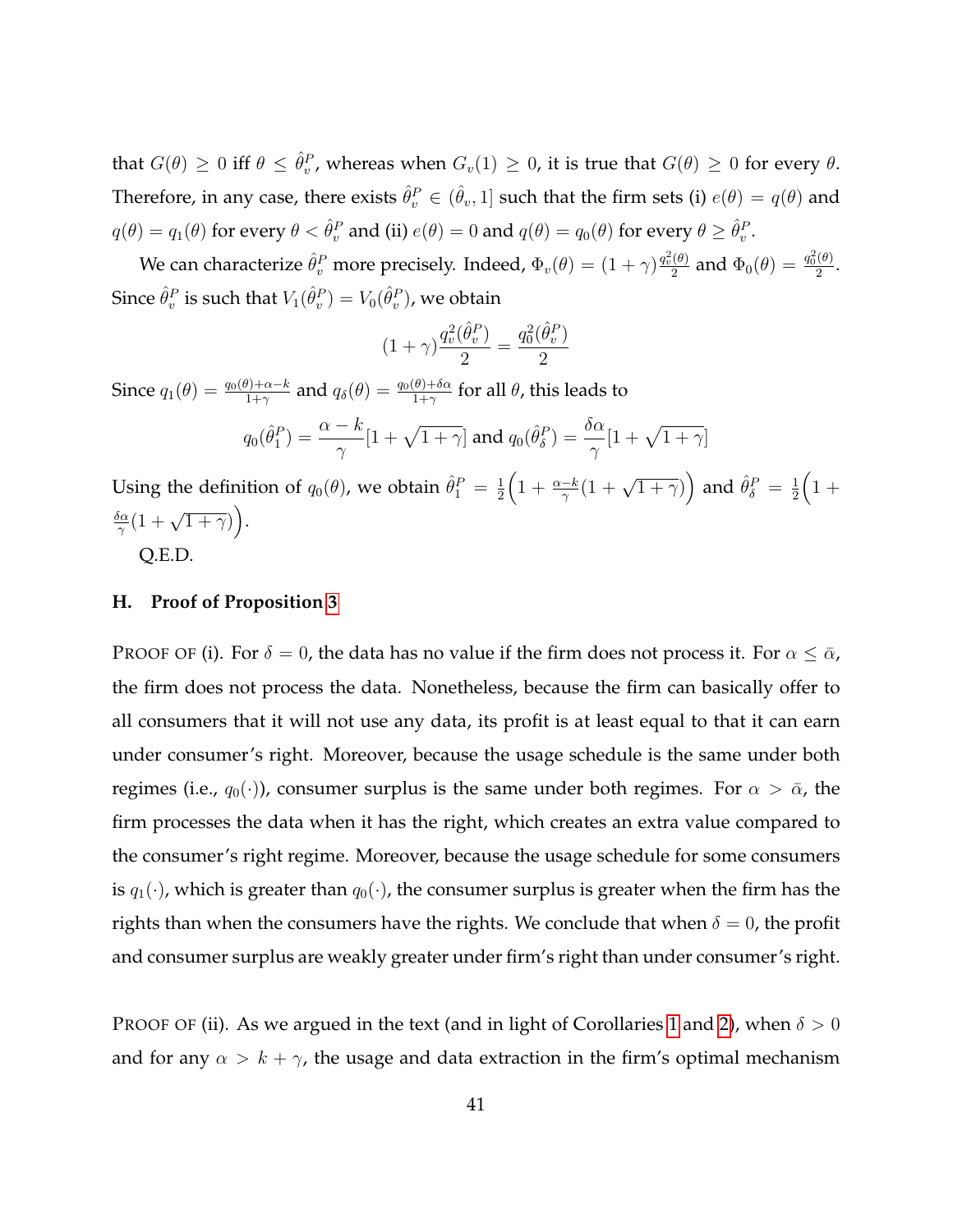when the firm owns the rights are equal to those in the contractible data-extraction benchmark, which implies that both the firm's profit and consumer surplus are higher when the firm owns the rights than when the consumers own the rights. Moreover, when  $\alpha < \bar{\alpha}$ , the usage in the firm's optimal mechanism and the data extraction chosen by consumers when the consumers own the rights are equal to those in the contractible data-extraction benchmark, which implies that both the firm's profit and consumer surplus are higher when the consumers own the rights than when the firm owns the rights. Therefore, as in Proposition [2,](#page-22-0) below, we study the case in which  $\alpha \in [\bar{\alpha}, k + \gamma]$ .

*Firm's Profit.—* To compare the firm's profit under the two regimes, we evaluate the profit for the extreme values of  $\alpha = \bar{\alpha}$  and  $\alpha = k + \gamma$ . We then find the first derivatives of  $\Pi^P$  and  $\Pi^C$  with respect to α.

Consider first the difference in the firm's profit under the two regimes ( $\Delta \Pi = \Pi_1^P - \Pi^C$ ). This is given by

$$
\Delta \Pi = \int_{\theta_1}^{\hat{\theta}_1^P} \left[ (2\theta - 1 + \alpha - k) q_1(\theta) - (1 + \gamma) \frac{q_1^2(\theta)}{2} \right] d\theta + \int_{\hat{\theta}_1^P} \left[ (2\theta - 1) q_0(\theta) - \frac{q_0^2(\theta)}{2} \right] d\theta
$$

$$
- \int_{\theta_\delta}^{\hat{\theta}_\delta} \left[ (2\theta - 1) q_\delta(\theta) - \frac{q_\delta^2(\theta)}{2} + \delta \alpha q_\delta(\theta) - \gamma \frac{q_\delta^2(\theta)}{2} \right] d\theta
$$

$$
- \int_{\hat{\theta}_\delta}^1 \left[ (2\theta - 1) q_0(\theta) - \frac{q_0^2(\theta)}{2} + \phi_\delta(\bar{e}_\delta) \right] d\theta
$$

Note that for  $\alpha = \bar{\alpha}$ , we have  $\underline{\theta}_{\delta} = \underline{\theta}_1$  and  $q_{\delta}(\theta) = q_1(\theta)$ . Moreover, we showed in Lemma [5](#page-24-2) that  $\hat{\theta}_{\delta} \leq \hat{\theta}_{1}^{P}.$  Therefore,

$$
\Delta\Pi = \int_{\hat{\theta}_{\delta}}^{\hat{\theta}_{1}^{P}} \left[ (2\theta - 1 + \bar{\alpha} - k) q_{1}(\theta) - (1 + \gamma) \frac{q_{1}^{2}(\theta)}{2} \right] d\theta + \int_{\hat{\theta}_{1}^{P}} \left[ (2\theta - 1) q_{0}(\theta) - \frac{q_{0}^{2}(\theta)}{2} \right] d\theta
$$

$$
- \int_{\hat{\theta}_{\delta}}^{\hat{\theta}_{1}^{P}} \left[ (2\theta - 1) q_{0}(\theta) - \frac{q_{0}^{2}(\theta)}{2} + \phi_{\delta}(\bar{e}_{\delta}) \right] d\theta - \int_{\hat{\theta}_{1}^{P}}^{1} \left[ (2\theta - 1) q_{0}(\theta) - \frac{q_{0}^{2}(\theta)}{2} + \phi_{\delta}(\bar{e}_{\delta}) \right] d\theta
$$

We know, however, that  $\phi_{\delta}(\bar{e}_{\delta}) = \max_{e}(\bar{\alpha} - k) e - \gamma \frac{e^2}{2}$  $\frac{q^2}{2}$  and  $q_0(\theta) = \argmax_q(\theta - h(\theta))q - \frac{q^2}{2}$  $\frac{l}{2}$ . Therefore, for  $\alpha = \bar{\alpha}$ ,  $\Delta \Pi < 0$ .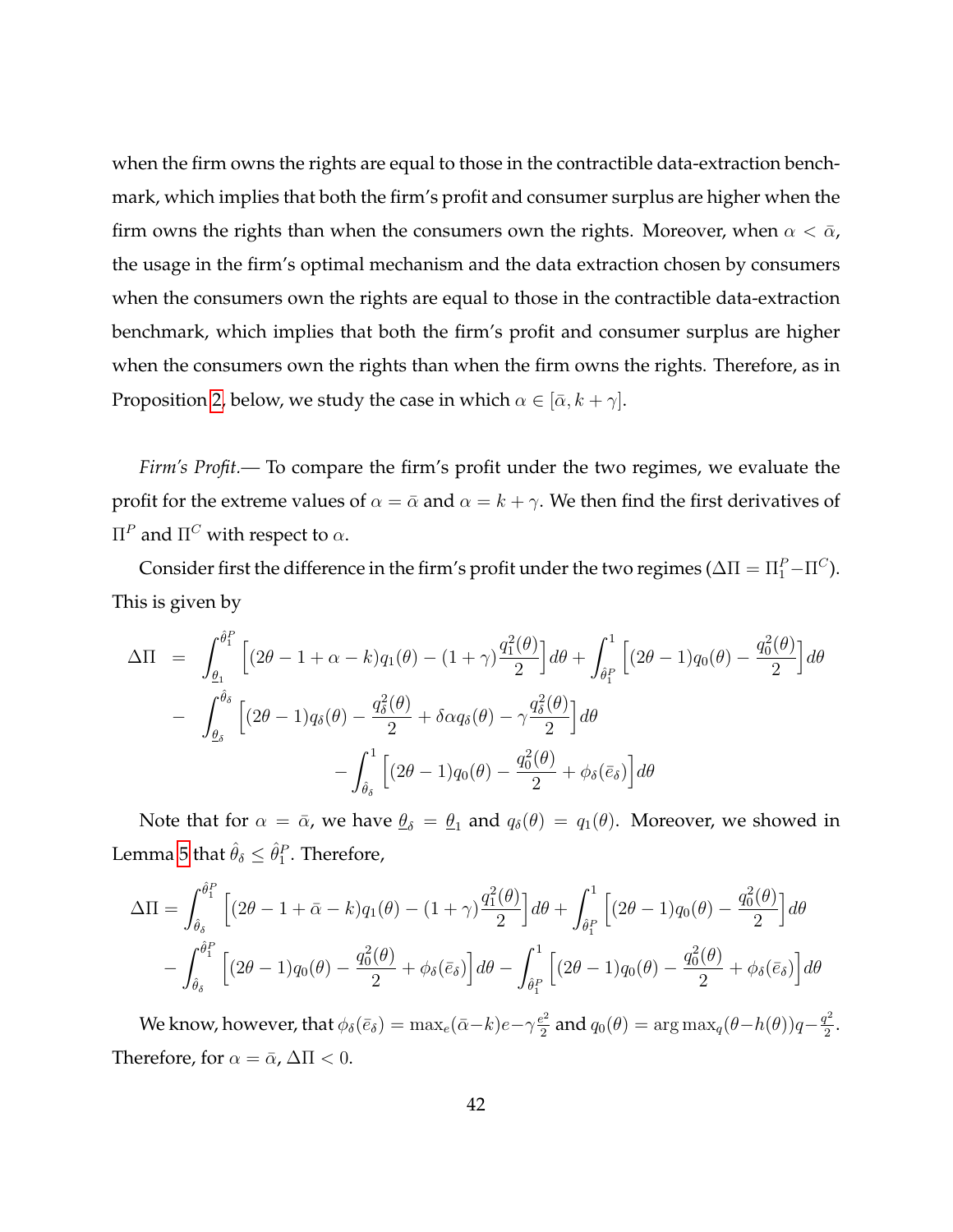It is not difficult to provide the analytical form of the ∆Π. Following straightforward algebra, this is given by

<span id="page-42-1"></span><span id="page-42-0"></span>
$$
\Delta \Pi = \frac{1}{12} \left\{ \frac{(\alpha - k)^3}{(\sqrt{1 + \gamma} - 1)^2} - \frac{3\gamma \delta^2 \alpha^2 + (\gamma - 1)\delta^3 \alpha^3}{\gamma^2} \right\}
$$
(15)

;

therefore, the first derivative of  $\Delta \Pi$  with respect to  $\alpha$  is given by

$$
\frac{d\Delta\Pi}{d\alpha} = \frac{1}{12} \left\{ \frac{3(\alpha - k)^2}{(\sqrt{1 + \gamma} - 1)^2} - \frac{6\gamma\delta^2\alpha + 3(\gamma - 1)\delta^3\alpha^2}{\gamma^2} \right\}
$$
(16)

For future reference, we would like to compute the values of  $\Delta \Pi$  and  $\frac{d\Delta \Pi}{d\alpha}$  for  $\alpha = k$ . Although  $\alpha = k$  is outside of the "relevant range" (recall that this is  $\alpha \geq \frac{k}{k}$  $\frac{k}{1-\delta}$ ), examining the value of these expressions at  $\alpha = k$  helps us study the behavior of  $\Delta \Pi$  in the "relevant range" (i.e.,  $\alpha \geq \frac{k}{1-k}$  $\frac{k}{1-\delta}$ ). Consider, then, ΔΠ and  $\frac{d\Delta\Pi}{d\alpha}$  when  $\alpha = k$ . In either case, the first term is zero; therefore, the sign depends on the second term, that is, the signs of  $3\gamma + (\gamma -1)\delta\alpha$  (for ΔΠ) and  $2\gamma + (\gamma -1)\delta\alpha$  (for  $\frac{d\Delta\Pi}{d\alpha}$ ). It follows that for  $\gamma \ge 1$ , both terms are positive. For  $\gamma < 1$ , note that because  $\alpha < k + \gamma$  and  $\delta < \frac{\gamma}{k+\gamma'}$ , it is true that  $\alpha < \frac{\gamma}{\delta}$ ; therefore,  $\alpha < \frac{2}{1-\gamma}\cdot \frac{\gamma}{\delta}$  $\frac{\gamma}{\delta}$ . This implies that for any  $\gamma$ , both  $3\gamma + (\gamma - 1)\delta\alpha$  and  $2\gamma + (\gamma - 1)\delta\alpha$ are positive; therefore, both  $\Delta \Pi$  and  $\frac{d \Delta \Pi}{d \alpha}$  are strictly negative for  $\alpha = k$ .

From Equation [\(16\)](#page-42-0), it is clear that the second derivative of  $\Delta \Pi$  is linear in  $\alpha$ . Since,  $\Delta \Pi$  is continuous, negative for  $\alpha = k$  and positive for  $\alpha$  large, there is an odd number of  $\alpha$  values such that  $\Delta \Pi = 0$ . The linearity of the second derivative of  $\Delta \Pi$  implies that we know that ∆Π will be either first convex and then concave or the reverse. However, this convexity changes only once. The slope is negative for  $\alpha = k$ , so if there were 3 solutions to  $\Delta \Pi = 0$ , the slope should be increasing (to reach a positive value for  $\Delta \Pi$ ), then decreasing (to obtain negative value again) and finally increasing (∆Π is positive for  $\alpha$  large). This trend would require more than one change in the convexity/concavity of ∆Π. As there is only one change, this is not possible. As the same argument can be made for any odd number of root above 3, this implies that there can be only one solution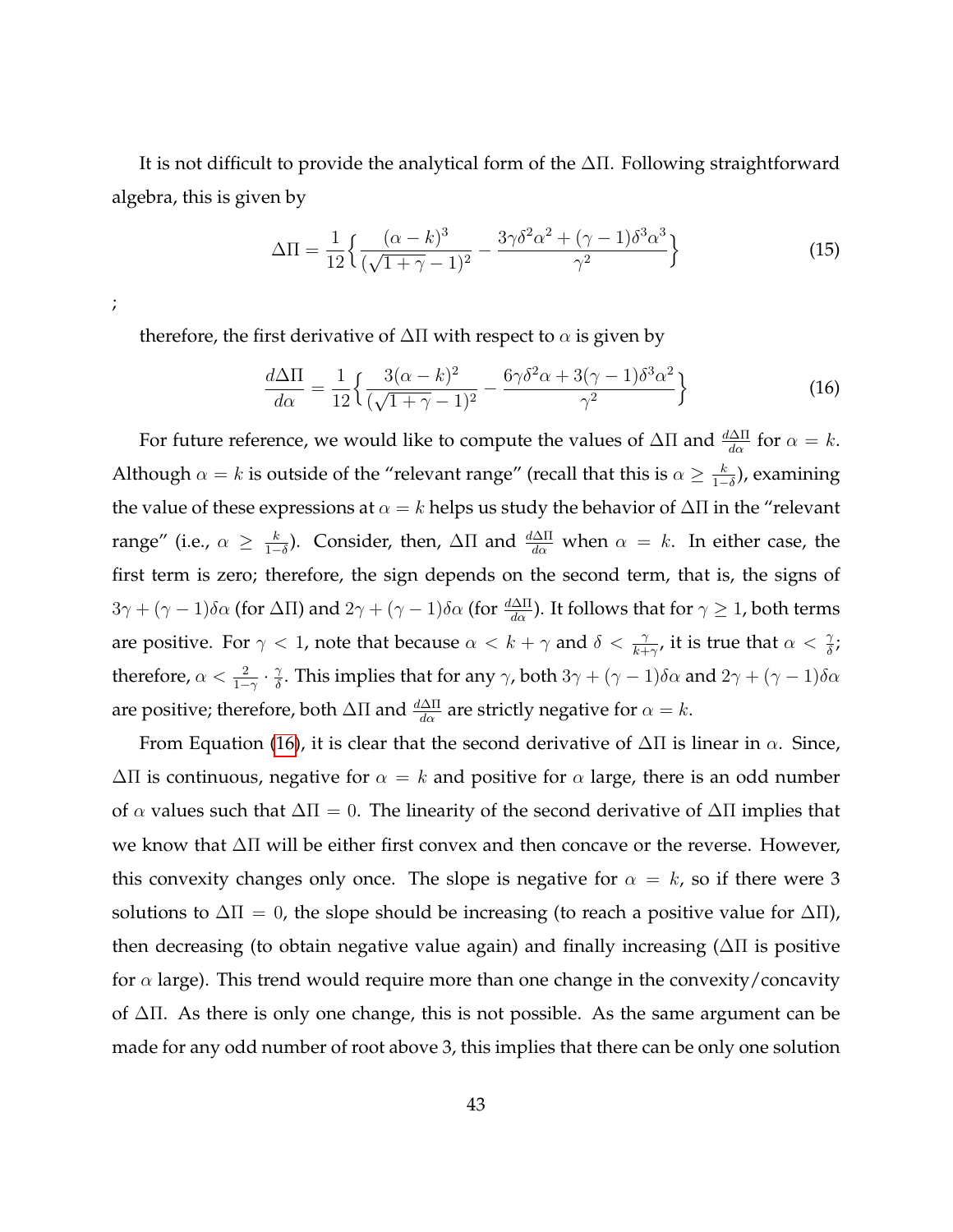such that  $\Delta \Pi = 0$ . We know that the profit with the privacy option is always higher than without, so this solution  $\tilde{\alpha}_F$  is such that  $\tilde{\alpha}_F \in (\bar{\alpha}, \alpha_F)$ .

Regarding the behavior of  $\tilde{\alpha}_F$  with respect to  $\delta$ , from the above reasoning, we know that the derivative of  $\Delta \Pi$  w.r.t.  $\alpha$  at  $\alpha = \tilde{\alpha}_F$  is positive. Moreover, looking at Equation [\(15\)](#page-42-1), it is easy to see that the derivative of  $\Delta \Pi$  w.r.t.  $\delta$  has the same sign as  $-2\gamma-(\gamma-1)\delta \alpha$ . From the above, we know that it is negative. Therefore, it directly follows that  $\tilde{\alpha}_F$  is increasing in  $\delta$ .

*Consumer Surplus.—* Note first that the privacy option allows the firm to propose a higher usage schedule. This implies that consumers are better off when the option for privacy is allowed in the firm's right case. In what follows, we characterize more precisely the new cut-off value of  $\alpha$  above which firm's right with the privacy option is better for consumers than consumer's right.

The consumer surplus under the two regimes is given respectively by

$$
CS^{P} = \int_{\underline{\theta}_{1}}^{\hat{\theta}_{1}^{P}} q_{1}(\theta)(1 - F(\theta))d\theta + \int_{\hat{\theta}_{1}^{P}}^{1} q_{0}(\theta)(1 - F(\theta))d\theta
$$
 (17)

and

$$
CS^C = \int_{\theta_\delta}^{\hat{\theta}_\delta} q_\delta(\theta) (1 - F(\theta)) d\theta + \int_{\hat{\theta}_\delta}^1 q_0(\theta) (1 - F(\theta)) d\theta \tag{18}
$$

To compare the consumer surplus, note first that, for  $\alpha = \bar{\alpha}$ ,  $\underline{\theta}_1 = \underline{\theta}_\delta$  and  $q_1(\theta) = q_\delta(\theta)$ . We also know that  $\hat\theta_1^P>\hat\theta_\delta$  and that  $q_0(\theta)>q_1(\theta)$  for any  $\theta>\hat\theta_\delta.$  Therefore, for  $\alpha=\bar\alpha$ , it is true that  $CS^P - CS^C < 0$ . Furthermore, we argue that the option of paying for privacy allows the firm to offer higher schedules compared to the case in which no such option is possible. This implies that  $CS^P \geq CS^F$  for every  $\alpha$ . We also argue in Proposition [2](#page-22-0) that for  $\alpha = k + \gamma$ ,  $CS^F > CS^C$ . Therefore, it is true that  $CS^P - CS^C > 0$ .

We now want to compute  $\frac{d(CS^P - CS^C)}{d\alpha}$ . Note first that  $\underline{\theta}_1\leq \underline{\theta}_\delta<\hat{\theta}_\delta<\hat{\theta}_1^P\leq 1$ . Then, we have

$$
CS^{P} - CS^{C} = \int_{\underline{\theta}_{1}}^{\underline{\theta}_{\delta}} q_{1}(\theta)(1-\theta)d\theta + \int_{\underline{\theta}_{\delta}}^{\hat{\theta}_{\delta}} \left( q_{1}(\theta) - q_{\delta}(\theta) \right)(1-\theta)d\theta + \int_{\hat{\theta}_{\delta}}^{\hat{\theta}_{1}^{P}} \left( q_{1}(\theta) - q_{0}(\theta) \right)(1-\theta)d\theta.
$$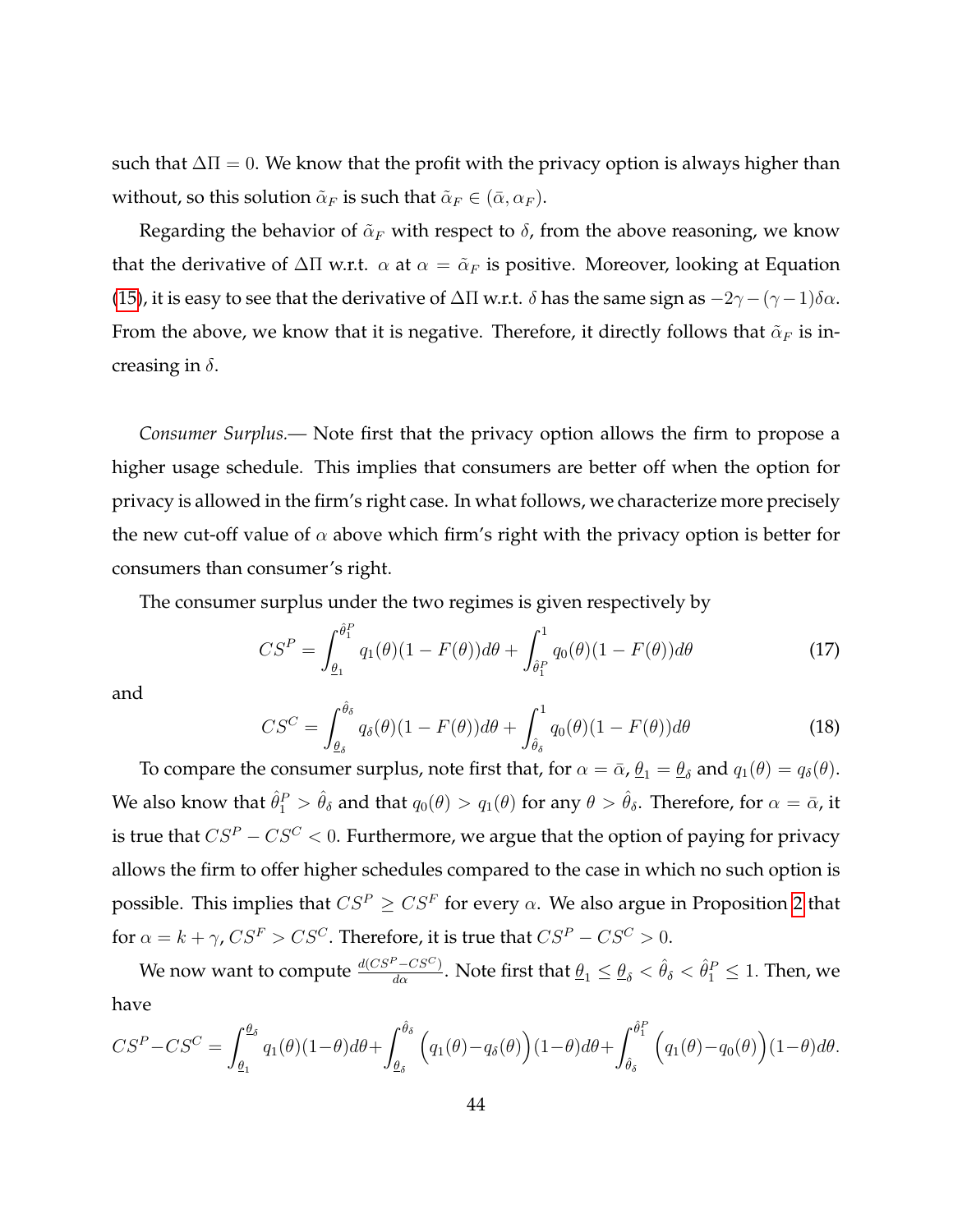Therefore,

$$
\frac{d(CS^{P} - CS^{C})}{d\alpha} = \frac{d\theta_{\delta}}{d\alpha}q_{1}(\theta_{\delta})(1 - \theta_{\delta}) - \frac{d\theta_{1}}{d\alpha}q_{1}(\theta_{1})(1 - \theta_{1}) + \int_{\theta_{1}}^{\theta_{\delta}}\frac{dq_{\delta}(\theta)}{d\alpha}(1 - \theta)d\theta \n+ \frac{d\hat{\theta}_{\delta}}{d\alpha}[q_{1}(\hat{\theta}_{\delta}) - q_{\delta}(\hat{\theta}_{\delta})](1 - \hat{\theta}_{\delta}) - \frac{d\theta_{\delta}}{d\alpha}[q_{1}(\theta_{\delta}) - q_{\delta}(\theta_{\delta})](1 - \theta_{\delta}) \n+ \int_{\theta_{\delta}}^{\hat{\theta}_{\delta}}\frac{d(q_{1}(\theta) - q_{\delta}(\theta))}{d\alpha}(1 - \theta)d\theta \n+ \frac{d\hat{\theta}_{1}^{P}}{d\alpha}\Big[q_{1}(\hat{\theta}_{1}^{P}) - q_{0}(\hat{\theta}_{1}^{P})\Big](1 - \hat{\theta}_{1}^{P}) - \frac{d\hat{\theta}_{\delta}}{d\alpha}[q_{1}(\hat{\theta}_{\delta}) - q_{0}(\hat{\theta}_{\delta})](1 - \hat{\theta}_{\delta}) \n+ \int_{\hat{\theta}_{\delta}}^{\hat{\theta}_{1}^{P}}\frac{d(q_{1}(\theta) - q_{0}(\theta))}{d\alpha}(1 - \theta)d\theta.
$$

Using the facts that  $q_1(\underline{\theta}_1)=q_\delta(\underline{\theta}_\delta)=0$  and  $q_\delta(\hat{\theta}_\delta)=q_0(\hat{\theta}_\delta)$ , we obtain

$$
\frac{d(CS^{P} - CS^{C})}{d\alpha} = \int_{\underline{\theta}_{1}}^{\hat{\theta}_{\delta}} \frac{dq_{1}(\theta)}{d\alpha} (1 - \theta) d\theta + \int_{\underline{\theta}_{\delta}}^{\hat{\theta}_{\delta}} \frac{d(q_{1}(\theta) - q_{\delta}(\theta))}{d\alpha} (1 - \theta) d\theta \n+ \frac{d\hat{\theta}_{1}^{P}}{d\alpha} \Big[ q_{1}(\hat{\theta}_{1}^{P}) - q_{0}(\hat{\theta}_{1}^{P}) \Big] (1 - \hat{\theta}_{1}^{P}) + \int_{\hat{\theta}_{\delta}}^{\hat{\theta}_{1}^{P}} \frac{d(q_{1}(\theta) - q_{0}(\theta))}{d\alpha} (1 - \theta) d\theta.
$$

Moreover, using the expression of the usage schedule, we have  $\frac{dq_1}{d\alpha}(\theta) = \frac{1}{1+\gamma}$ ,  $\frac{d(q_1(\theta)-q_\delta(\theta))}{d\alpha}=\frac{1-\delta}{1+\gamma}$  $\frac{1-\delta}{1+\gamma}$ ,  $\frac{dq_0(\theta)}{d\alpha}=0$ ,  $\frac{d\hat{\theta}_1^P}{d\alpha}=\frac{1}{2\gamma}$  $\frac{1}{2\gamma}[1+\sqrt{1+\gamma}]$ , and  $q_1(\hat{\theta}_1^P) - q_0(\hat{\theta}_1^P) = -(\alpha - k)$  $\sqrt{1+\gamma}$  $\frac{\gamma_1+\gamma}{1+\gamma}$ . Therefore,

$$
\frac{d(CS^{P} - CS^{C})}{d\alpha} = \int_{\underline{\theta_{1}}}^{\hat{\theta}_{\delta}} \frac{(1-\theta)}{1+\gamma} d\theta + \int_{\underline{\theta_{\delta}}}^{\hat{\theta}_{\delta}} \frac{(1-\delta)}{1+\gamma} (1-\theta) d\theta \n- (\alpha - k) \frac{\sqrt{1+\gamma}}{1+\gamma} \frac{[1+\sqrt{1+\gamma}]}{2\gamma} (1-\hat{\theta}_{1}^{P}) + \int_{\hat{\theta}_{\delta}}^{\hat{\theta}_{1}^{P}} \frac{1}{1+\gamma} (1-\theta) d\theta.
$$

This leads to

$$
\frac{d(CS^P - CS^C)}{d\alpha} = \frac{\alpha - k}{4\gamma} \Big[ (1 + \sqrt{1 + \gamma})^2 \frac{\alpha - k}{2\gamma} - \delta^2 \Big( 1 + \frac{\alpha - k}{2\gamma} \delta(\gamma - 1) \Big) \Big] \n= \frac{\alpha - k}{4\gamma} \Big[ \frac{\alpha - k}{2\gamma} \Big( (1 + \sqrt{1 + \gamma})^2 - \delta^3(\gamma - 1) \Big) - \delta^2 \Big].
$$

Let  $A = (1 + \sqrt{1 + \gamma})^2 - \delta^3(\gamma - 1)$ . Since  $\delta \le 1$ , then  $A \ge 0$  and  $\frac{d(CS^P - CS^C)}{d\alpha} \ge 0$  iff  $\alpha \geq k + \frac{2\delta^2}{4}$  $\frac{d^{2}\delta^{2}}{A}\gamma$ .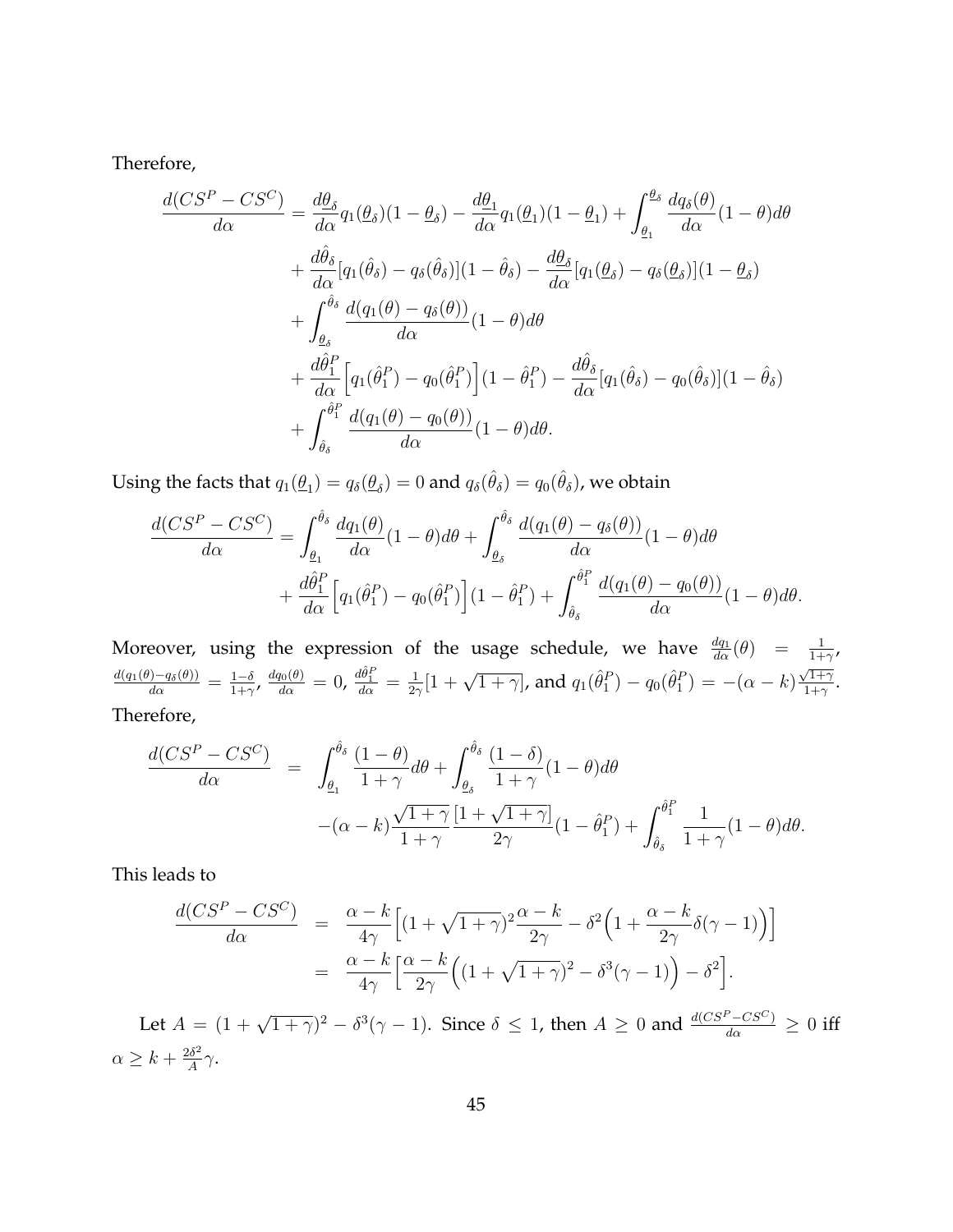We know that  $CS^P - CS^C < 0$  for  $\alpha = \bar{\alpha}$ ,  $CS^P - CS^C$  is continuous in  $\alpha$  and  $CS^P CS^C > 0$  for  $\alpha = k + \gamma$ . We also know that  $CS^P > CS^F$  for  $\alpha < k + \gamma$ √  $\overline{1 + \gamma} - 1$  (in which case,  $\hat{\theta}_1^P < 1$ ) and  $CS^P = CS^F$  for  $\alpha \geq k + 1$  $\sqrt{1+\gamma}-1$  (in which case,  $\hat{\theta}_1^P=1$ ). Therefore, two distinct cases exist: (i) if  $\alpha_C \geq k+1$  $\sqrt{1+\gamma}-1$ ,  $CS^P \geq CS^C$  iff  $\alpha \geq \alpha_C$ ; whereas (ii) if  $\alpha_C < k +$  $\sqrt{1+\gamma}-1$ ,  $CS^P \geq CS^C$  if  $\alpha \geq \tilde{\alpha}$ , where  $\tilde{\alpha} < \alpha_C$ . Therefore, in any case, there exists  $\tilde{\alpha}_C \in (\alpha, \alpha_C]$  such that  $CS^P \geq CS^C$  iff  $\alpha \geq \tilde{\alpha}_C$ .

Last, given that  $CS^P$  does not depend on  $\delta$ ,

$$
\frac{d(CS^P - CS^C)}{d\delta} = -\frac{dCS^C}{d\delta} = -\int_{\underline{\theta}_{\delta}}^{\hat{\theta}_{\delta}} \frac{dq_{\delta}(\theta)}{d\delta} (1 - \theta) d\theta \le 0.
$$

Therefore,  $\tilde{\alpha}_C$  is increasing in  $\delta$ .

PROOF OF (iii). When the value of data is low, introducing the option for privacy does not have any impact on the ranking of regimes. Indeed, if  $\alpha < \bar{\alpha}$ , then the consumers surplus is optimal under consumer's right. Instead, if  $\alpha \ge \bar{\alpha} > k + \gamma$ , the firm's right regime is optimal.

Q.E.D.

# **I. Proof of Proposition [4](#page-30-1)**

Note first that the usage schedules,  $q_{\delta}(\theta)$  and  $q_0(\theta)$ , are the solutions of the point-wise maximization of [\(12\)](#page-28-1). Then, to derive the threshold  $\hat{\theta}_M$ , one should note the profit function taking P as given. Using, then, the fact that  $q(\theta) = q_{\delta}(\theta)$  for  $\theta \leq \hat{\theta}_M$  and  $q(\theta) = q_0(\theta)$  for  $\theta > \hat{\theta}_M$ , the first-order condition to maximize the profit with respect to  $\hat{\theta}_M$  leads to

$$
((2\hat{\theta}_M - 1)q_{\delta}(\hat{\theta}_M) - q_{\delta}^2(\hat{\theta}_M)/2 + P - C(q_{\delta}(\hat{\theta}_M))) - ((2\hat{\theta}_M - 1)q_0(\hat{\theta}_M) - q_0^2(\hat{\theta}_M)/2) = 0
$$

Since  $P=C(q_\delta(\hat\theta_M))$ , we obtain at equilibrium

$$
((2\hat{\theta}_M - 1)q_\delta(\hat{\theta}_M) - q_\delta^2(\hat{\theta}_M)/2) - ((2\hat{\theta}_M - 1)q_0(\hat{\theta}_M) - q_0^2(\hat{\theta}_M)/2) = 0 \Rightarrow q_\delta(\hat{\theta}_M) = q_0^2(\hat{\theta}_M)
$$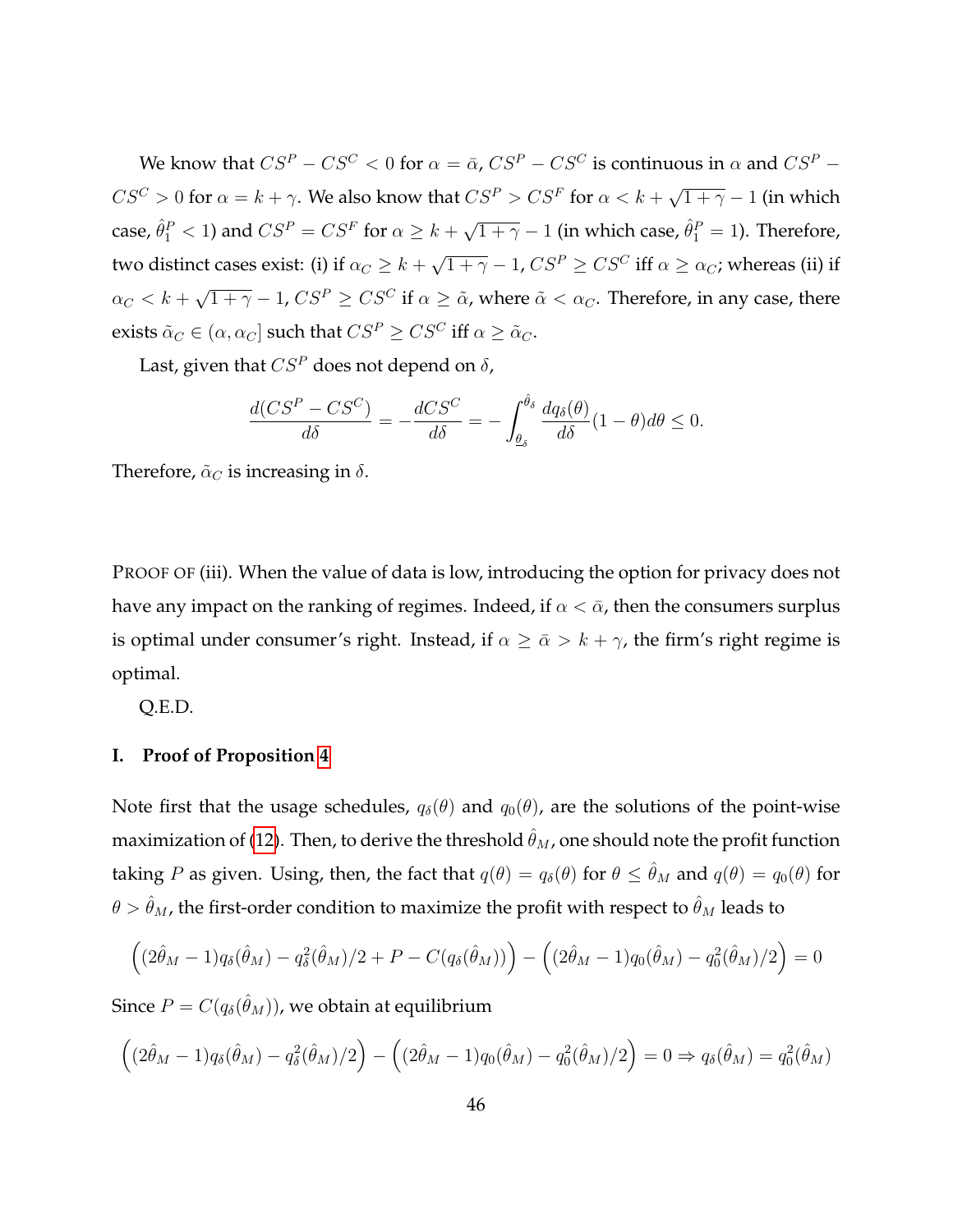This condition is similar to the one characterizing  $\hat{\theta}_{\delta}$ , which here means that  $\hat{\theta}_M = \hat{\theta}_{\delta}$ . Since the usage schedules are the same in the regime with consumer's right and with a market with uniform price, the consumer surplus is the same in both regimes.

Q.E.D.

#### **REFERENCES**

- <span id="page-46-1"></span>Acquisti, Alessandro, "Ubiquitous Computing, Customer Tracking, and Price Discrimination," in *Ubiquitous and Pervasive Commerce* (Springer, 2006).
- <span id="page-46-2"></span>Acquisti, Alessandro, Curtis Taylor, and Liad Wagman, "The Economics of Privacy," *Journal of Economic Literature*, 54 (2016), 442–92.
- <span id="page-46-4"></span>Acquisti, Alessandro, and Hal R Varian, "Conditioning prices on purchase history," *Marketing Science*, 24 (2005), 367–381.
- <span id="page-46-5"></span>Agrawal, Ajay, Joshua Gans, and Avi Goldfarb, *Prediction Machines: The Simple Economics of Artificial Intelligence* (Harvard Business Review Press, 2018).
- <span id="page-46-8"></span>Akcura, Tolga, and Kannan Srinivasan, "Customer Intimacy and Cross-Selling Strategy," *Management Science*, 51 (2005), 1007–1012.
- <span id="page-46-7"></span>Amelio, Andrea, and Bruno Jullien, "Tying and Feebies in Two-Sided Markets," *International Journal of Industrial Organization*, 30 (2012), 436–446.
- <span id="page-46-3"></span>Armstrong, Mark, "Competition in Two-Sided Markets," *The RAND Journal of Economics*, 37 (2006), 668–691.
- <span id="page-46-0"></span>Berinato, Scott, "With big data comes big responsibility," *Harvard Business Review*, 92 (2014), 20.
- <span id="page-46-6"></span>Caillaud, Bernard, and Bruno Jullien, "Chicken & egg: Competition among intermediation service providers," *RAND journal of Economics*, 34 (2003), 309–328.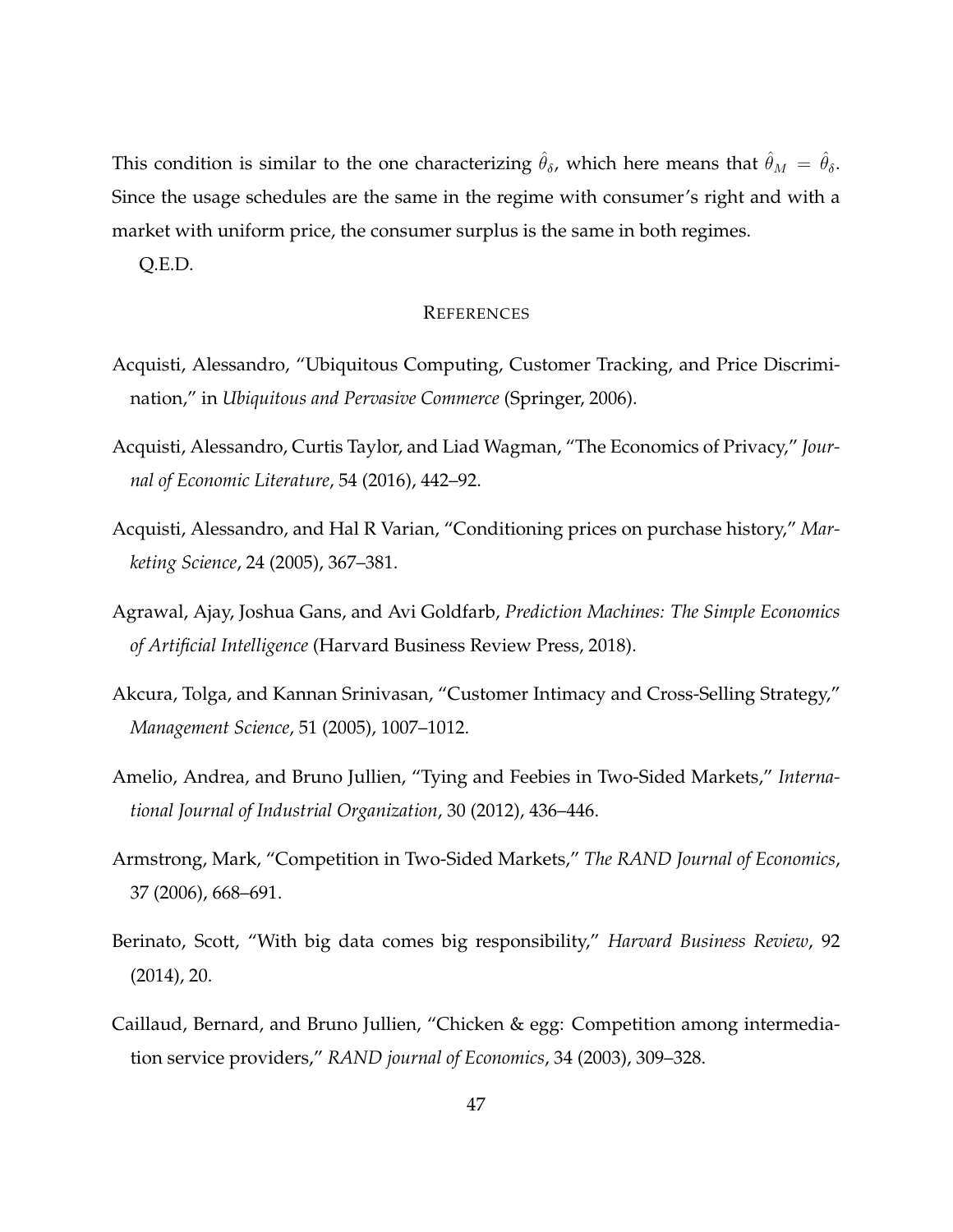- <span id="page-47-9"></span>Casadesus-Masanell, Ramon, and Andres Hervas-Drane, "Competing with Privacy," *Management Science*, 61 (2015), 229–256.
- <span id="page-47-2"></span>Chakravorti, Bhaskar, "Why It's So Hard for Users to Control Their Data." *Harvard Business Review Digital Articles*, (2020), 2 – 6, available at: [http://search.ebscohost.com.](http://search.ebscohost.com.ezp.essec.fr/login.aspx?direct=true&db=bth&AN=141655838&site=bsi-live) [ezp.essec.fr/login.aspx?direct=true&db=bth&AN=141655838&site=bsi-live](http://search.ebscohost.com.ezp.essec.fr/login.aspx?direct=true&db=bth&AN=141655838&site=bsi-live).
- <span id="page-47-3"></span>Coase, Ronald H, "The Problem of Social Cost," *Journal of Law and Economics*, 3 (1960), 1–44.
- <span id="page-47-4"></span>Dasgupta, Partha, Peter Hammond, and Eric Maskin, "The Implementation of Social Choice Rules: Some General Results on Incentive Compatibility," *The Review of Economic Studies*, 46 (1979), 185–216.
- <span id="page-47-1"></span>Duch-Brown, Nestor, Bertin Martens, and Frank Mueller-Langer, "The Economics of Ownership, Access and Trade in Digital Data," *JRC Digital Economy Working Paper 2017- 01*, (2017), available at: <https://ssrn.com/abstract=2914144>.
- <span id="page-47-7"></span>Fudenberg, Drew, and Jean Tirole, "Customer Poaching and Brand Switching," *RAND Journal of Economics*, 31 (2000), 634–657.
- <span id="page-47-8"></span>Fudenberg, Drew, and J Miguel Villas-Boas, "Price Discrimination in the Digital Economy," *The Oxford handbook of the digital economy*, (2012), 254.
- <span id="page-47-5"></span>Grossman, Sanford J, and Oliver D Hart, "The Costs and Benefits of Ownership: A Theory of Vertical and Lateral Integration," *Journal of Political Economy*, 94 (1986), 691–719.
- <span id="page-47-0"></span>Hagel III, John, and Jeffrey F Rayport, "The coming battle for customer information," *The McKinsey Quarterly*, (1997), 64.
- <span id="page-47-6"></span>Hermalin, Benjamin E, and Michael L Katz, "Privacy, Property Rights and Efficiency: The Economics of Privacy as Secrecy," *Quantitative Marketing and Economics*, 4 (2006), 209– 239.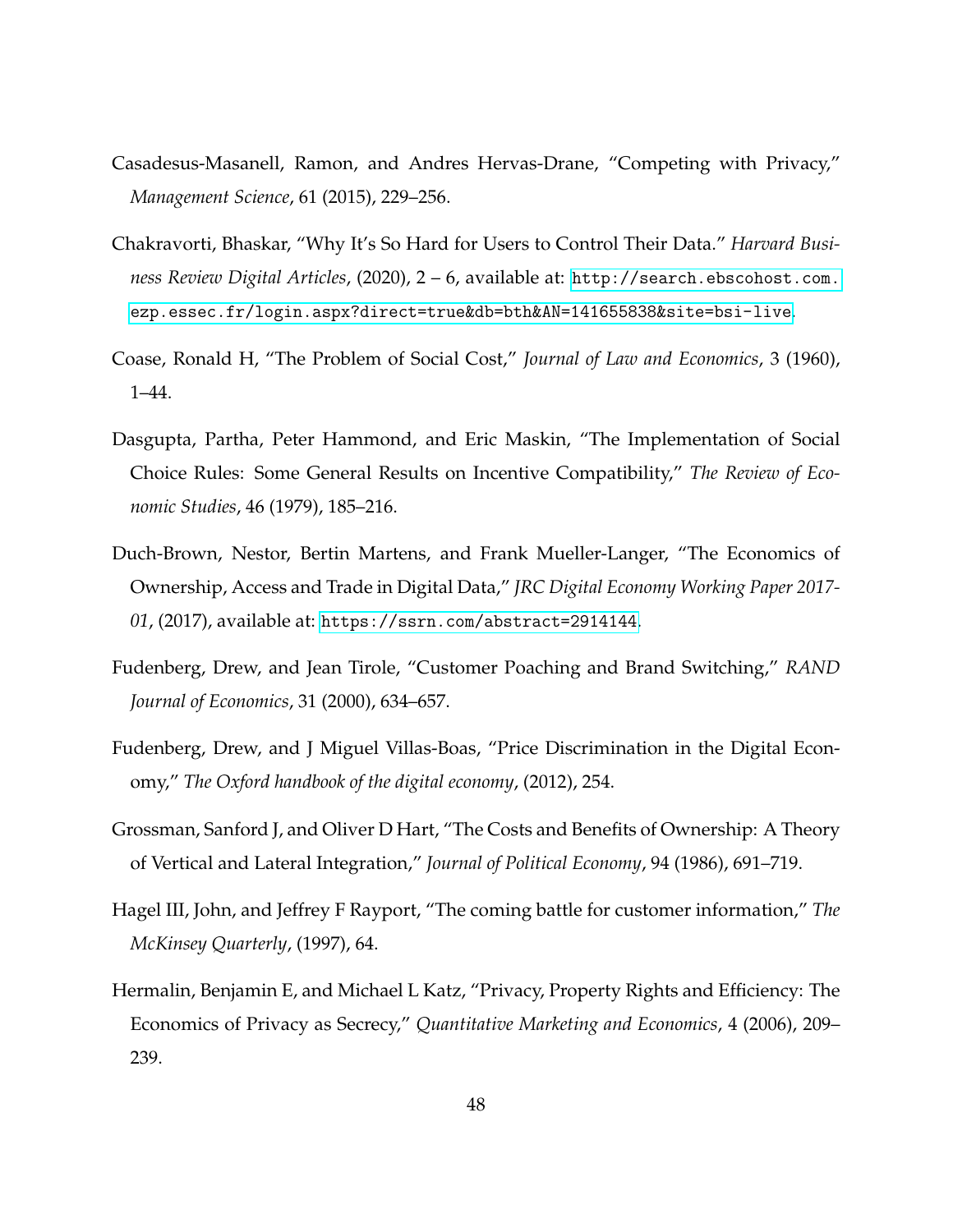- <span id="page-48-2"></span>Jones, Charles, and Christopher Tonetti, "Nonrivalry and the Economics of Data," *Papers, Society for Economic Dynamics*, (2018).
- <span id="page-48-5"></span>Laffont, Jean-Jacques, and David Martimort, *The Theory of Incentives: The Principal-Agent Model* (Princeton University Press, 2002).
- <span id="page-48-0"></span>Laudon, Kenneth C, "Markets and privacy," *Communications of the ACM*, 39 (1996), 92– 104.
- <span id="page-48-1"></span>Ritter, Jeffrey, and Anna Mayer, "Regulating Data as Property," *Duke Law & Technology Review*, 16 (2017), 220–277.
- <span id="page-48-3"></span>Rochet, Jean-Charles, and Jean Tirole, "Platform Competition in Two-Sided Markets," *Journal of the European Economic Association*, 1 (2003), 990–1029.
- <span id="page-48-4"></span>Westin, Alan, *Privacy and Freedom* (New York: Atheneum Publishers., 1967).